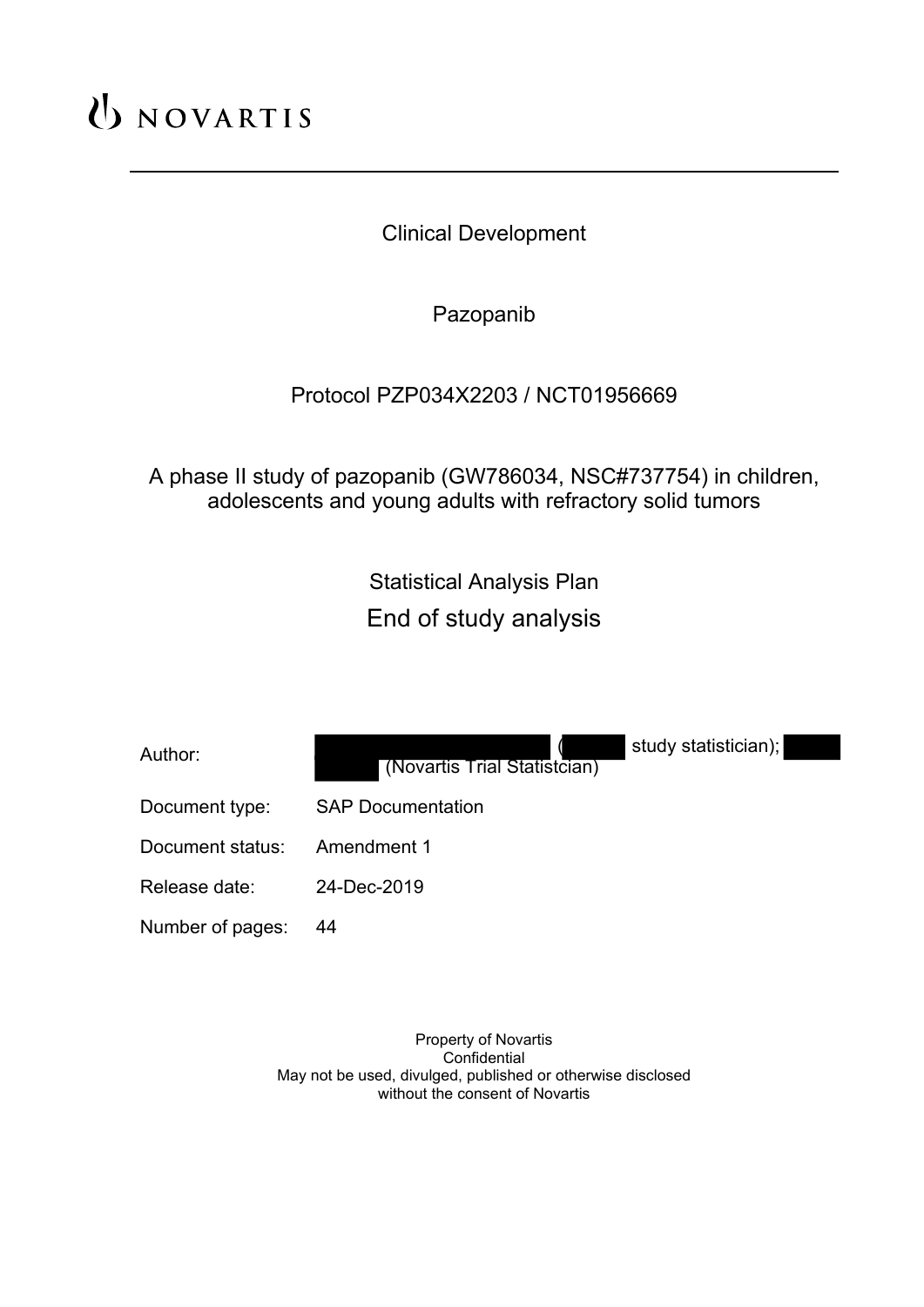# **Changes compared to previous final version of SAP**

| $\mathbf{m}_{\mathbf{p}}$ and $\mathbf{m}_{\mathbf{p}}$ and $\mathbf{m}_{\mathbf{p}}$ and $\mathbf{m}_{\mathbf{p}}$ |                                            |                                              |                                                                                                                                                                                                                                                                                                                 |                                                                                        |  |
|---------------------------------------------------------------------------------------------------------------------|--------------------------------------------|----------------------------------------------|-----------------------------------------------------------------------------------------------------------------------------------------------------------------------------------------------------------------------------------------------------------------------------------------------------------------|----------------------------------------------------------------------------------------|--|
| <b>Date</b>                                                                                                         | Time<br>point                              | <b>Reason for update</b>                     | <b>Outcome for update</b>                                                                                                                                                                                                                                                                                       | <b>Section and title</b><br>impacted<br>(Current)                                      |  |
| 10<br>Sep<br>2019                                                                                                   | Prior<br>to<br>final<br>DB.<br>lock        | Creation of SAP for<br>end of study analysis | N/A                                                                                                                                                                                                                                                                                                             | N/A                                                                                    |  |
| 24<br><b>Dec</b><br>2019                                                                                            | Prior<br>to<br>final<br>DB.<br><b>lock</b> | Creation of<br>Amendment 1                   | Minor updates to<br>- Cover page corrected. Prior<br>version incorecctly titled "Tables,<br>Figures and Listings (TFL) Shells-<br>CSR deliverables". Updated to<br>"Statistical Analysis Plan"<br>- Reference link for NCI-CTCAE<br>v4.0 provided in the previous<br>version was not working - link<br>updated. | Cover page<br>document title<br>Section 9.4.1-<br>page 25 reference<br>link is updated |  |

#### **Reporting and Analysis Plan History**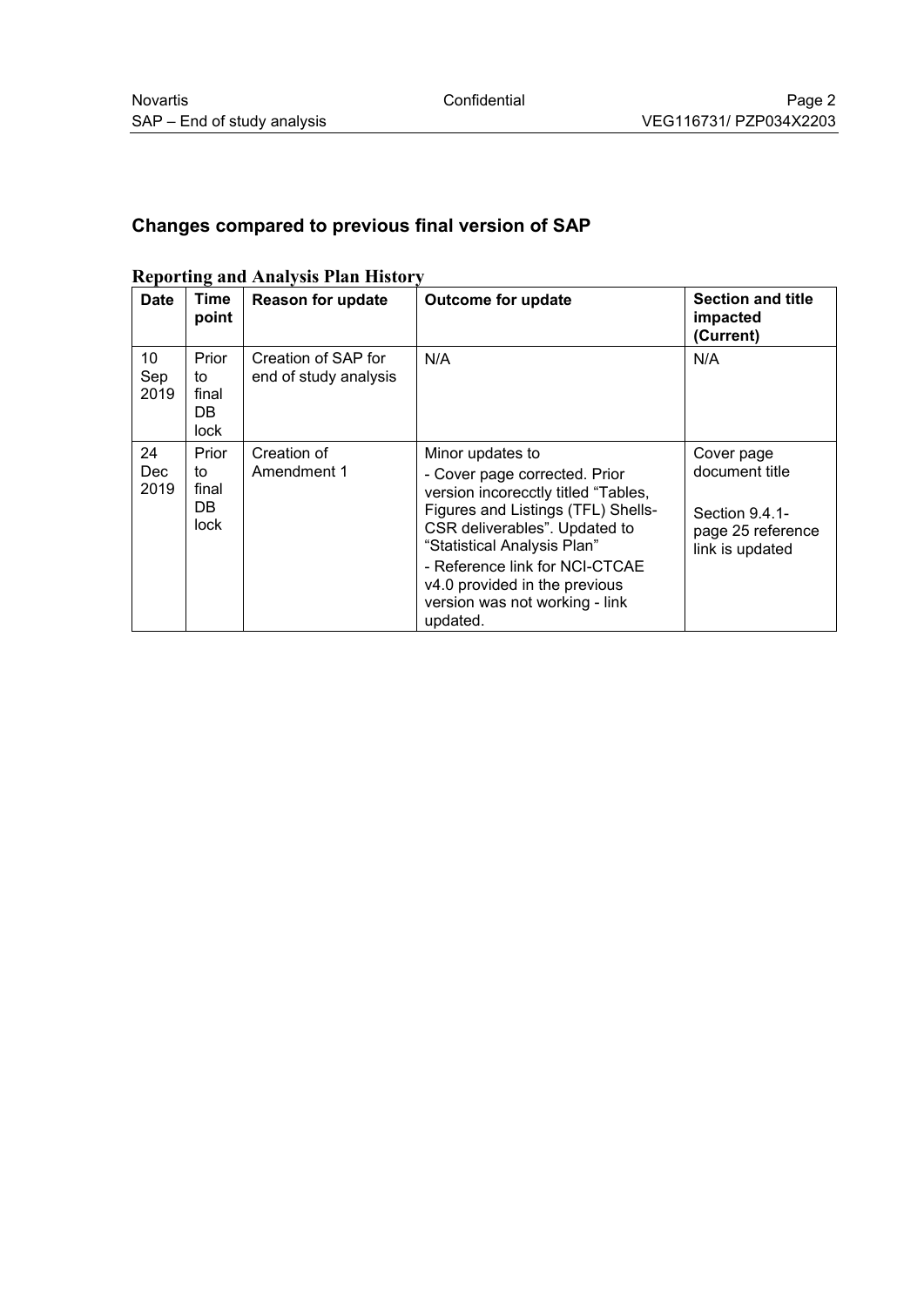# <span id="page-2-0"></span>Table of contents

| 1.               |      |        |                                                    |  |
|------------------|------|--------|----------------------------------------------------|--|
| 2.               |      |        |                                                    |  |
| 3.               |      |        |                                                    |  |
| $\overline{4}$ . |      |        |                                                    |  |
|                  | 4.1. |        |                                                    |  |
|                  | 4.2. |        |                                                    |  |
|                  | 4.3. |        |                                                    |  |
|                  | 4.4. |        |                                                    |  |
| 5.               |      |        |                                                    |  |
|                  | 5.1  |        |                                                    |  |
|                  | 5.2  |        |                                                    |  |
| 6.               |      |        |                                                    |  |
|                  | 6.1. |        |                                                    |  |
|                  | 6.2. |        |                                                    |  |
|                  | 6.3. |        |                                                    |  |
|                  | 6.4. |        |                                                    |  |
|                  | 6.5. |        |                                                    |  |
| 7.               |      |        |                                                    |  |
| 8.               |      |        |                                                    |  |
|                  | 8.1. |        |                                                    |  |
|                  | 8.2. |        |                                                    |  |
|                  | 8.3. |        |                                                    |  |
|                  | 8.4. |        |                                                    |  |
| 9.               |      |        |                                                    |  |
|                  | 9.1. |        |                                                    |  |
|                  | 9.2. |        |                                                    |  |
|                  |      | 9.2.1. |                                                    |  |
|                  |      | 9.2.2. |                                                    |  |
|                  |      | 9.2.3. |                                                    |  |
|                  |      | 9.2.4. |                                                    |  |
|                  |      | 9.2.5. |                                                    |  |
|                  |      | 9.2.6. | Handling of concentrations below LLOQ or missing22 |  |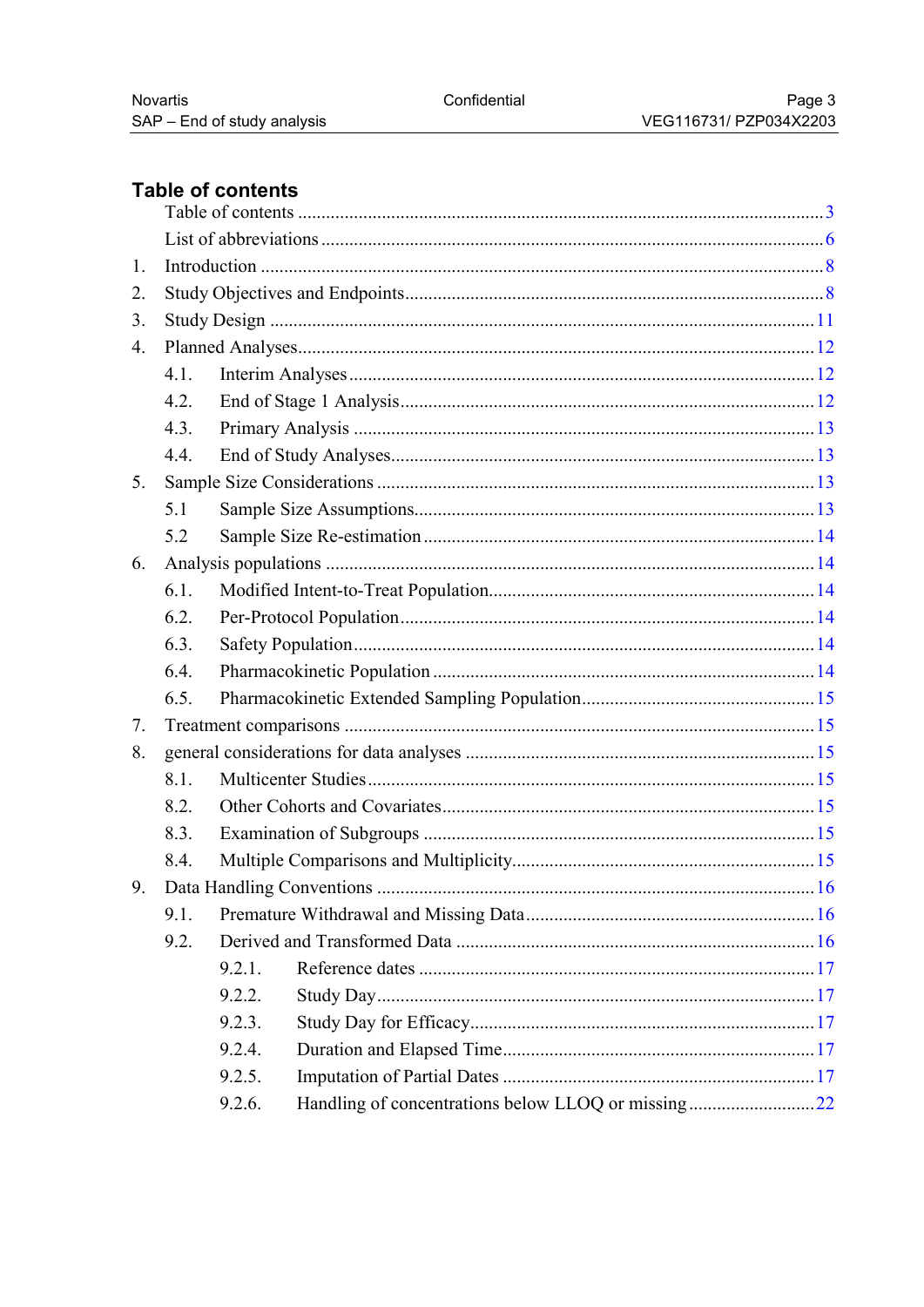|       | 9.2.7.  |                                                                                                                                               |  |
|-------|---------|-----------------------------------------------------------------------------------------------------------------------------------------------|--|
|       | 9.2.8.  |                                                                                                                                               |  |
|       | 9.2.9.  |                                                                                                                                               |  |
|       | 9.2.10. |                                                                                                                                               |  |
|       | 9.2.11. |                                                                                                                                               |  |
| 9.3.  |         |                                                                                                                                               |  |
|       | 9.3.1.  |                                                                                                                                               |  |
|       | 9.3.2.  | Study Time Periods for Concomitant Medications24                                                                                              |  |
| 9.4.  |         |                                                                                                                                               |  |
|       | 9.4.1.  |                                                                                                                                               |  |
|       | 9.4.2.  |                                                                                                                                               |  |
|       | 9.4.3.  |                                                                                                                                               |  |
|       | 9.4.4.  |                                                                                                                                               |  |
| 9.5.  |         |                                                                                                                                               |  |
| 9.6.  |         |                                                                                                                                               |  |
| 9.7.  |         |                                                                                                                                               |  |
| 9.8.  |         |                                                                                                                                               |  |
|       |         |                                                                                                                                               |  |
| 10.1. |         |                                                                                                                                               |  |
| 10.2. |         |                                                                                                                                               |  |
|       |         |                                                                                                                                               |  |
| 11.1. |         |                                                                                                                                               |  |
| 11.2. |         |                                                                                                                                               |  |
| 11.3. |         |                                                                                                                                               |  |
| 114   |         |                                                                                                                                               |  |
|       |         | 11.5. Adverse Events Leading to Discontinuation of Study Treatment and/or<br>Withdrawal from the Study and Other Significant Adverse Events37 |  |
| 11.6. |         |                                                                                                                                               |  |
| 11.7. |         |                                                                                                                                               |  |
|       | 11.7.1. |                                                                                                                                               |  |
| 11.8. |         |                                                                                                                                               |  |
|       |         |                                                                                                                                               |  |
| 12.1. |         |                                                                                                                                               |  |
| 12.2. |         |                                                                                                                                               |  |
| 12.3. |         |                                                                                                                                               |  |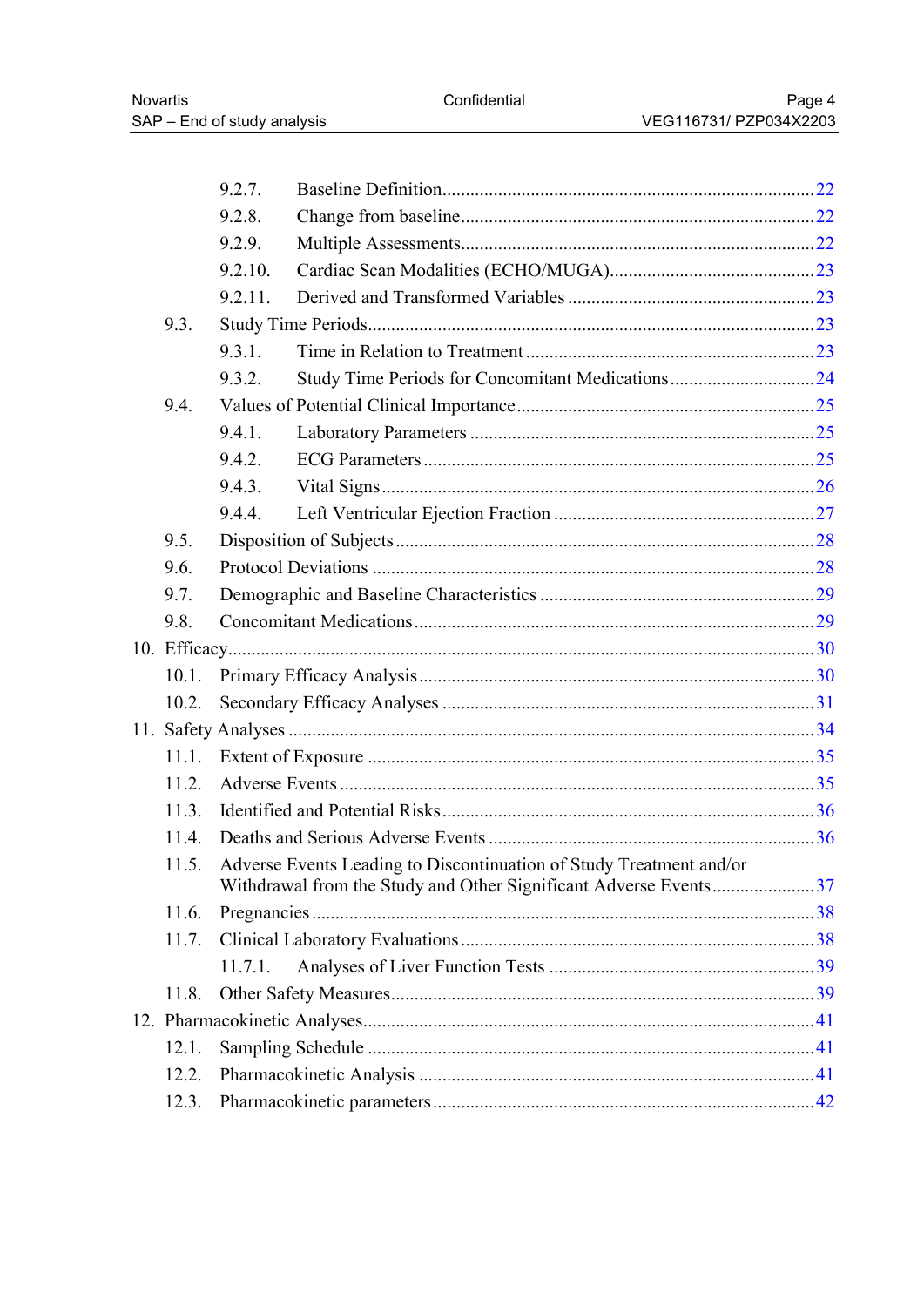|  | 12.5. Exploration of pharmacokinetic and pharmacodynamic relationship  43 |  |
|--|---------------------------------------------------------------------------|--|
|  |                                                                           |  |
|  |                                                                           |  |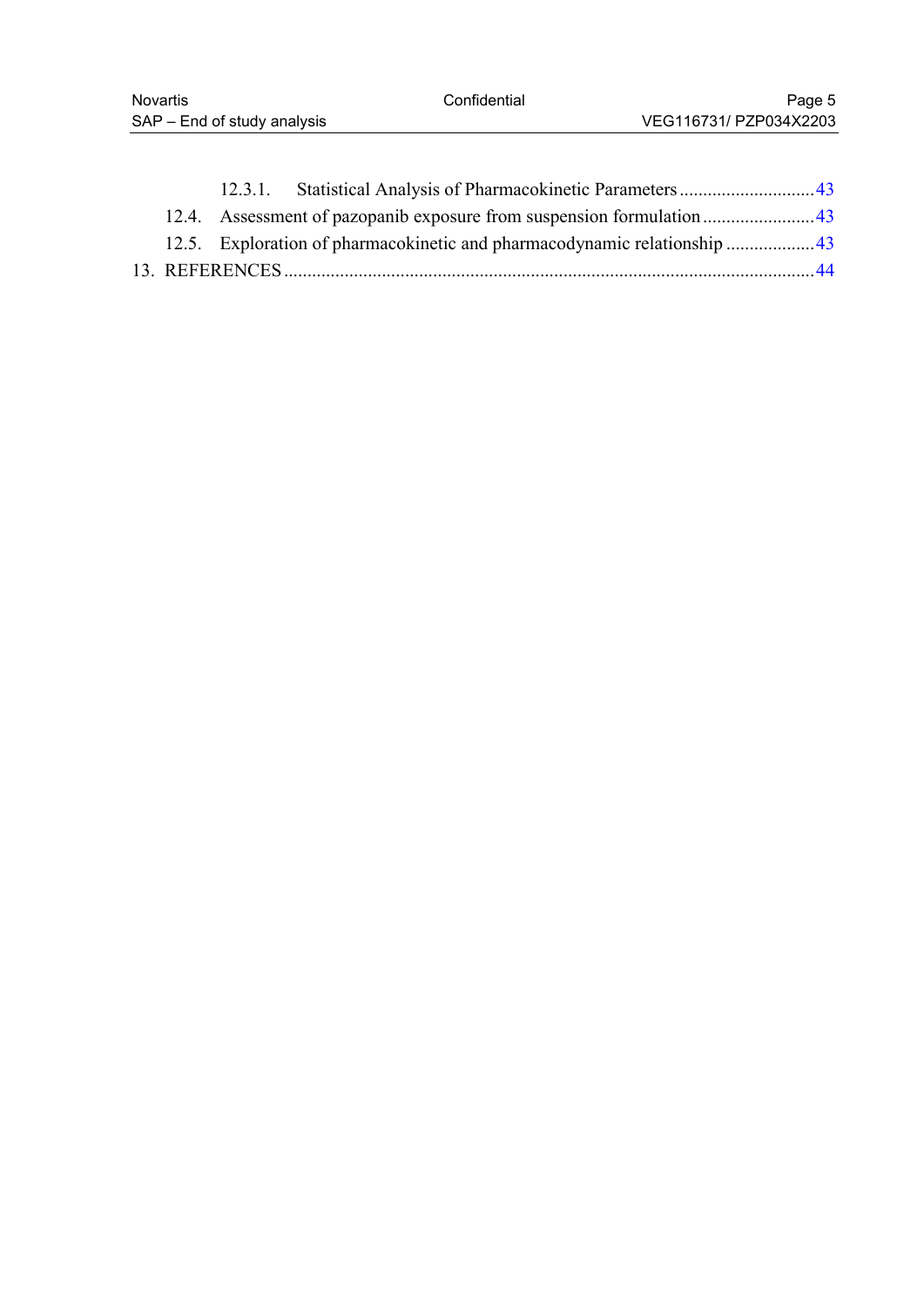# <span id="page-5-0"></span>**List of abbreviations**

| AE            | <b>Adverse Event</b>                                                                         |
|---------------|----------------------------------------------------------------------------------------------|
| AFP           | Alpha Fetoprotein                                                                            |
| <b>ALT</b>    | Alanine Aminotransferase                                                                     |
| <b>AST</b>    | Aspartate Aminotransferase                                                                   |
| <b>ATC</b>    | Anatomical Therapeutic Chemical                                                              |
| $AUC(0-t)$    | Area under the concentration-time curve from time zero to the last observed<br>concentration |
| $AUC(0-24)$   | Area under the concentration-time curve from time zero to 24 h after drug<br>administration  |
| <b>BOR</b>    | Best overall response                                                                        |
| <b>BSA</b>    | Body surface area                                                                            |
| <b>CI</b>     | Confidence Interval                                                                          |
| Cmax          | Maximum observed drug concentration                                                          |
| <b>CR</b>     | Complete Response                                                                            |
| <b>CTCAE</b>  | Common Terminology Criteria for Adverse Events                                               |
| Ctrough       | Observed drug concentration before the next dose                                             |
| <b>DLT</b>    | Dose limiting toxicity                                                                       |
| DoR           | Duration of response                                                                         |
| ECG           | Electrocardiogram                                                                            |
| <b>ECHO</b>   | Echocardiogram                                                                               |
| <b>ECOG</b>   | Eastern Cooperative Oncology Group                                                           |
| eCRF          | Electronic Case Report Form                                                                  |
| <b>GSK</b>    | GlaxoSmithKline                                                                              |
| <b>I-MIBG</b> | I-metaiodobenzylguanidine                                                                    |
| <b>LLOQ</b>   | Lower limit of quantitation                                                                  |
| <b>LLN</b>    | Lower Limit of Normal                                                                        |
| <b>LVEF</b>   | Left Ventricular Ejection Fraction                                                           |
| MedDRA        | Medical Dictionary for Medical Affairs                                                       |
| mITT          | Modified Intent to Treat                                                                     |
| <b>MTD</b>    | Maximum tolerated dose                                                                       |
| <b>MUGA</b>   | Multiple-Gated acquisition                                                                   |
| <b>NCI</b>    | <b>National Cancer Institutes</b>                                                            |
| <b>ORR</b>    | Objective Response Rate                                                                      |
| <b>OS</b>     | Overall survival                                                                             |
| $\mathbf{P}$  | P value                                                                                      |
| <b>PD</b>     | Progressive Disease                                                                          |
| <b>PDCO</b>   | Pediatric Committee                                                                          |
| <b>PFS</b>    | Progression-free Survival                                                                    |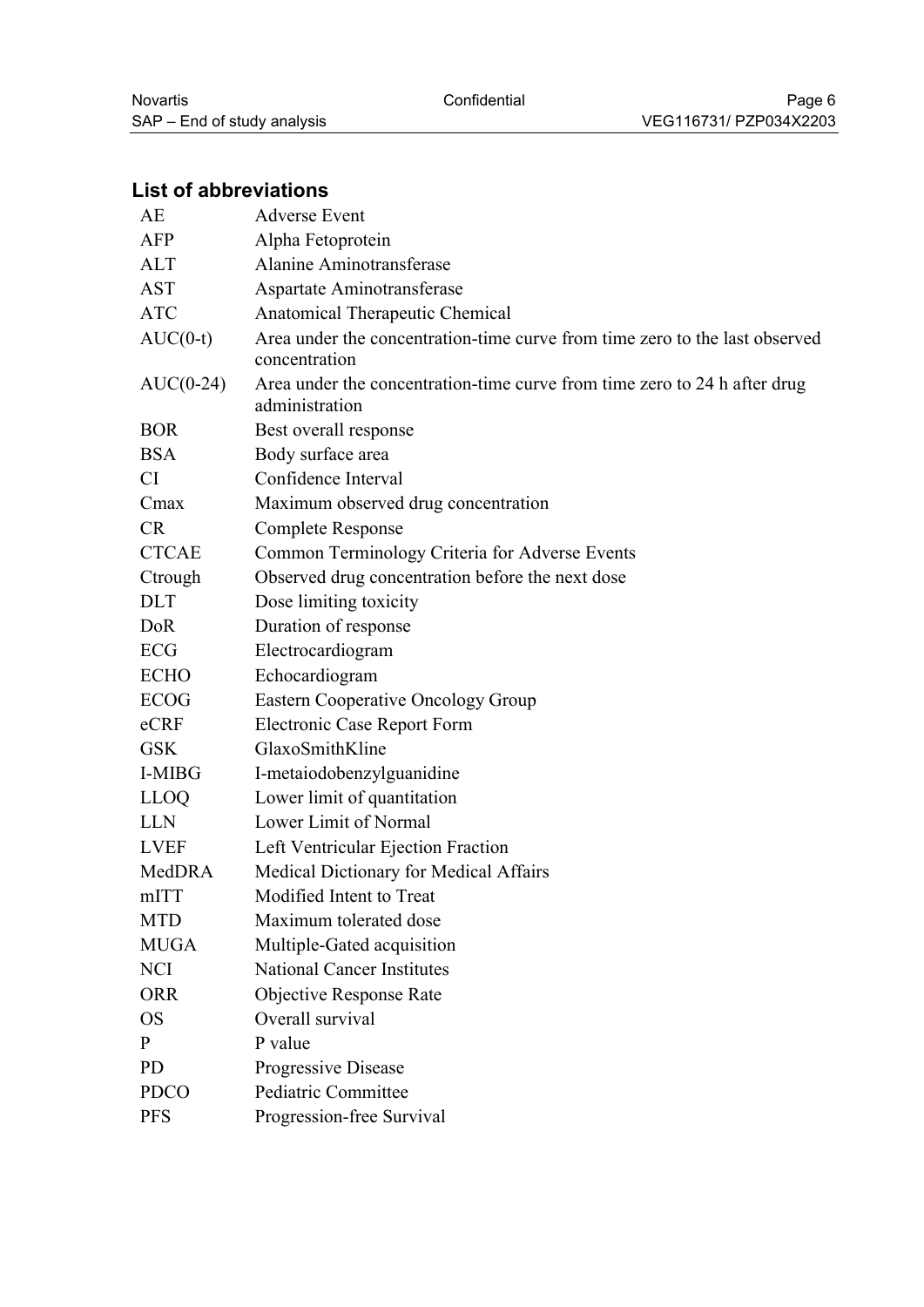| <b>PK</b>     | Pharmacokinetics                             |
|---------------|----------------------------------------------|
| <b>PKES</b>   | Pharmacokinetic extended sampling            |
| PR.           | Partial Response                             |
| <b>PT</b>     | Preferred Term                               |
| <b>RADIO</b>  | Radiotherapy Dataset                         |
| RAP           | Reporting and Analysis Plan                  |
| <b>RECIST</b> | Response Evaluation Criteria in Solid Tumors |
| <b>SAE</b>    | Serious Adverse Event                        |
| <b>SD</b>     | Stable Disease                               |
| <b>SOC</b>    | <b>System Organ Class</b>                    |
| <b>STD</b>    | Study treatment discontinuation              |
| <b>TBL</b>    | Total bilirubin                              |
| tmax          | Time of maximum observed drug concentration  |
| <b>TTP</b>    | Time to progression                          |
| <b>ULN</b>    | <b>Upper Limit of Normal</b>                 |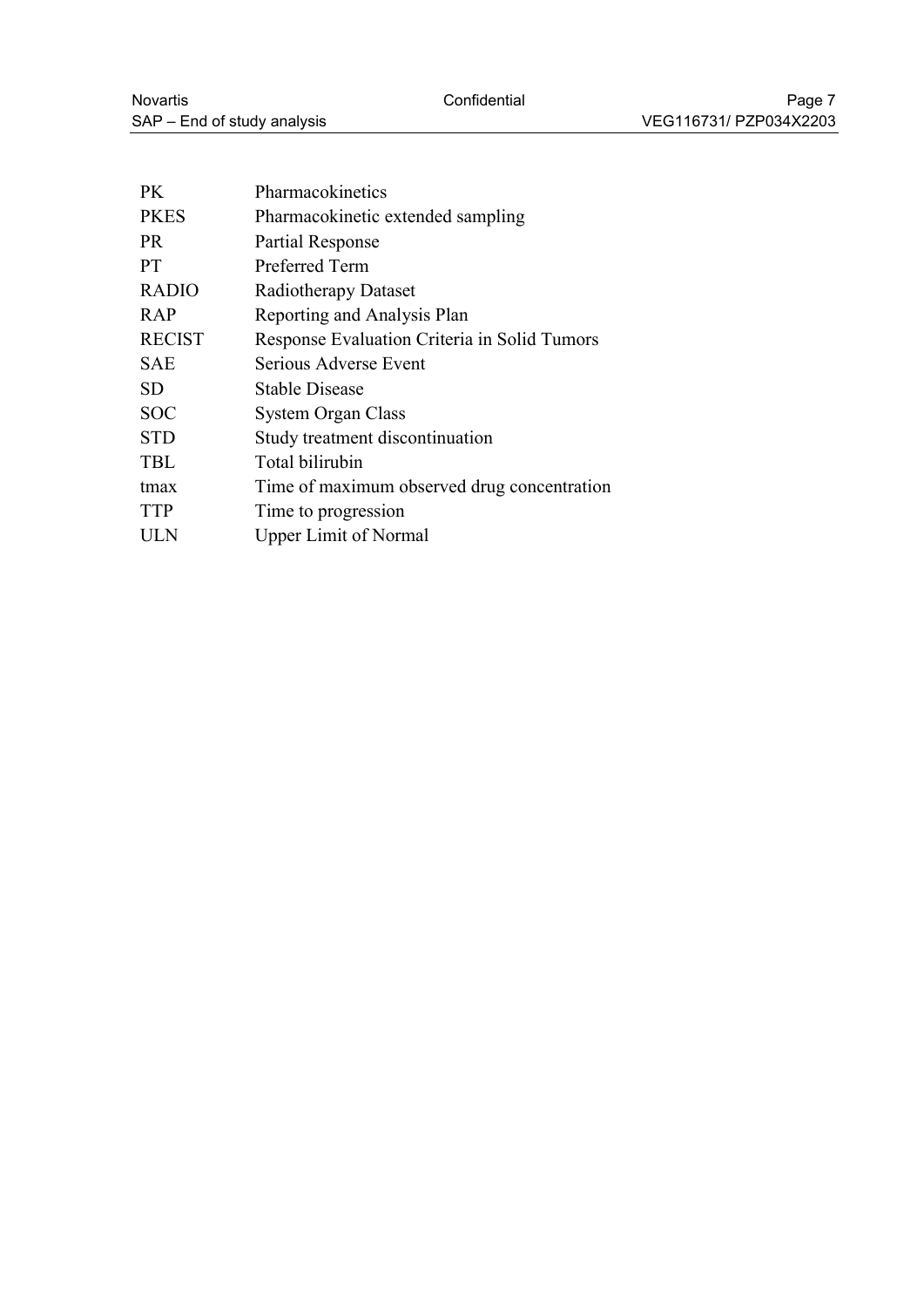# <span id="page-7-0"></span>**1. Introduction**

This reporting and analysis plan (RAP) details all planned analyses required for the end of study final Clinical Study Report for the study VEG116731. This is a phase II (open label) study of pazopanib in children, adolescents and young adults with refractory solid tumors. Tumors of primary interest are rhabdomyosarcoma, non-rhabdomyosarcomatous soft tissue sarcoma (including synovial sarcoma, alveolar soft part sarcoma and desmoplastic small round cell tumor) and Ewing sarcoma. Tumors of secondary interest include hepatoblastoma, neuroblastoma (measurable and evaluable), and osteosarcoma. This study will examine the efficacy of pazopanib in subjects with a variety of relapsed/refractory solid tumors. The study will also seek to further define the toxicities of pazopanib in subjects with relapsed/refractory solid tumors, characterize the pharmacokinetics (PK) of pazopanib after administration of the powder suspension formulation, as well as examine biologic markers that may help to further define the response characteristics of pazopanib. The details of pharmacodynamics and biomarker related analyses will be described in a separate analysis plan.

For further information on the study design, see the protocol (Amendment 5, 23-May-2017) for Study VEG116731.

The RAP was written by staff . The execution of the RAP will be undertaken by staff as well.

All decisions regarding the analysis, as defined in this RAP document, will be made prior to Database Freeze (DBF) of the study data. Interim analyses are detailed within [Section 4.1](#page-11-0), where applicable.

All decisions regarding the analysis, as defined in this RAP document, will be made prior to Database Freeze (DBF) of the study data. Interim analyses are detailed within [Section 4.1](#page-11-0), where applicable.

| Objectives                                                                                                                                                                                                                                                                                                                               | Endpoints                                                                                                                                                                |  |
|------------------------------------------------------------------------------------------------------------------------------------------------------------------------------------------------------------------------------------------------------------------------------------------------------------------------------------------|--------------------------------------------------------------------------------------------------------------------------------------------------------------------------|--|
| Primary                                                                                                                                                                                                                                                                                                                                  |                                                                                                                                                                          |  |
| To determine the investigator-<br>$\bullet$<br>assessed objective response rate of<br>pazopanib in children, adolescents<br>and young adults (subjects) with<br>relapsed or refractory solid tumors<br>of the following types (each<br>defining a cohort):<br>rhabdomyosarcoma<br>2. non-rhabdomyosarcomatous<br>soft tissue sarcoma, or | Objective Response Rate (ORR) for<br>the three tumor types of primary<br>interest, confirmation will be based<br>on the disease assessment after the<br>initial response |  |
|                                                                                                                                                                                                                                                                                                                                          |                                                                                                                                                                          |  |

## **2. Study Objectives and Endpoints**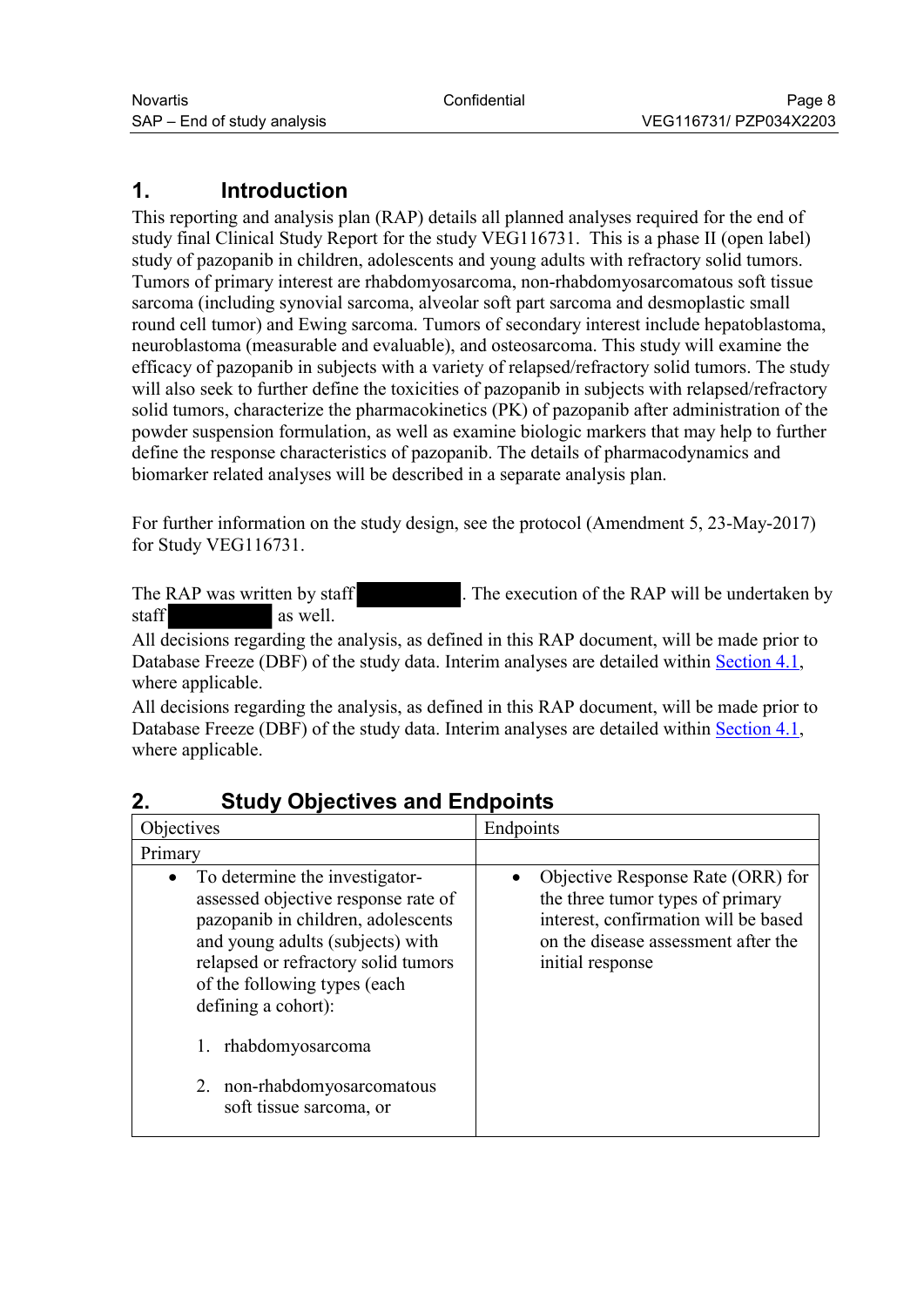| 3. Ewing sarcoma/peripheral<br>Primitive Neuro Ectodermal<br>Tumor (PNET).                                                                                                                                                                    |                                                                                                                                                                                                    |
|-----------------------------------------------------------------------------------------------------------------------------------------------------------------------------------------------------------------------------------------------|----------------------------------------------------------------------------------------------------------------------------------------------------------------------------------------------------|
| Secondary                                                                                                                                                                                                                                     |                                                                                                                                                                                                    |
| To determine the investigator<br>assessed objective response rate of<br>pazopanib in children, adolescents,<br>and young adults (subjects) with<br>relapsed or refractory solid tumors<br>of the following types (each<br>defining a cohort): | Objective Response Rate (ORR) for<br>the four tumor types of secondary<br>interest. The analysis method will<br>be the same as in the primary<br>endpoint.                                         |
| 1.<br>osteosarcoma,                                                                                                                                                                                                                           |                                                                                                                                                                                                    |
| 2. neuroblastoma (measurable),                                                                                                                                                                                                                |                                                                                                                                                                                                    |
| neuroblastoma (evaluable), or<br>3.                                                                                                                                                                                                           |                                                                                                                                                                                                    |
| 4. hepatoblastoma.                                                                                                                                                                                                                            |                                                                                                                                                                                                    |
| To further define and describe the<br>toxicities of oral pazopanib in<br>subjects with recurrent/refractory<br>solid tumors.                                                                                                                  | Adverse Events, Clinical<br>Laboratory Evaluations, Vital signs<br>and ECG and ECHO/MUGA.                                                                                                          |
| To further characterize the<br>$\bullet$<br>pharmacokinetics (PK) of<br>pazopanib after administration of<br>the powder suspension formulation<br>in children, adolescents and young<br>adults with cancer.                                   | Pazopanib PK parameters (e.g.,<br>Cmax, Tmax, and AUC).                                                                                                                                            |
| To determine progression free<br>survival in subjects with relapsed or<br>refractory solid tumors, per cohort.                                                                                                                                | Progression-free survival (PFS):<br>defined as the interval between the<br>date of first dose of protocol<br>therapy and the earliest date of<br>disease progression or death due to<br>any cause. |
| To determine the time to<br>progression in subjects with<br>relapsed or refractory solid tumors,<br>per cohort.                                                                                                                               | Time to progression (TTP): defined<br>٠<br>as the interval between the date of<br>first dose of protocol therapy and<br>the earliest date of disease                                               |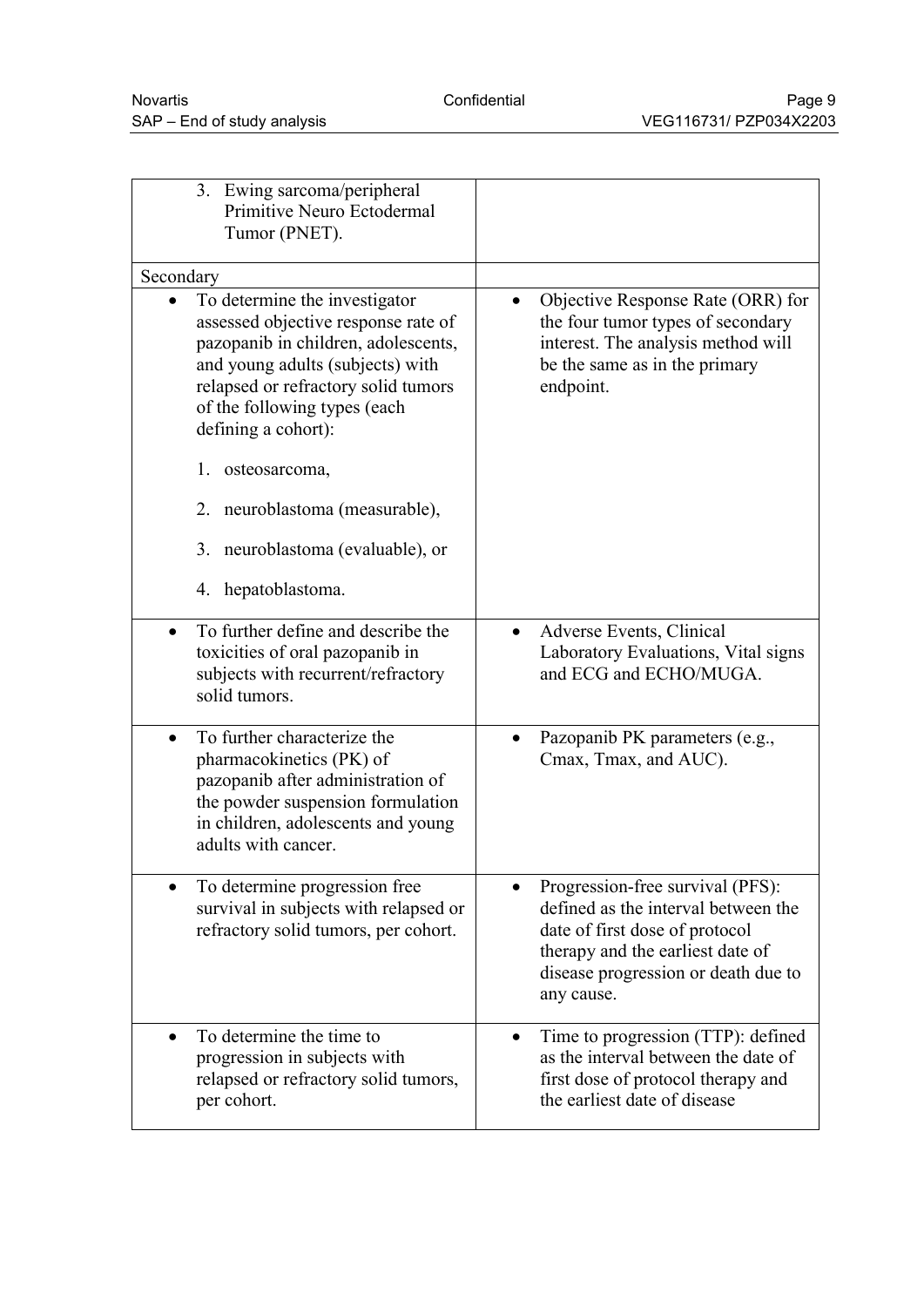|                                                                                                                                                                                                                                                                                                          | progression or death due to disease<br>under study.                                                                                                                                                                                                                                                                                                    |
|----------------------------------------------------------------------------------------------------------------------------------------------------------------------------------------------------------------------------------------------------------------------------------------------------------|--------------------------------------------------------------------------------------------------------------------------------------------------------------------------------------------------------------------------------------------------------------------------------------------------------------------------------------------------------|
| To determine the therapeutic<br>$\bullet$<br>activity (a confirmed complete or<br>partial response based on the<br>disease assessment at least one<br>cycle after initial response or stable<br>disease for at least two protocol<br>scheduled disease assessments as<br>per RECIST criteria) per cohort | Clinical Benefit: defined as the<br>$\bullet$<br>percentage of subjects achieving<br>either a confirmed complete or<br>partial tumor response (at least one<br>cycle after initial response, see<br>section 10.1 for confirmation of<br>CR/PR) or stable disease for at least<br>two protocol scheduled disease<br>assessments as per RECIST criteria. |
| To further examine the biologic<br>$\bullet$<br>relationship between tumor<br>response and angiogenic cytokines.                                                                                                                                                                                         | To be described in a separate<br>biomarker analysis plan.                                                                                                                                                                                                                                                                                              |
| To assess the genotype/phenotype<br>$\bullet$<br>relationships of VEGF or other<br>members of the VEGF signaling<br>pathway in children with soft tissue<br>sarcoma.                                                                                                                                     | To be described in a separate<br>$\bullet$<br>biomarker analysis plan.                                                                                                                                                                                                                                                                                 |
| To further explore pazopanib<br>$\bullet$<br>pharmacokinetic/pharmacodynamic<br>relationships with biomarkers and<br>clinical outcomes, including<br>hypertension.                                                                                                                                       | Pazopanib PK by clinical outcomes,<br>including hypertension.<br>Pazopanib PK vs biomarkers will<br>be described in a separate<br>biomarker analysis plan.                                                                                                                                                                                             |
| To assess overall survival in<br>subjects with relapsed or refractory<br>solid tumors, per cohort                                                                                                                                                                                                        | Overall survival (OS): defined as<br>the time from the first dose of<br>protocol therapy until death due to<br>any cause.                                                                                                                                                                                                                              |
| To assess duration of response in<br>$\bullet$<br>subjects with relapsed or refractory<br>solid tumors, per cohort                                                                                                                                                                                       | Duration of response (DoR):<br>$\bullet$<br>defined as the time from the initial<br>response (CR/PR) to first<br>documented disease progression or<br>death due to any cause, and will be<br>determined only for those subjects<br>with a confirmed response (CR or<br>PR).                                                                            |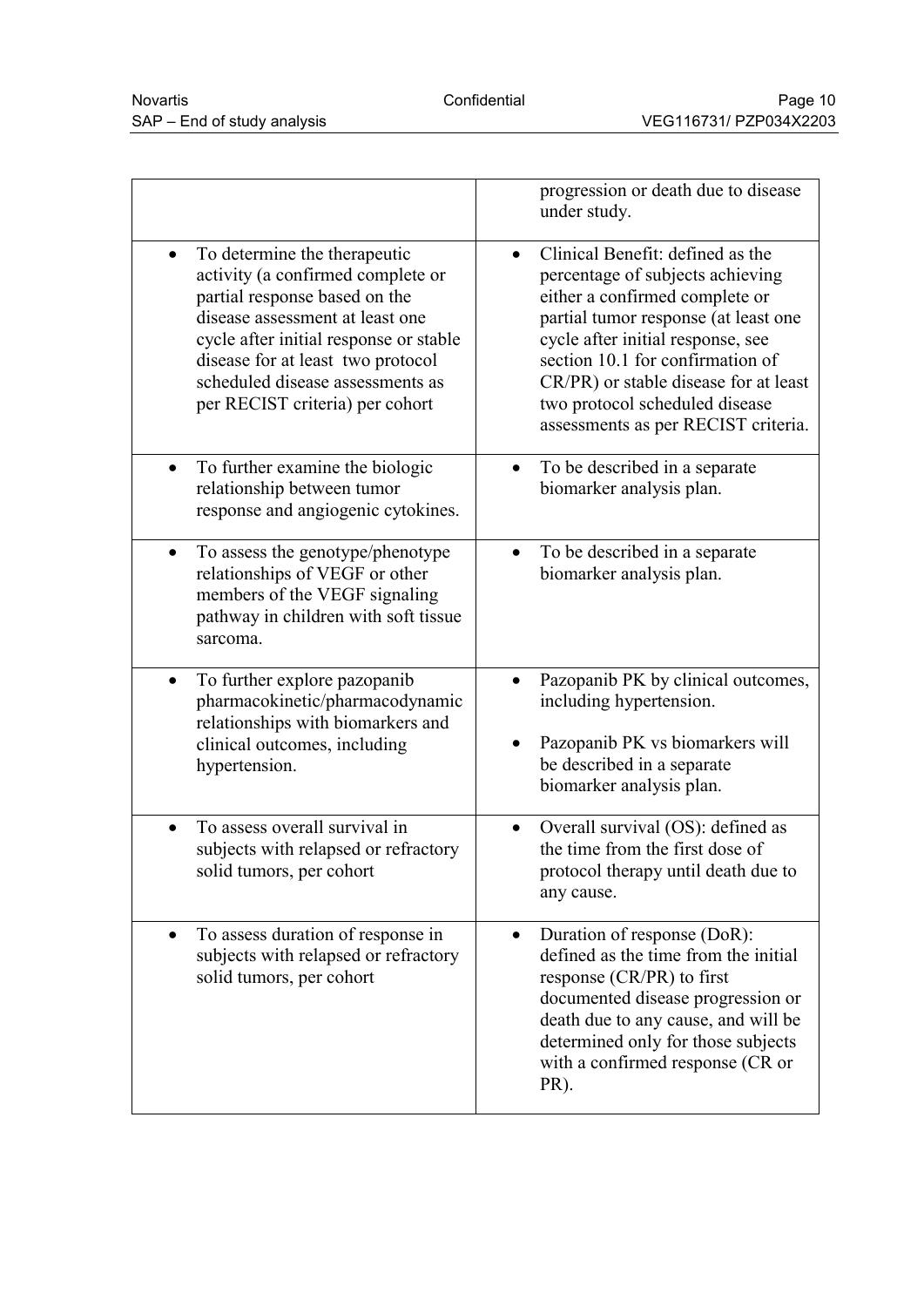# <span id="page-10-0"></span>**3. Study Design**

Pazopanib will be administered orally once daily as a tablet at a dose of  $450 \text{ mg/m}^2/\text{dose}$  or as a powder in suspension at a dose of 225 mg/m<sup>2</sup>/dose.  $450 \text{ mg/m}^2$ /dose was the MTD for tablet as determined by Study ADVL0815, the COG Phase I study, while the dose for oral suspension of 225 mg/m<sup>2</sup>/dose exceeds the protocol-specified MTD of 160 mg/m<sup>2</sup>/dose established in the same study. This decision was driven by the considerations that the 160 mg/m<sup>2</sup>/dose may result in suboptimal exposure for efficacy and that only two isolated and reversible laboratory-defined DLTs were observed at 225 mg/m<sup>2</sup>/dose in Study ADVL0815. The maximum dose to be administered daily for tablets is 800 mg and for suspension 400 mg. Each cycle will be defined as 28 days.

The first subjects enrolled who receive powder suspension will be expected to complete extended pharmacokinetic (PK) sampling in order to obtain PK and safety data in 6 evaluable subjects. If the 225 mg/m<sup>2</sup>/dose is not tolerated ( $\geq$ 2 subjects with dose limiting toxicities (DLTs) in the first 6 evaluable subjects), all subsequently enrolled subjects will receive 160  $mg/m^2$ /dose and an additional 6 subjects will be assessed for safety review and PK analysis.

The primary endpoint will be objective response rate by protocol-specified, disease-specific response criteria. The best response of disease to pazopanib will be examined separately in each of the seven disease cohorts.

|                                          | Cumulative Number of<br>Responses | Decision                                                     |
|------------------------------------------|-----------------------------------|--------------------------------------------------------------|
| Stage 1: Enter 10 subjects               | $\theta$                          | Terminate the cohort: agent<br>ineffective                   |
|                                          | 1 or more                         | Inconclusive result, continue<br>cohort (proceed to Stage 2) |
| Stage 2: Enter 10 additional<br>subjects | 2 or less                         | Terminate the cohort: agent<br>ineffective                   |
|                                          | 3 or more                         | Terminate the cohort: agent<br>effective                     |

The following two stage design (Simon, 1989) will be used in each cohort.

We will consider the agent not of sufficient interest for further evaluation in a disease category if the true response rate is 5% and of sufficient activity if the true response rate is 25%. If the agent has a true response rate of 5%, the rule described above will identify the agent to have sufficient activity for further study with probability 0.07 (1-sided type I error), and the trial will have an expected sample size of 14 with 60% probability of early termination. If the agent has a true response rate of 25%, the rule described above will identify the agent to have sufficient activity for further study with probability 0.88 (power against the alternative hypothesis  $P = 0.25$ ).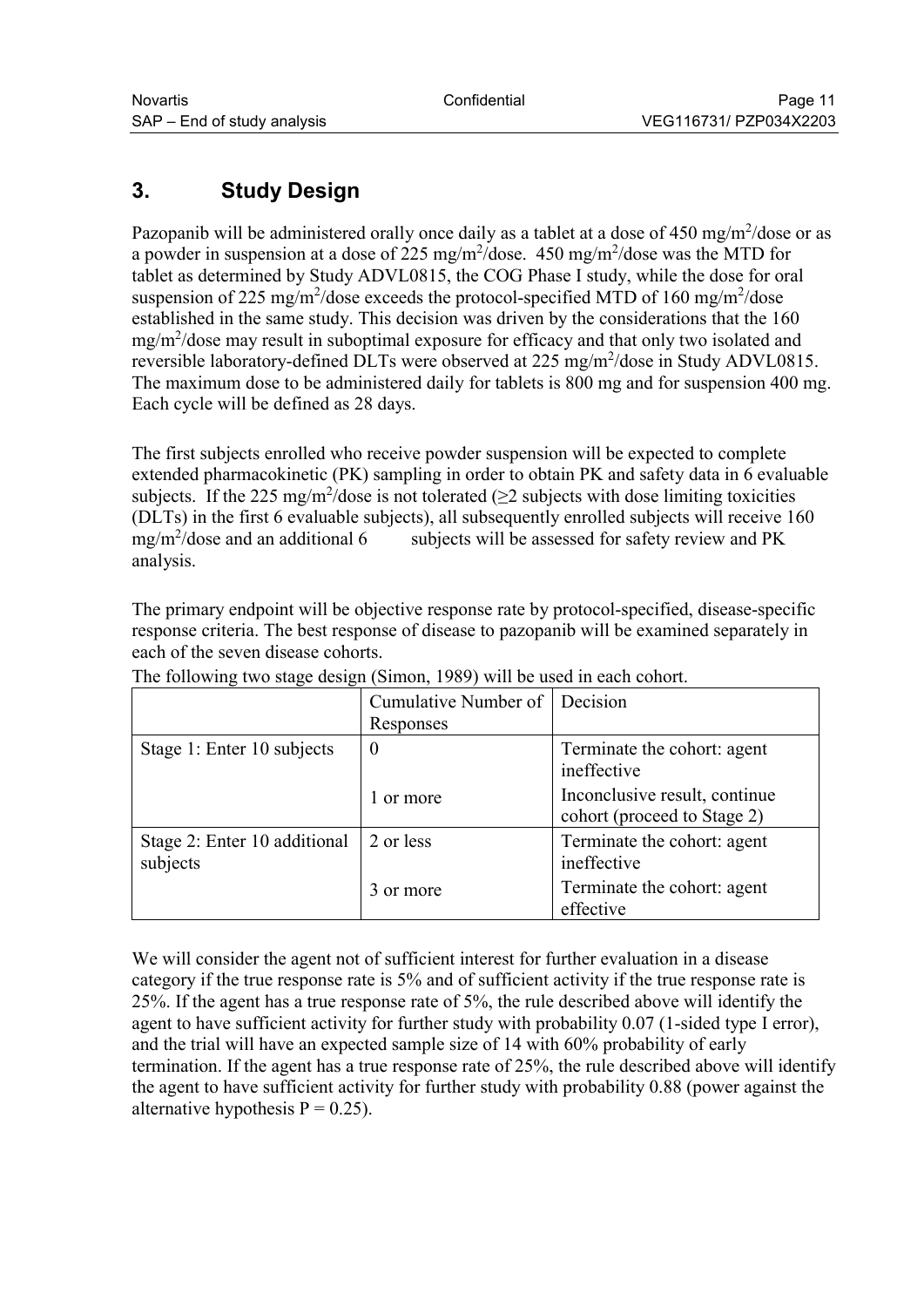# <span id="page-11-0"></span>**4. Planned Analyses**

In line with ICH E9 [European Agency for the Evaluation of Medicinal Products, 1998], membership of the analysis populations will be determined using the definitions in [Section 6](#page-13-0) of this RAP.

# **4.1. Interim Analyses**

No formal interim analysis is planned outside of the study design.

The study team, which includes the Medical Monitor, representatives from Clinical Pharmacology and Safety, and the COG protocol chair will review and discuss safety data periodically over the course of the study. The team will also review the pharmacokinetics, toxicity, safety and tolerability profile of the first 6 initial subjects who receive powder suspension formulation and who are determined to be evaluable for PK and safety analyses. At least 6 evaluable subjects will be included in this assessment.

Expansion of tumor specific cohorts will be done when there is at least one investigator determined confirmed response in that cohort within the first 10 enrolled subjects. A given tumor specific cohort will not be expanded if no response has been reported for the first 10 subjects but all the subjects in the cohort have:

- Progressed
- Discontinued therapy
- Withdrawn consent
- Been determined to be lost-to-follow-up

• Or have been treated for at least 20 weeks, making it unlikely that a response will occur.

# **4.2. End of Stage 1 Analysis**

This is a 2-stage design and therefore implies an analysis for futility based on the number of responders observed in Stage 1. The cut-off date for end of stage 1 analysis will be defined after the last subject enrolled in Stage 1 in the three cohorts of primary interest completes 20 weeks of treatment or discontinues early (as described in the previous section).

Enrollment in the rhabdomyosarcoma cohort was put on temporary halt following end of enrollment in Stage 1 for all cohorts in order to assess the benefit-risk based on the overall data from Stage 1 subjects. Two subjects already pre-identified to participate in the study before assessment of benifit.risk of stage 1 were enrolled in Stage 2 at that time.

Therefore, the data-cut off date for the end of Stage 1 analysis is defined as the date when all subjects (including subjects enrolled in stage 2 for the rhabdomyosarcoma cohort) in the three cohorts of primary interest complete 20 weeks of treatment or discontuine early.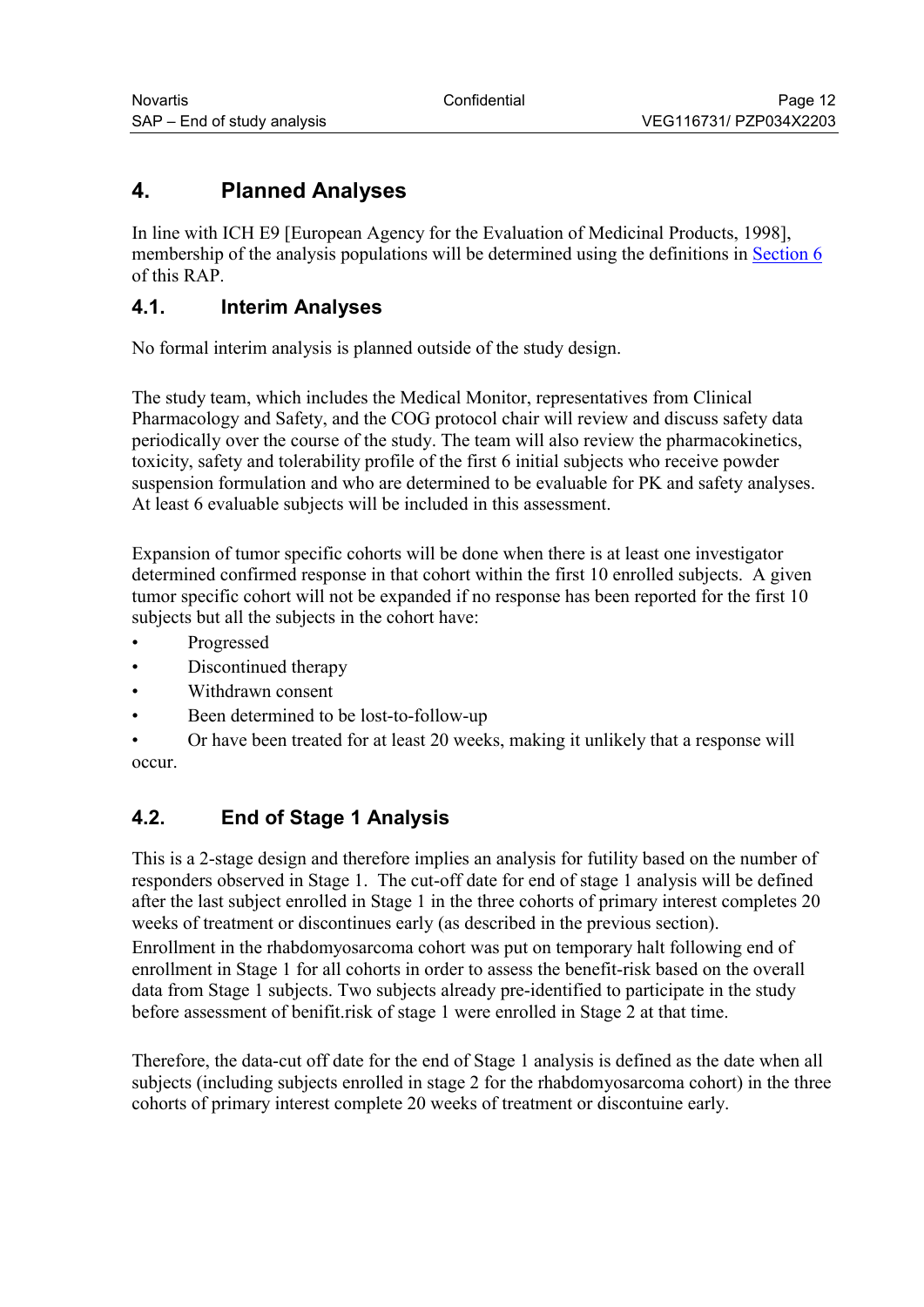# <span id="page-12-0"></span>**4.3. Primary Analysis**

The primary analysis of the study will be performed 20 weeks after the last subject's first visit in the three cohorts with tumors of primary interest, i.e. rhabdomyosarcoma, nonrhabdomyosarcomatous soft tissue sarcoma, or Ewing sarcoma/peripheral PNET. This analysis would be performed after the completion of stage 2 of the primary cohorts.

However, this primary analysis will not be performed if the study is declared futile based on the statistical criteria described in Section 3 and/or clinical assessment of benefit-risk with the end of stage 1 analysis.

Key efficacy and safety data were analysed in the end of stage 1 analysis (with a cut-off date of 31-Jan-2019) and the Request for Modification #06 of the Votrient Paediatric Investigation Plan, was submitted to the PDCO. The study was declared futile based on the clinical assessment of benefit-risk at the end of stage 1 and the decision to terminate the study was approved based on PDCO feedback.

# **4.4. End of Study Analyses**

The study will be completed one year from the date of the last subject's first visit. The end of study analyses will be performed at the time of study completion, when the final study database is frozen and will include cumulative efficacy and safety data.

# **5. Sample Size Considerations**

## **5.1 Sample Size Assumptions**

Review of subject accrual onto recent Phase II solid tumor studies indicates that the following entry rates of subjects with the various tumors under study can be expected:

| Disease Group/Cohorts                           | Subjects/Year |
|-------------------------------------------------|---------------|
| Osteosarcoma                                    | 24            |
| Ewing sarcoma                                   | 18            |
| Rhabdomyosarcoma                                | 18            |
| Neuroblastoma (measurable disease)              | 12            |
| Neuroblastoma (evaluable disease)               | 12            |
| Non-rhabdomyosarcomatous soft tissue sarcomas   | 10            |
| (including synovial sarcoma, alveolar soft part |               |
| sarcoma)                                        |               |
| Hepatoblastoma                                  |               |

With these entry rates, the probability of accruing 10 subjects to complete the initial stage of evaluation in the seven named categories within 24 months is 88%. The corresponding probability for enrolling 20 subjects in the seven named disease categories in 48 months is 95%. The study will likely require 2 to 3.5 years for sufficient subject enrolments to evaluate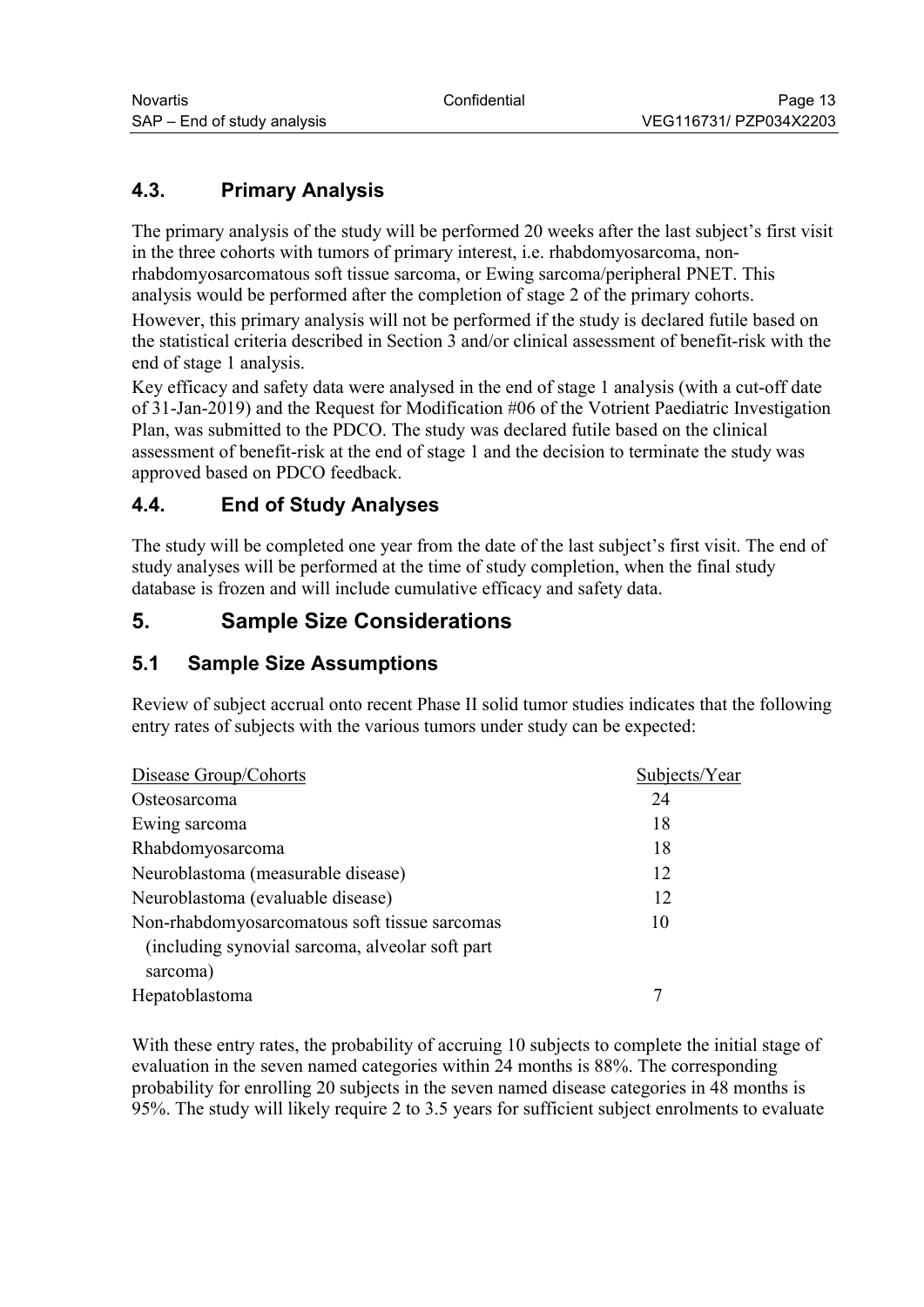<span id="page-13-0"></span>pazopanib in the stated disease groups. If activity is detected in any category, further trials in subcategories of the category may be conducted at the discretion of the Developmental Therapeutics Steering and study committees. A minimum of 77 subjects and a maximum of 154 subjects are anticipated, after accounting for historical rates of subject inevaluability for the primary endpoint in phase II studies.

# **5.2 Sample Size Re-estimation**

No formal sample size re-estimation is planned.

# **6. Analysis populations**

## **6.1. Modified Intent-to-Treat Population**

The modified Intent-to-Treat (mITT) population is the primary analysis population. The mITT will consist of all subjects who have received at least one dose of protocol therapy.

# **6.2. Per-Protocol Population**

The Per-Protocol (PP) population will consist of a subset of the subjects in the mITT who meet all eligibility criteria and don't have any major protocol deviations leading to exclusion from PP

The protocol deviations leading to exclusion from PP are specified in the protocol deviation specification document which will be stored in CREDI.

For the end of study analysis, the PP and mITT population will be used for the analysis of best overall response (ORR). All other efficacy analyses will be based on mITT only.

## **6.3. Safety Population**

The Safety population will comprise all subjects in the mITT population. The safety population will be used for the analysis of safety data.

In this study, the mITT population and Safety population are identical.

## **6.4. Pharmacokinetic Population**

The Pharmacokinetic (PK) population will comprise all subjects in the mITT population for whom a pharmacokinetic sample is obtained and analyzed.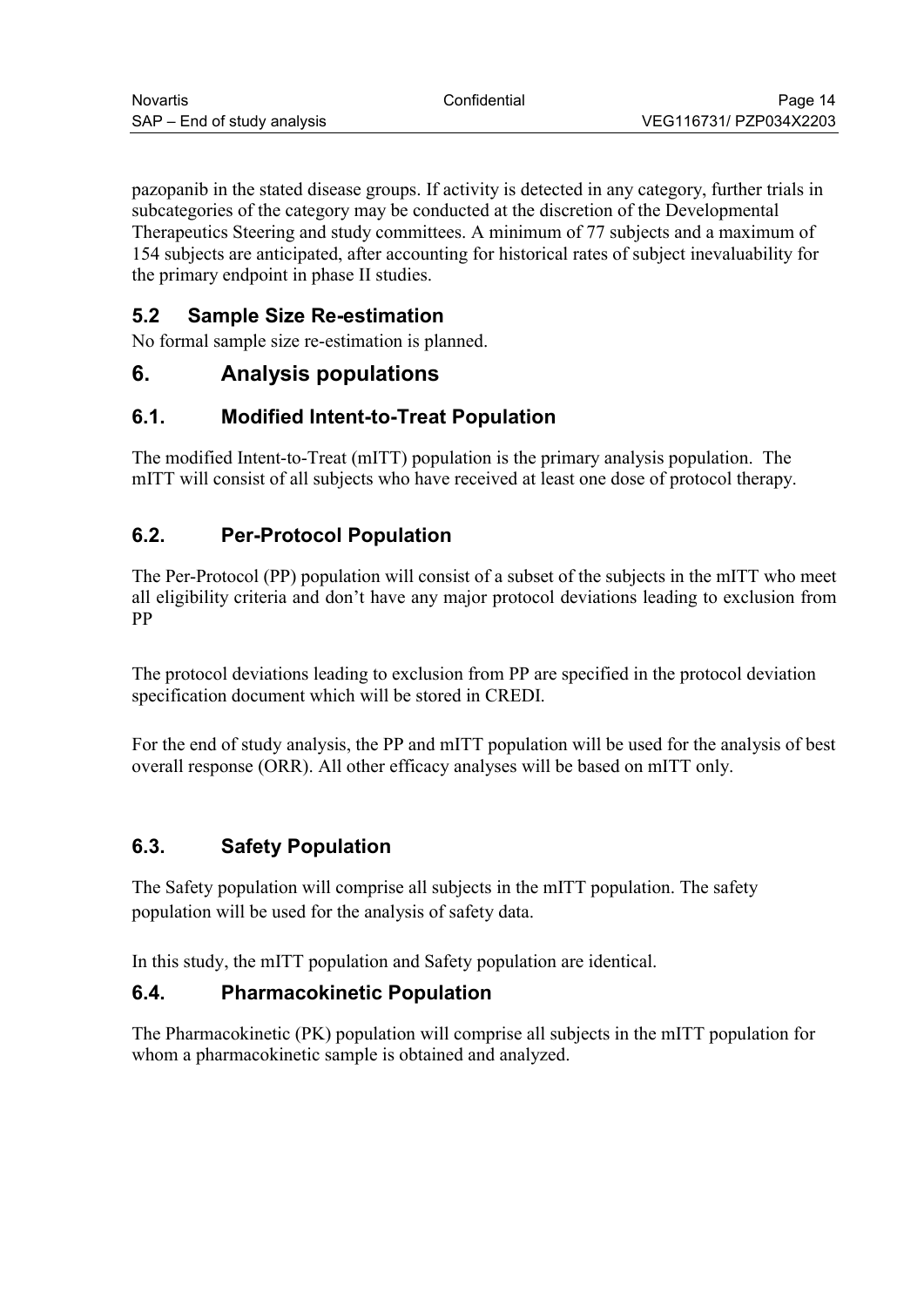# <span id="page-14-0"></span>**6.5. Pharmacokinetic Extended Sampling Population**

The Pharmacokinetic Extended Sampling (PKES) population will comprise all subjects in the Pharmacokinetic population who received powder suspension and have at least one non predose sample collected using the extended sampling schedule. The PKES population is a subset of the PK population.

# **7. Treatment comparisons**

There will be no treatment comparisons as there is only one treatment arm for each cohort. No comparisons across cohorts will be conducted.

# **8. general considerations for data analyses**

Analysis datasets will be created according to CDISC standards, and data will be listed and summarized according to Novartis reporting standards where applicable. Formatting for dates, times, and decimal places will follow Novartis standards except where specified.

All data in the database will be presented in by-subject data listings.

All data up to the time of study completion/withdrawal from study will be included in the analysis, regardless of duration of treatment.

Unless otherwise stated, continuous variables will be summarized with n, mean, median, standard deviation, minimum and maximum, and categorical variables will be summarized with frequency counts and percentages

The currently supported version of SAS software (v9.3 or higher) will be used to perform all data analyses, generate tables, figures, and listings.

Deviations from the analyses in the RAP will be identified in the CSR and documented in the RAP Addendum.

# **8.1. Multicenter Studies**

# **8.2. Other Cohorts and Covariates**

In all efficacy analyses, there are no formal plans for any stratification. There are no formal plans for investigating any covariates.

## **8.3. Examination of Subgroups**

There is no subgroup analyses required for safety but there will be subgroups analysis in PK analysis.

# **8.4. Multiple Comparisons and Multiplicity**

There are no comparisons of interest and no formal statistical hypothesis will be tested.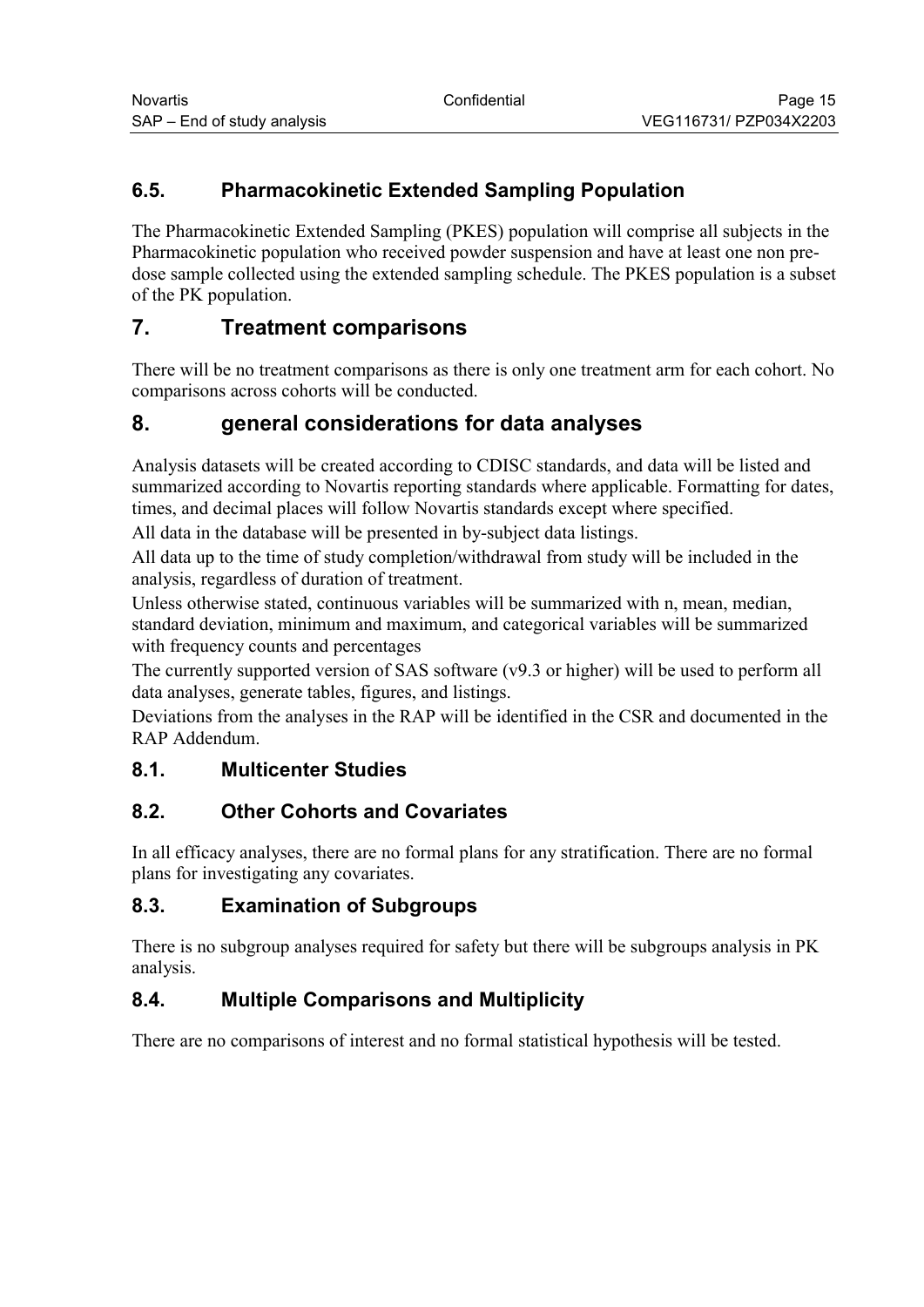# <span id="page-15-0"></span>**9. Data Handling Conventions**

# **9.1. Premature Withdrawal and Missing Data**

Subjects will be treated until disease progression, until the subject is no longer obtaining clinical benefit from continued treatment, unacceptable toxicity, the study is terminated, or the subject withdraws consent. All subjects who withdraw from the study will be included in analyses up to the time of withdrawal, regardless of the duration of treatment.

As the period of treatment for any subject will be dependent on treatment efficacy and toxicity, the duration of protocol therapy will vary across subjects. Similarly the duration of follow-up will also vary across subjects. Subjects with shorter treatment and follow-up due to the natural history of their disease or medical necessities of the treatment of their disease will not be considered to have missing data. Consequently, there will be no imputation for missing data. Where appropriate, available data will be summarized over specified intervals (e.g. from study entry until withdrawal from the study) using suitable summary statistics.

For endpoints which determine the percentage of responders, subjects with unknown or missing overall response will be assumed to be non-responders, and will be included in the denominator when calculating the percentages.

For the secondary PFS endpoint, the date associated with the last adequate disease assessment will be used for those subjects who are alive and have not progressed at the time of analysis; such subjects will be considered censored in the analysis.

For the secondary OS endpoint, the date associated with the last contact will be used for those subjects who are alive at the time of analysis; such subjects will be considered censored in the analysis.

In the event that the study is terminated, all available data will be listed and a review will be carried out by the study team to assess which statistical analyses are still considered appropriate.

"Missing data" occurs when any requested data is not provided, leading to blank fields on the collection instrument. These data will be indicated by the use of a "blank" in subject listing displays. Answers such as "Not applicable" and "Not evaluable" are not considered to be missing data and should be displayed as such.

For adverse events (AEs) and serious adverse events (SAEs), if relationship to study treatment is missing it will be assumed to be "Yes". There will be no other imputation for missing data other than what's described in [Section 9.2.5](#page-16-0) for partial dates and for missing exposure end dates.

# **9.2. Derived and Transformed Data**

The following sections provide a general description of the derived and transformed variables used to describe and analyze the data. Separate analysis dataset specifications provide full details on all data derivations and transformations including descriptions of core standard algorithms and standard Oncology algorithms. The analysis dataset specifications will clearly communicate the content and source of the datasets supporting the statistical analyses.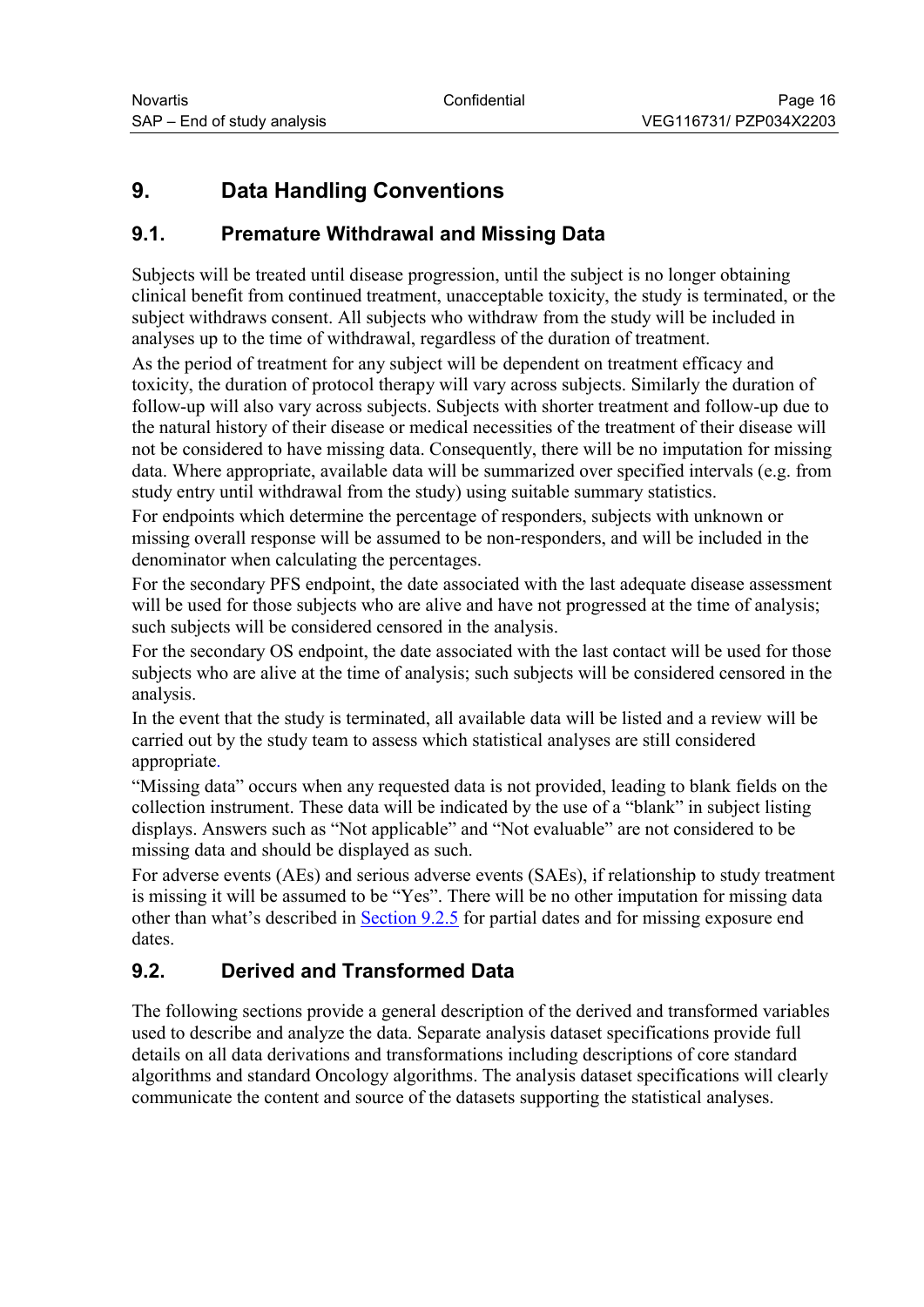#### <span id="page-16-0"></span>**9.2.1. Reference dates**

There are two reference dates:

- Because age is an eligibility requirement, the reference date for age is the date of screening.
- The study reference date is the treatment start date, and will be used to calculate study day for all safety and efficacy measures.

#### **9.2.2. Study Day**

If the date of interest occurs on or after the study reference date then the study day will be calculated as (date of interest - study reference date)  $+1$ . If the date of interest occurs before the study reference date then the study day will be calculated as (date of interest – study reference date). There is no study day 0.

#### **9.2.3. Study Day for Efficacy**

Since study is not randomized, we will use same study day in [Section 9.2.2.](#page-16-0)

#### **9.2.4. Duration and Elapsed Time**

Durations (e.g., the duration of an adverse event, duration of exposure, etc.) are calculated as the stop date minus the start date plus one.

For elapsed time (e.g., the time since initial diagnosis):

- if the reference date is on or after the event date, then the elapsed time is the reference date minus the event date  $+1$ .
- if the reference date is before the event date then the elapsed time is the reference date minus the event date.

When calculating time to event durations in months, divide the number of days by 30.4375; to report in weeks divide the number of days by 7; to report in years divide the number of days by 365.25. These algorithms for time to event return decimal numbers, and ignore the actual numbers of days in the months or years between start date and stop date. The "year" used in these algorithms is 365.25 days long, and the "month" is one twelfth of that year.

#### **9.2.5. Imputation of Partial Dates**

Only the year of birth is being collected within the EDC system, subject birth date and month will be defaulted to '30/JUN'. For example, if birth year is 1989 then birthdate will be 30/Jun/1989.

With the exception of new anti-cancer start date on the time to event (PFS, TTP, OS) analysis dataset and exposure end date on the Exposure analysis dataset, imputed dates will not be stored on datasets.

Imputed dates will not be displayed in listings. However, where necessary, display macros may impute dates as temporary variables for the purpose of sorting data in listings only. In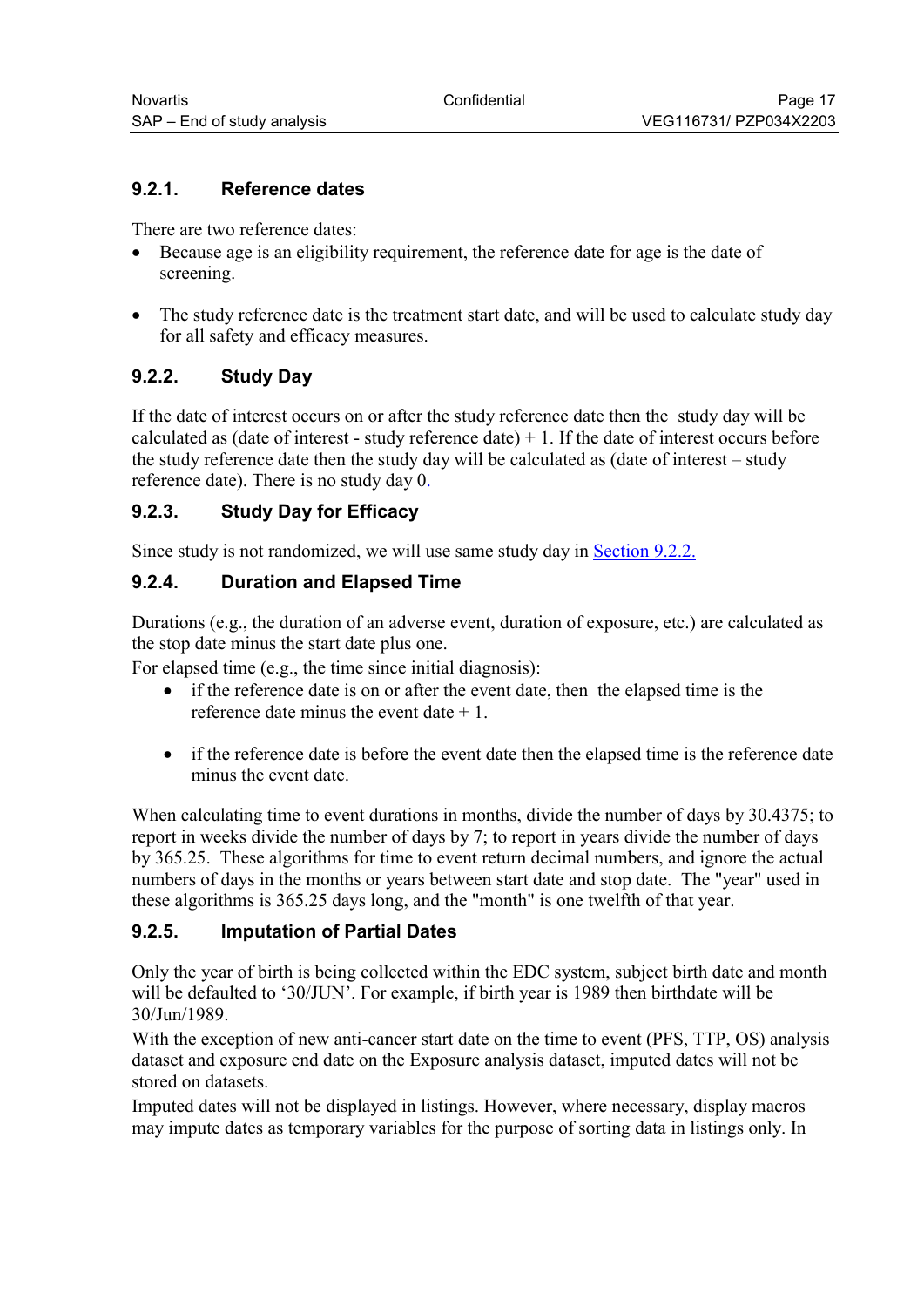<span id="page-17-0"></span>addition partial dates may be imputed for 'slotting' data to study time periods (see [Section](#page-22-0)  [9.3\)](#page-22-0) or for specific analysis purposes as outlined below.

The partial date imputation will follow ADaM conventions. The ADaM approach is to populate the numeric date variables with the imputed date and add a flag variable to the dataset that indicates the level of imputation.

The flag variable can contain the values: blank, 'D', 'M', 'Y'.

blank: indicates that no imputation was done

D='Day': indicates that the day portion of the date is imputed

M='Month': indicates that the month and day portions of the date are imputed

Y='Year': indicates that the entire date (year, month, and day) is imputed

Example of Date Variables:

XYZD\_ - character date variable

XYZDT - numeric date variable

XYZDTFL - flag variable

Details on imputing partial dates for specific datasets are outlined below.

#### **9.2.5.1. Adverse events**

There will be no attempt to impute the following

- Missing AE start dates
- AE start dates missing the year
- Partial/missing AE end dates

[Table 1](#page-17-0) explains the abbreviations used.

#### *Table 1 AE/Treatment Date Abbreviations*

|                                                   | Day                 | Month | Year        |
|---------------------------------------------------|---------------------|-------|-------------|
| <b>Partial Adverse Event Start</b><br><b>Date</b> | <not used=""></not> | AEM   | AEY         |
| <b>Treatment Start Date</b><br>(TRTSTD)           | <not used=""></not> | TRTM  | <b>TRTY</b> |

[Table 2](#page-18-0) describes the possible combinations and their associated imputations. The upper text indicates the imputation (NC, A, B, C etc) and the lower text the relationship of the AE start date to the treatment start date (TRTSTD).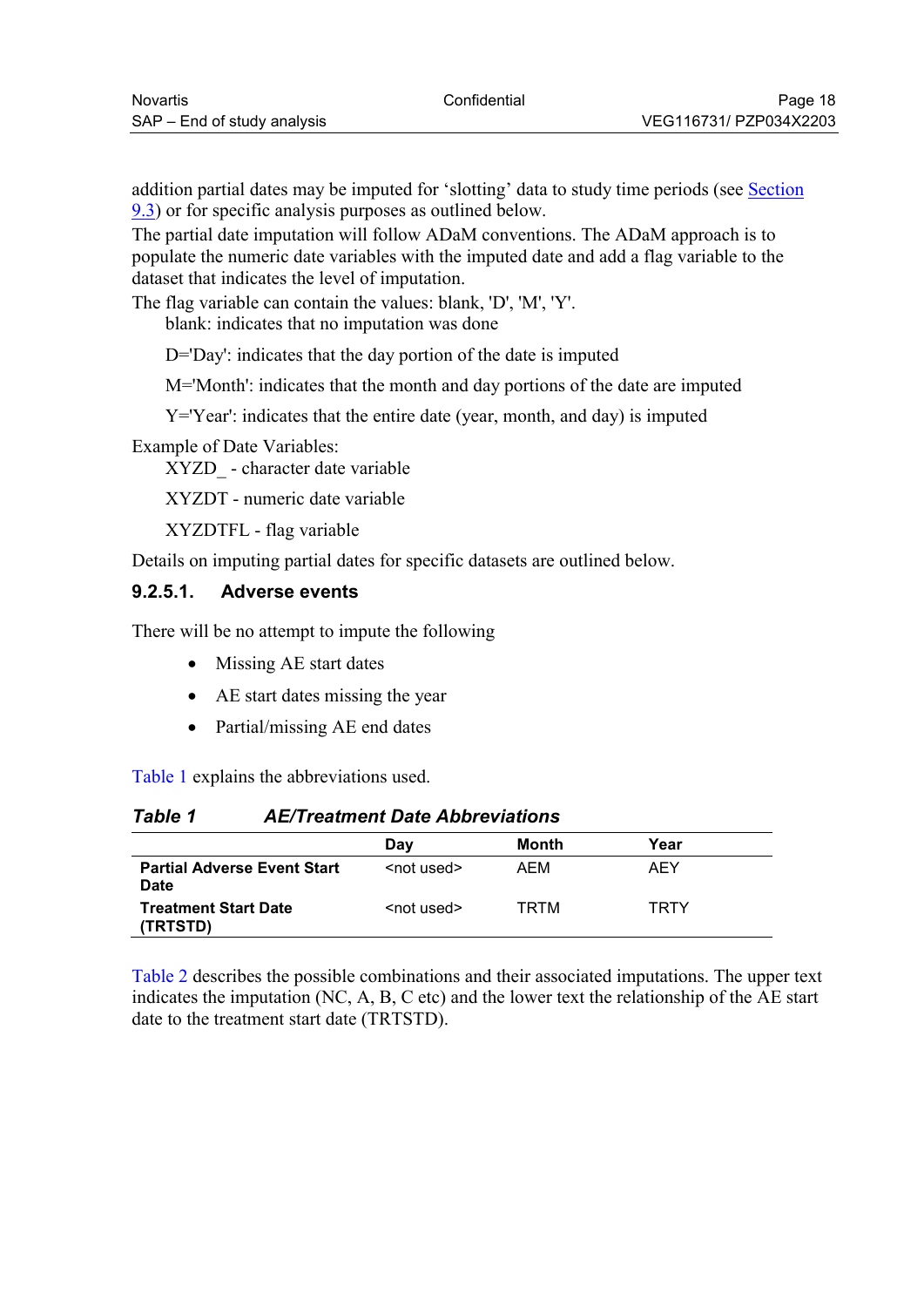|                      | <b>AEM MISSING</b>          | <b>AEM &lt; TRTM</b> | <b>AEM = TRTM</b>                  | <b>AEM &gt; TRTM</b>        |
|----------------------|-----------------------------|----------------------|------------------------------------|-----------------------------|
| <b>AEY MISSING</b>   | <b>NC</b>                   | NC.                  | <b>NC</b>                          | NC.                         |
|                      | Uncertain                   | Uncertain            | Uncertain                          | Uncertain                   |
| <b>AEY &lt; TRTY</b> | (D)<br><b>Before TRTSTD</b> | (C)                  | (C)<br>Before TRTSTD Before TRTSTD | (C)<br><b>Before TRTSTD</b> |
| <b>AEY = TRTY</b>    | B)                          | (C)                  | (B)                                | (A)                         |
|                      | Uncertain                   | Before TRTSTD        | Uncertain                          | After TRTSTD                |
| <b>AEY &gt; TRTY</b> | (E)                         | (A)                  | (A)                                | (A)                         |
|                      | After TRTSTD                | After TRTSTD         | After TRTSTD                       | <b>After TRTSTD</b>         |

## <span id="page-18-0"></span>*Table 2 Imputation algorithm*

The legend to the above table is shown in **Table 3**.

#### *Table 3 Imputation algorithm legends*

| <b>Relationship</b>    |                                                                                        |
|------------------------|----------------------------------------------------------------------------------------|
| <b>Before TRTSTD</b>   | Indicates AE start date prior to Treatment Start Date                                  |
| After TRTSTD           | Indicates AE start date after Treatment Start Date                                     |
| Uncertain              | Insufficient to determine the relationship of AE start<br>date to Treatment Start Date |
| Imputation calculation |                                                                                        |
| NC / Blank             | No convention/imputation                                                               |
| (A)                    | 01MONYYYY                                                                              |
| (B)                    | TRTSTD+1                                                                               |
| (C)                    | 15MONYYYY                                                                              |
| (D)                    | 01JULYYYY                                                                              |
| (E)                    | 01JANYYYY                                                                              |

Few examples are shown in [Table 4.](#page-18-0)

| <b>Table 3</b>                  | <b>Example scenarios</b> |                             |                                  |                               |
|---------------------------------|--------------------------|-----------------------------|----------------------------------|-------------------------------|
| <b>Partial</b><br>AE start date | Treatment<br>start date  | Relationship<br>with TRTSTD | Imputation<br><b>Calculation</b> | <b>Imputed</b><br><b>Date</b> |
| 12mmyyyy                        | 20OCT2001                | Uncertain                   | <b>NC</b>                        | <blank></blank>               |
| ddmmm2000                       | 20OCT2001                | <b>Before</b>               | D)                               | 01JUL2000                     |
| ddmmm2002                       | 20OCT2001                | After                       | $E$ )                            | 01JAN2002                     |
| ddmmm2001                       | 20OCT2001                | Uncertain                   | B)                               | 21OCT2001                     |
| ddSEP2001                       | 20OCT2001                | <b>Before</b>               | (C)                              | 15SEP2001                     |
| ddOCT2001                       | 20OCT2001                | Uncertain                   | B)                               | 21OCT2001                     |
| ddNOV2001                       | 20OCT2001                | After                       | A                                | 01NOV2001                     |

If imputed start date is greater than the end date of the adverse event, when end date is available, the imputed start date will be set equal to the end date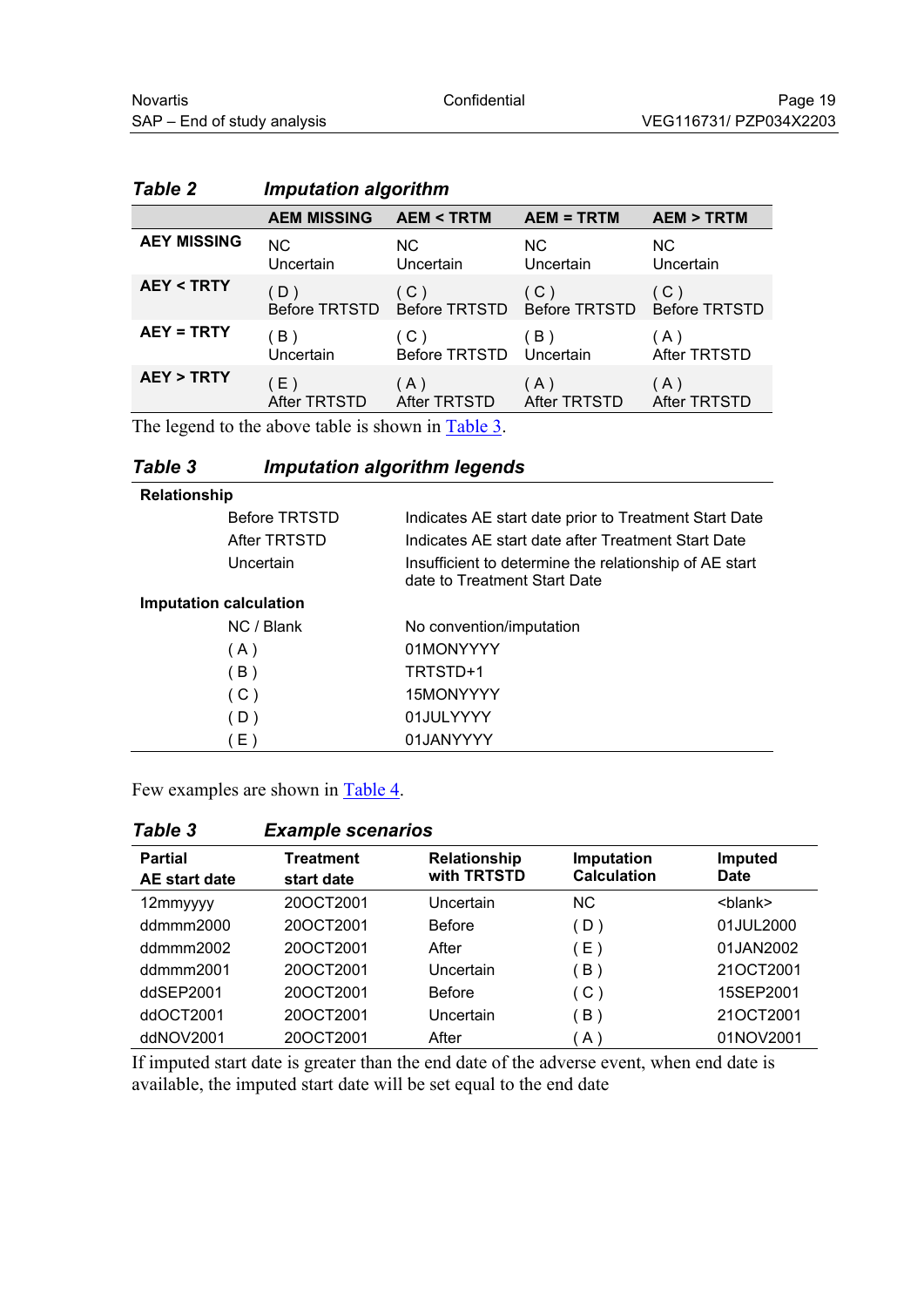## <span id="page-19-0"></span>**9.2.5.2. Concomitant medication date imputation**

The imputation of the start date of concomitant medication will follow the same conventions as for AE date. Partial/missing concomitant medication end dates will not be imputed.

### **9.2.5.3. Diagnosis and extent of cancer**

The following variables require imputation when incomplete:

- a. Date of initial diagnosis of primary site of cancer
- b. Date of first recurrence/relapse
- c. Date of most recent recurrence/relapse

Missing day is defaulted to 15 and missing month and day is defaulted to January 01, unless any of the following applies:

#### **First recurrence/progression date**:

 **If day is missing AND** occurred in the same month of the most recent relapse/progression, then day of first recurrence/progression will be imputed as the minimum between 15 and day of the most recent relapse/progression.

#### **Most recent relapse/progression date**:

- **If day is missing AND** occurred in the same month of the first recurrence/progression, then day of most recent relapse/progression will be imputed as the maximum between 15 and day of first recurrence/progression.
- If month and day are missing AND occurred in the same year of the first recurrence/progression, then month and day of most recent relapse/progression will be imputed as the maximum between January 01 and month and day of first recurrence/progression

#### **9.2.5.4. Anti-cancer therapy**

#### **Prior therapies**

- **Start date:** The same rule which is applied to the imputation of AE/concomitant medication start date will be used with the exception that: for scenario (B) will be replaced to be treatment start date -1.
- **End date:** 
	- o Imputed date = min (reference end date, DEC 31), if month and day are missing.
	- $\circ$  Imputed date = min (reference end date, last day of the Month), if day is missing.
	- o Reference end date will be treatment start date.
- If the end date is not missing and the imputed start date is after the end date, use the end date as the imputed start date.
- If both the start date and the end date are imputed and if the imputed start date is after the imputed end date, use the imputed end date as the imputation for the start date

#### **Post therapies**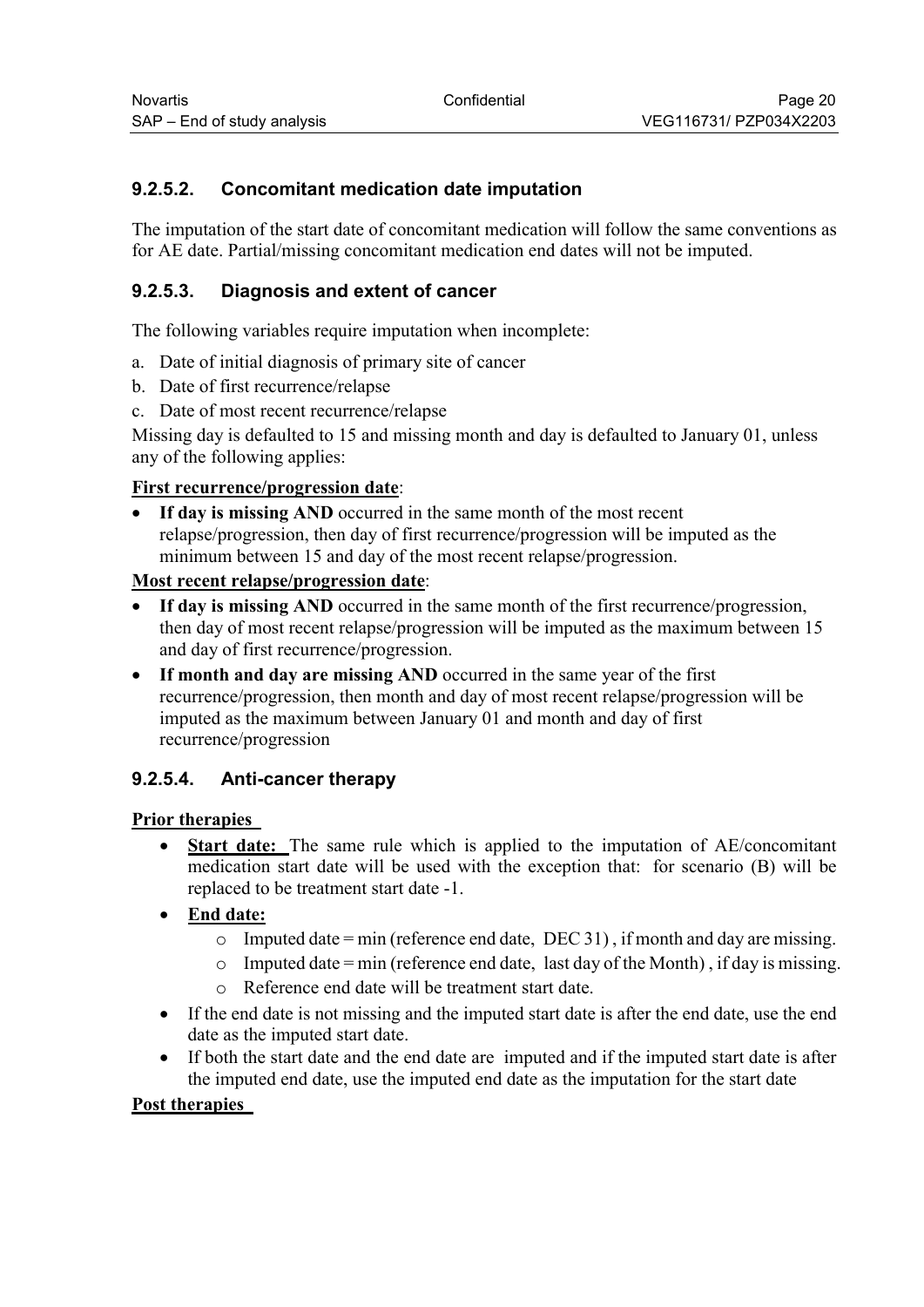#### • **Start date:**

- o If Day is missing, then impute to the max (reference start date, first day of the month).
- o Day and month are missing then impute to the max(reference start date, Jan 1)
- $\circ$  Reference start date will be last date of study treatment administration + 1.
- **End date:** No imputation

#### **9.2.5.5. Last contact or death date(s)**

All dates must be completed with day, month and year. If the day is missing, the  $1<sup>st</sup>$  of the month will be used for incomplete death dates or dates of last contact.

#### **9.2.5.6. Incomplete dates for last treatment administration**

Scenario 1: If the last treatment administration date is completely missing and there is no study treatment discontinuation (STD) page and no death date:

• The subject should be treated as on-going and use the cutoff date as the last dosing date up to date.

Scenario 2: If the last treatment administration date is completely or partially missing and there is either STD page or death date available:

If only Year is available and Year < Year of min (DISC date, death date);

Imputed date= Dec31yyyy

If both Year and Month are available, Year = Year of min(DISC date, death date) and Month < the month of min(DISC date, death date)

Imputed date= last day of the Month

All other cases imputed date= min (DISC date, death date)

The imputed date will be compared with start date of treatment. If the imputed date is < start date of treatment, set the last treatment administration date to be the treatment start date; otherwise use the imputed date.

#### **9.2.5.7. Assessment date of tumor assessments**

All investigation dates (e.g. X-ray, CT scan) must be completed with day, month and year.

If one or more investigation dates are incomplete but other investigation dates are available, this/these incomplete date(s) are not considered for calculation of the assessment date and assessment date is calculated as the latest of all investigation dates (e.g. X-ray, CT-scan) if the overall lesion response at that assessment is CR/PR/SD/UNK. Otherwise – if overall lesion response is progression – the assessment date is calculated as the earliest date of all investigation dates at that evaluation number. If all measurement dates have no day recorded, the 1st of the month is used.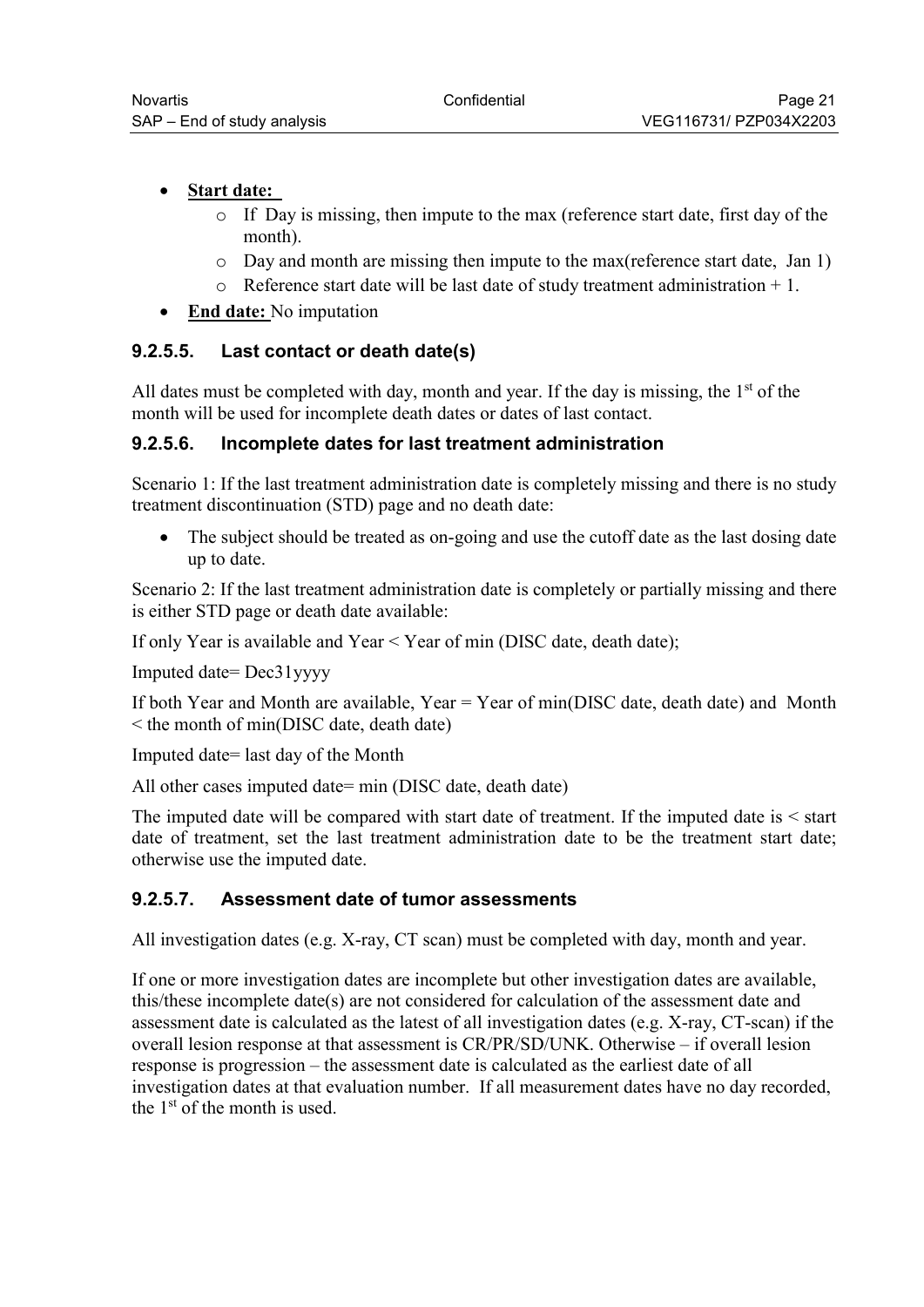<span id="page-21-0"></span>If the month is not completed, for any of the investigations, the respective assessment will be considered to be at the date which is exactly between previous and following assessment. If a previous and following assessment is not available, this assessment will not be used for any calculation.

## **9.2.6. Handling of concentrations below LLOQ or missing**

Missing values of concentrations will not be imputed. When summarizing concentrations, zero values will be excluded from the calculation of geometric means and CV% geometric mean. However, they will be included for all other summary statistics and the number of nonzero concentrations will be reported. All concentration values below the lower limit of quantitation (LLOQ) of 0.1 µg/mL are set to zero, and will be displayed in the listings as zero and flagged. LLOQ values will be treated as zero in any calculations of summary statistics, and treated as missing for the calculation of the geometric means and their CV%. The number of non-zero concentrations will also be reported in the summary statistics. Missing values for any PK parameters will not be imputed.

## **9.2.7. Baseline Definition**

Baseline will be defined as the most recent, non-missing value prior to or on the first study treatment dose date. For laboratory data, baseline will be defined as the most recent, nonmissing value from a central laboratory prior to or on the first study treatment dose date. If there are no central labs collected prior to or on the first dose date of study treatment, the most recent, non-missing value from a local laboratory prior to or on the first date of study treatment will be defined as the baseline value.

For subjects who did not receive study treatment during the study, baseline will be defined as the latest, non-missing collected value.

#### **9.2.8. Change from baseline**

Change from baseline will be presented for safety data as described in [Section 11](#page-33-0). Change from baseline is calculated as:

For records occurring after baseline: (visit value) – baseline value.

Percent change from baseline is calculated as:

For records occurring after baseline: ((change from baseline) / baseline value) \* 100

If either the baseline or visit value is missing, the change from baseline and/or percent change from baseline is set to missing as well.

#### **9.2.9. Multiple Assessments**

All data will be reported according to the nominal visit date for which it was reported (that is, no visit windows will be applied during dataset creation). Unscheduled data will only be included in "post-baseline" summaries for capturing a worst case across all scheduled and unscheduled visits after the first dose of protocol therapy.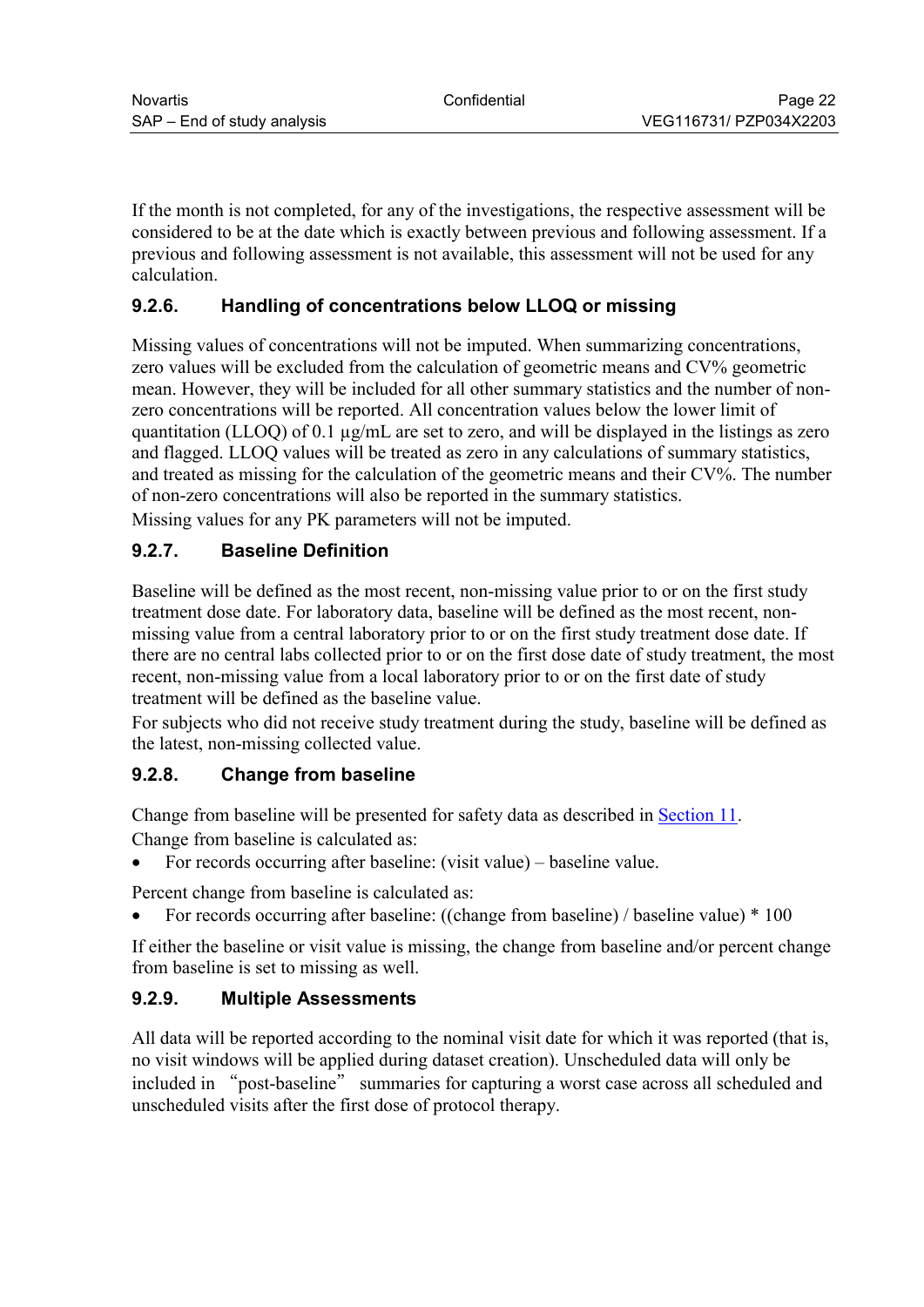<span id="page-22-0"></span>Data from all assessments (scheduled and unscheduled), including multiple assessments, will be included in listings.

## **9.2.10. Cardiac Scan Modalities (ECHO/MUGA)**

The same modality (ECHO or MUGA) for determining cardiac scan data (e.g., left ventricular ejection fraction (LVEF)) should be used to follow a subject throughout the study. The absolute change from baseline values will not be calculated for any subjects where the postbaseline value was determined by a cardiac scan modality that is different than the one used to determine baseline value.

## **9.2.11. Derived and Transformed Variables**

See [Section 10](#page-29-0) in this RAP for details on analyses for objective response rate, clinical benefit, progression-free survival, overall survival and time to progression.

For pharmacokinetic parameters, between-subject coefficient of variation (CVb%) will be calculated by the following methods, where SD is the standard deviation of the PK parameter data, calculated using either the raw data (untransformed) or the natural logarithm of the raw data (transformed).

Untransformed Data: 100 \* (SD/Mean)

Transformed Data:  $100 *$  (square root[ $exp(SD^2) - 1$ ])

See [Section 12](#page-40-0) in this RAP for derivation of PK parameters.

#### **ECG Corrected QT Intervals**

The QTc values based on Bazett's formula is derived by QT interval / ((RR interval/1000) $\binom{1}{2}$ , where RR interval is in msec.

# **9.3. Study Time Periods**

#### **9.3.1. Time in Relation to Treatment**

Adverse events, serious adverse events, death, laboratory data, vitals, ECG, and ECHO/MUGA will be assigned to the study time periods defined below. Partial dates will be imputed into full dates, if applicable, for slotting data to the appropriate categories below (see [Section 9.2.5\)](#page-16-0). Flag variables (time in relation to study treatment) indicating the study time periods will be added to these datasets.

The overall observation period will be divided into three mutually exclusive segments: **Pre-therapy** is defined as the time prior to the subject's first dose of study treatment.

**On-therapy** is defined as the time from first dose of study treatment to the date of the last dose of study treatment + 28 days.

**Post-therapy** is defined as any time beyond the on-therapy period.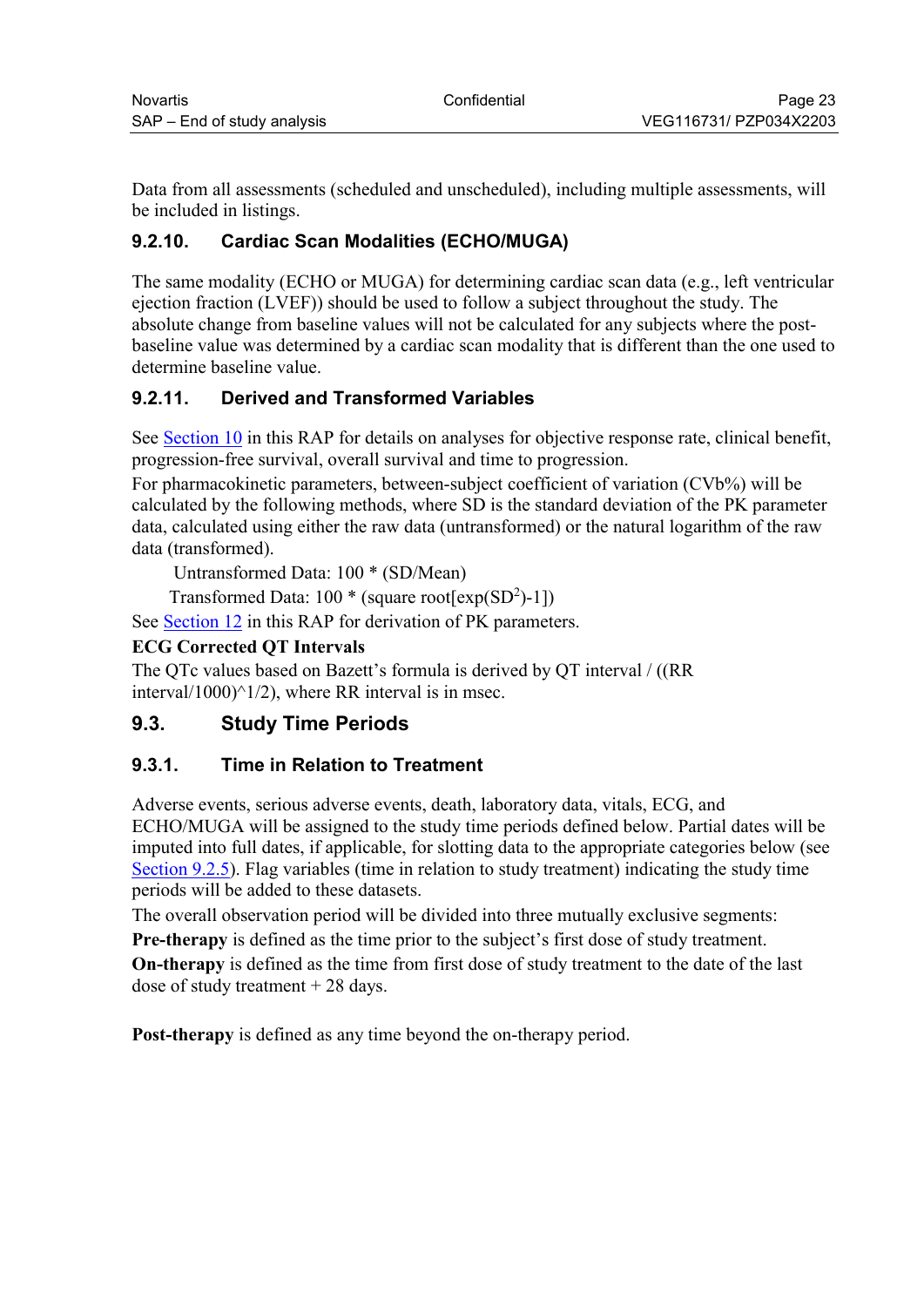<span id="page-23-0"></span>Some datasets include the first dose day as On-therapy and some exclude the first dose date as On-Therapy. The first dose day (Day 1) is considered pre-therapy for ECOG, ECG, vital signs, liver events, lab tests, and cardiac scan. The first dose day (Day 1) is considered to be on-therapy for adverse events and concomitant medications.

All safety data (including those from the post-therapy period) will be listed and those occurring during the pre-therapy and post-therapy periods are to be flagged.

## **9.3.2. Study Time Periods for Concomitant Medications**

Concomitant Medication start and end dates will be assigned to study time periods in relation to first dose of study treatment as defined below. The start date references time flag variables and end date reference time flag variables will be added to the concomitant medication dataset.

- Start **relative to therapy:** Assign to 'BEFORE' if start date is prior to study treatment start date or if subject has not taken any study treatment or (start date is missing and end date is before study treatment start date). Else assign to 'DURING' if the start date falls into the on-therapy period as defined above or if subject is ongoing (not all study treatment discontinuation records completed) or start date is missing. Else assign to 'AFTER' if start date is after the on-therapy period.
- End **relative to therapy**: Assign to 'BEFORE' if end date is prior to study treatment start date or if subject has not taken any study treatment. Else assign to 'DURING' if end date falls into the on-therapy period or if subject is ongoing (not all study treatment discontinuation records completed) or (end date is missing and start relative to treatment not 'AFTER'). Else assign to 'AFTER' if end date is after the on-therapy period or (end date is missing and start relative to treatment='AFTER')*.*

Concomitant medication start relative to treatment and end relative to treatment flags are used to select data to include in the Concomitant Medication summaries as follows:

- Summary of Concomitant Medications: This summary will contain medications including those with start date prior to study treatment start date and continue (missing end date or end date after study treatment start date) on therapy. Note that any medications with start date and end date prior to study treatment start date will be excluded. In addition, any medication that was started during post-therapy will be excluded. Include concomitant medication records where start relative to treatment in ('BEFORE','DURING') and end relative to treatment in ('DURING','AFTER').
- Summary of Concomitant Medications with On-Therapy Onset: This summary will contain medications with start date after study treatment start date. In addition, any medication that was started during post-therapy (see above for definition of post-therapy) will be excluded. Include concomitant medication records where start relative to treatment in ('DURING').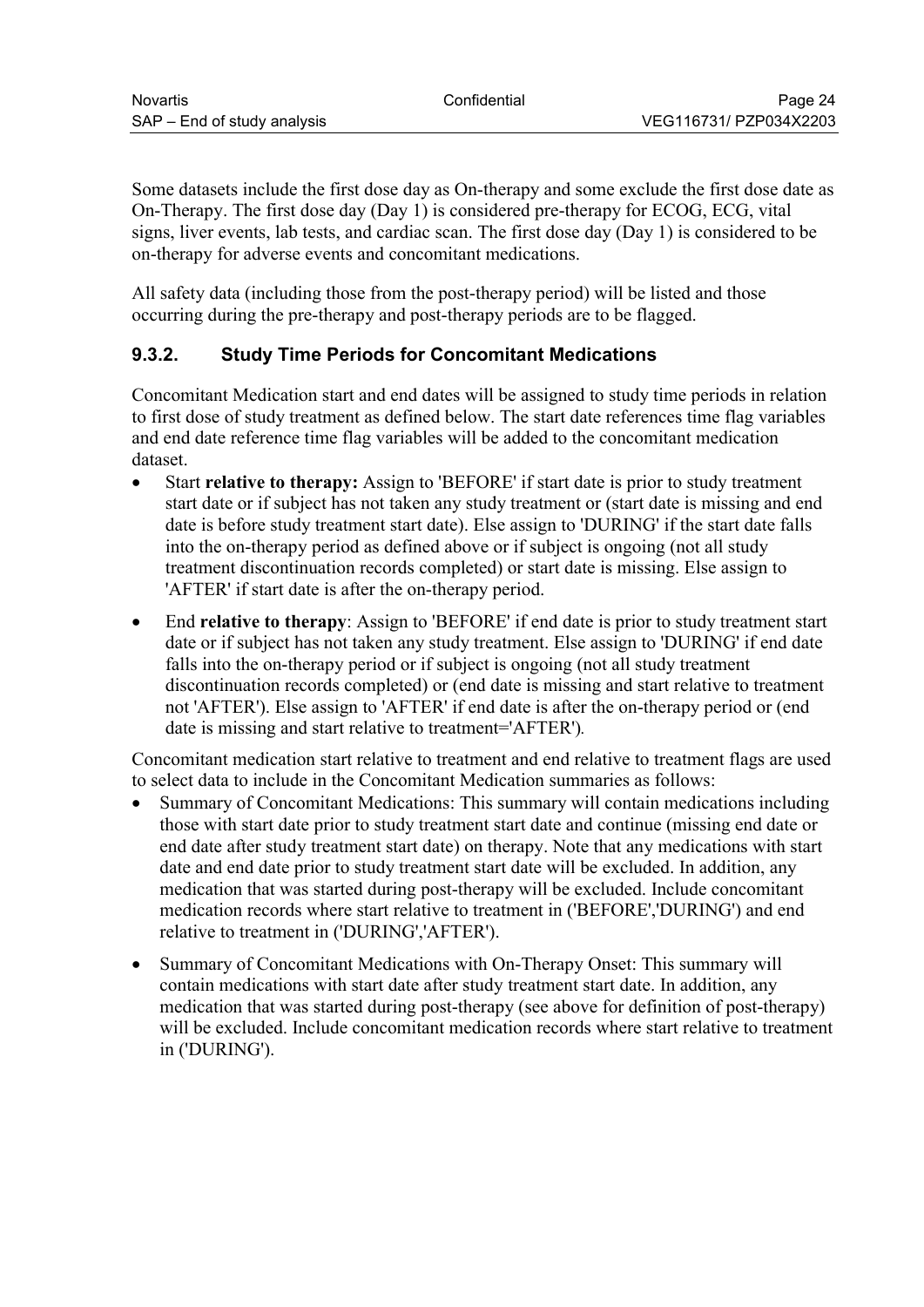# <span id="page-24-0"></span>**9.4. Values of Potential Clinical Importance**

### **9.4.1. Laboratory Parameters**

Reference ranges for all laboratory parameters collected throughout the study are provided by the laboratory. A laboratory value that is outside the reference range is considered either high abnormal (value above the upper limit of the reference range) or low abnormal (value below the lower limit of the reference range). Note: a high abnormal or low abnormal laboratory value is not necessarily of clinical concern. The laboratory reference ranges will be provided on the listings of laboratory data. Clinical laboratory test results outside of the reference range will be flagged in the listings.

To identify laboratory values of potential clinical importance, National Cancer Institute Common Terminology Criteria for Adverse Events (NCI-CTCAE v4.0) will be used to assign grades to the relevant laboratory parameters. NCI-CTCAE v4.0 can be found at https://ctep.cancer.gov/protocolDevelopment/electronic\_applications/ctc.htm#ctc\_40

When reporting grade shifts for Biochemistry and haematology data, the records in the LAB dataset will be used.

For laboratory data which are not listed in the NCI CTCAE v4.0, a summary of values outside the normal range will be provided.

#### **9.4.2. ECG Parameters**

The following criteria will be used to flag electrocardiogram (ECG) values that are values of potential clinical importance:

To identify QTc (Bazett's) values of potential clinical importance, NCI-CTCAE v4.0 will be used to assign grades (see adverse event 'Electrocardiogram QT corrected interval prolonged'). Note that there is a slight inconsistency between CTCAE v4.0 and ICH E14 (Absolute QTc interval prolongation). It was decided to align with CTCAE for the oncology standard categories.

| <b>ECG Parameter</b>   | <b>Potential Clinical Importance (PCI) Range</b> | Unit |
|------------------------|--------------------------------------------------|------|
| Absolute QTcB interval | $<$ 450                                          | Msec |
|                        | ≥450 to <480 (Grade 1)                           |      |
|                        | ≥480 to <500 (Grade 2)                           |      |
|                        | $\geq 500$ (Grade 3)                             |      |
| Absolute QTcF interval | $<$ 450                                          | Msec |
|                        | ≥450 to <480 (Grade 1)                           |      |
|                        | ≥480 to <500 (Grade 2)                           |      |
|                        | $\geq 500$ (Grade 3)                             |      |
| Increase from baseline | Increase of $\geq$ 30 to $\leq$ 60               | Msec |
| <b>OTcB</b>            | Increase of $\geq 60$                            |      |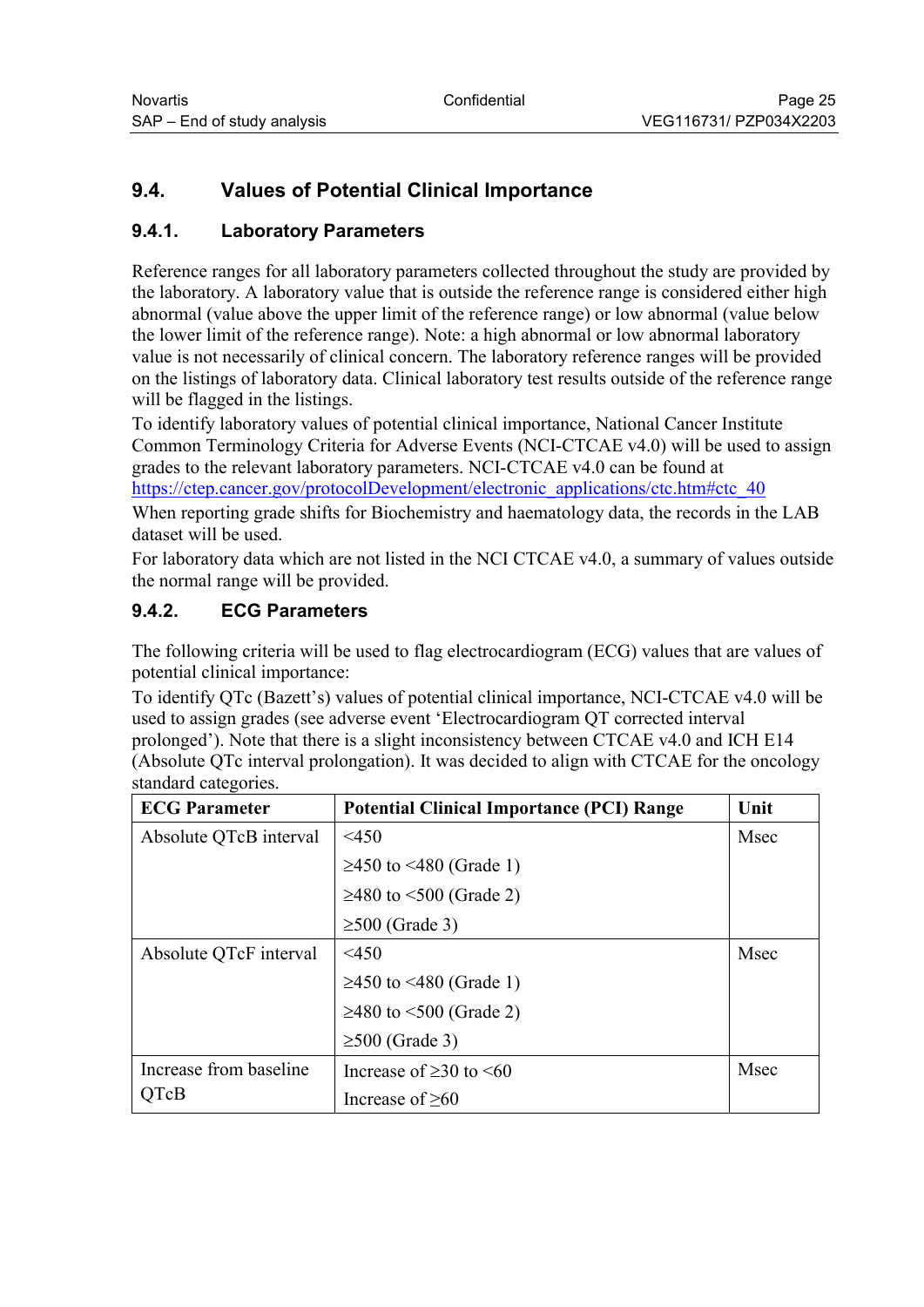<span id="page-25-0"></span>The following criteria will be used to flag other ECG values that are values of potential clinical importance:

| <b>ECG Parameter</b> | <b>Potential Clinical Importance (PCI) Range</b> | Unit |
|----------------------|--------------------------------------------------|------|
| PR interval          | $110$ (L) and $>220$ (H)                         | Msec |
| QRS interval         | $\sim$ 75 (L) and >110 (H)                       | Msec |

Normal values per age group for QTcB and QTcF, derived from the 2<sup>nd</sup> and 98<sup>th</sup> percentile values in healthy children will be used to identify the values out of normal ranges within each age group.

| Age<br>group                        | $0 - 1$<br>month     | $1 - 3$<br>month     | $3-6$<br>month       | $6 - 12$<br>month | $1-3$<br>vears       | $3 - 5$<br>years     | $5 - 8$<br>years     | $8-12$<br><b>vears</b> | $12 - 16$<br>vears   |
|-------------------------------------|----------------------|----------------------|----------------------|-------------------|----------------------|----------------------|----------------------|------------------------|----------------------|
| <b>QTcB</b><br>(ms)<br><b>Boys</b>  | 413<br>(378,<br>448) | 419<br>(396,<br>458) | 422<br>(391,<br>453) | 411(37<br>9,449   | 412<br>(383,<br>455) | 412<br>(377,<br>448) | 411(37)<br>1,443)    | 411(37)<br>3,440       | 407<br>(362,<br>449) |
| <b>QTcB</b><br>(ms)<br><b>Girls</b> | 420(37<br>9,462)     | 424(38)<br>1, 454)   | 418<br>(386,<br>448) | 414(38)<br>1,446  | 417(38)<br>1,447     | 415(38)<br>8, 442)   | 409<br>(375,<br>449) | 410<br>(365,<br>447)   | 414(37<br>0, 457     |

Data shown above as median  $(2<sup>nd</sup>$  percentile,  $98<sup>th</sup>$  percentile)

## **9.4.3. Vital Signs**

#### **Heart rate:**

To identify heart rate values of potential clinical importance, NCI-CTCAE v4.0 will be used to assign categories that align with the grades for 'Sinus bradycardia', 'Sinus tachycardia', 'Supraventricular tachycardia', and 'Ventricular tachycardia'.

Normal values per age group for heart rate, derived from the values in healthy children will be used to identify the values out of normal ranges within each age group. The following criteria will be used to flag vital sign values that are values of potential clinical importance:

| Age<br>group                       | $0 - 1$<br>month  | $1 - 3$<br>month  | $3-6$<br>month     | $6 - 12$<br>month  | $1 - 3$<br>vears | $3-5$<br>vears   | $5-8$<br>vears   | $8-12$<br>vears | $12 - 16$<br>vears |
|------------------------------------|-------------------|-------------------|--------------------|--------------------|------------------|------------------|------------------|-----------------|--------------------|
| <b>HR</b><br>(bpm)<br><b>Boys</b>  | 160(12<br>5, 190) | 152(125<br>, 185) | 134(110)<br>, 165) | 128(105<br>, 165)  | 119(95<br>, 155) | 98(75,<br>125)   | 88(60<br>, 115)  | 78(55<br>, 100) | 73(50)<br>100)     |
| <b>HR</b><br>(bpm)<br><b>Girls</b> | 155(13)<br>5, 215 | 154(125<br>, 200) | 139(120<br>, 190)  | 134(105)<br>, 185) | 128(95<br>, 180) | 101(80<br>, 125) | 89(70)<br>, 115) | 80(60<br>, 110) | 76(50<br>100)      |

Data shown above as median (lower limit of normal, upper limit of normal) **Blood pressure:**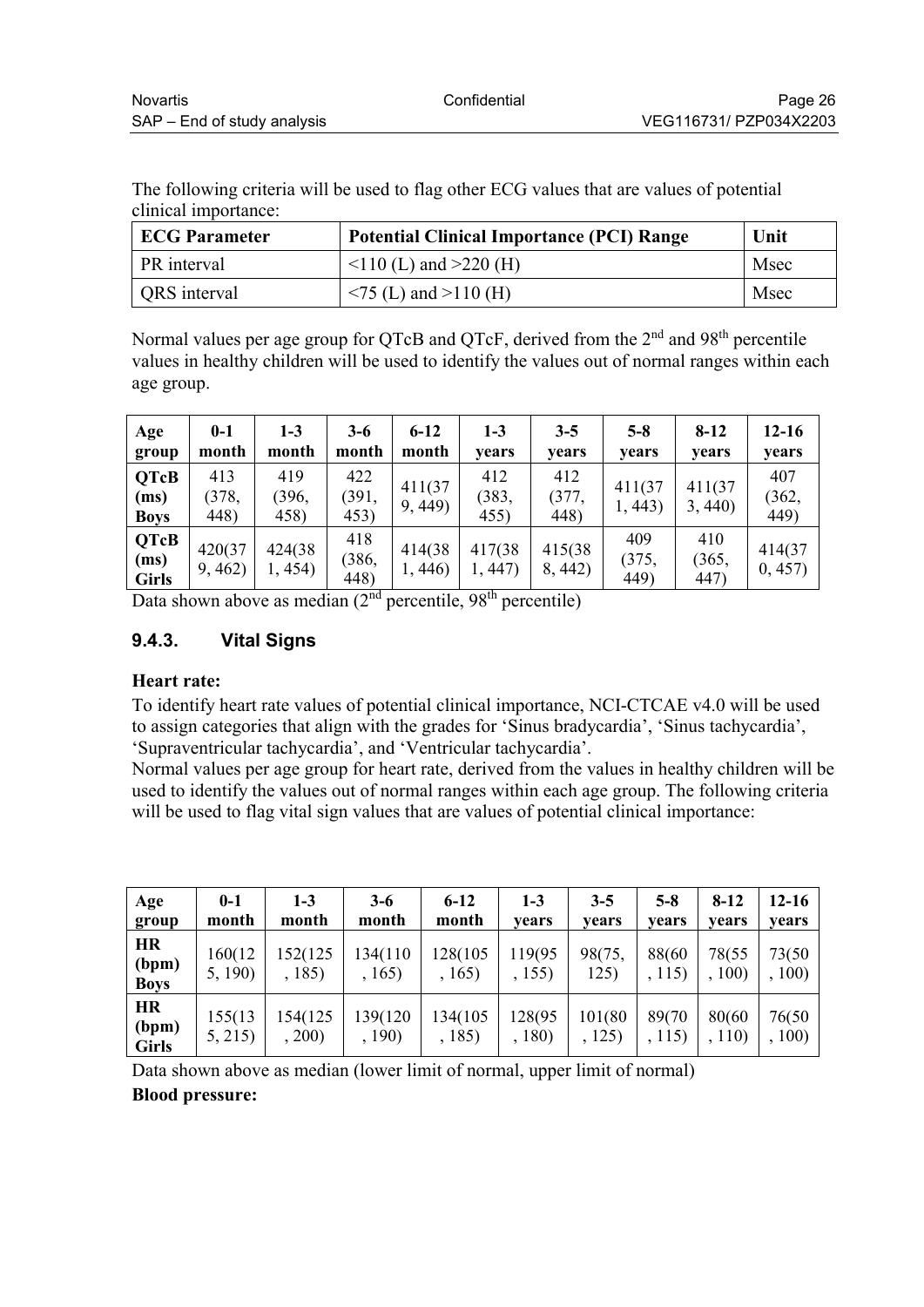<span id="page-26-0"></span>To identify blood pressure values of potential clinical importance, NCI-CTCAE v4.0 will be used to assign categories that align with the grades for 'Hypertension'.

| <b>Vital Sign Parameter</b>    | <b>Potential Clinical Importance (PCI) Range</b> | Unit |
|--------------------------------|--------------------------------------------------|------|
| Increase from baseline         | $\geq$ 120 to <140 (Grade 1)                     | mmHg |
| <b>Systolic Blood Pressure</b> | $\geq$ 140 to <160 (Grade 2)                     |      |
|                                | $\geq 160$ (Grade 3)                             |      |
| Increase from baseline         | $\geq$ 80 to <90 (Grade 1)                       | mmHg |
| Diastolic Blood Pressure       | ≥90 to <100 (Grade 2)                            |      |
|                                | $\geq$ 100 (Grade 3)                             |      |

To identify blood Pressure >95th percentile for specific age, gender and percentile of height, refer to Protocol appendix 5 Blood pressure Levels for children.

#### **Weight (kg):**

The weight values of potential clinical importance will be increase  $\geq$ =10% or decrease  $\geq$ =10% from baseline weight.

#### **Temperature:**

To identify temperature values of potential clinical importance, NCI-CTCAE v4.0 will be used to assign categories that align with the grades for 'Hypothermia' and 'Fever'.

| <b>Vital Sign Parameter</b> | <b>Potential Clinical Importance (PCI) Range</b> | Unit      |
|-----------------------------|--------------------------------------------------|-----------|
| Increase from baseline      | Increase to $\geq$ 38                            | Degrees C |
| temperature                 |                                                  |           |
| Decrease from baseline      | Decrease to $\leq$ 35                            | Degrees C |
| Diastolic Blood Pressure    |                                                  |           |

## **9.4.4. Left Ventricular Ejection Fraction**

The following criteria will be used to flag left ventricular ejection fraction (LVEF) values that are values of potential clinical importance:

To identify LVEF values of potential clinical importance, NCI-CTCAE v4.0 will be used to assign categories that align with the grades for 'Ejection fraction decreased'.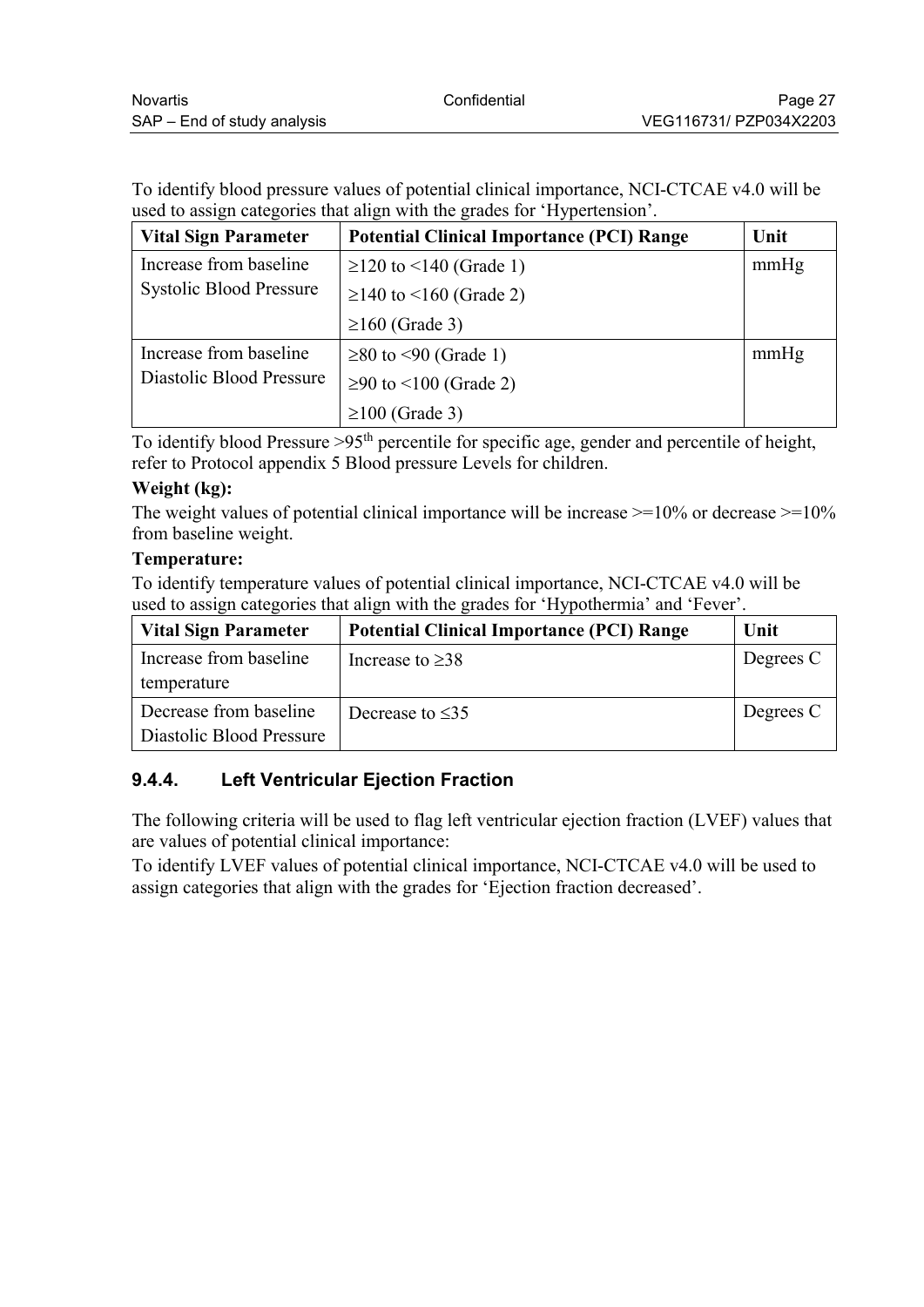<span id="page-27-0"></span>

| <b>LVEF Parameter</b> | <b>Potential Clinical Importance (PCI) Range</b> | Unit          |
|-----------------------|--------------------------------------------------|---------------|
| Absolute change from  | No change or any increase<br>$\bullet$           | $\frac{0}{0}$ |
| baseline LVEF         | Any decrease<br>٠                                |               |
|                       | $\circ$ >0- $\leq$ 10 decrease                   |               |
|                       | $\circ$ 10-19 decrease                           |               |
|                       | $\circ$ $\geq$ 20 decrease                       |               |
|                       | $\circ$ $\geq$ 10 decrease and $\geq$ LLN        |               |
|                       | $\geq$ 10 decrease and below LLN                 |               |
|                       | $\geq$ 20 decrease and $\geq$ LLN                |               |
|                       | $\circ$ $\geq$ 20 decrease and below LLN         |               |
| Relative change from  | $\geq$ 20 decrease and $\geq$ LLN<br>$\bullet$   | $\frac{0}{0}$ |
| baseline LVEF         | $\geq$ 20 decrease and below LLN                 |               |

# **9.5. Disposition of Subjects**

A summary of the number of subjects in each of the analysis populations described in [Section](#page-13-0)  [6](#page-13-0) will be provided. A listing of subjects included or excluded from each of analysis populations will also be provided.

The following summaries will be provided:

- Number  $(\%)$  of subjects who are still on-therapy (based on the 'Study Treatment' Discontinuation' page not completed)
- Number (%) of subjects who discontinued the study treatment (based on the 'Study Treatment Discontinuation' page)
- Primary reason for study treatment discontinuation (based on the 'Study Treatment Discontinuation' page)
- Number  $(\%)$  of subjects who have entered the survival follow up (based on the 'Study Treatment Discontinuation' page)
- Number  $(\%)$  of subjects not being followed for study evaluation

A summary of the number and percentage of subjects who completed the study treatment as well as prematurely discontinued/withdrew from the study treatment will be displayed. Reasons for discontinuation/study treatment withdrawal will be presented by cycle, overall, and by cohort.

A listing of study completion and discontinuation/withdrawal will be generated which will include last dose date, and reasons for study treatment discontinuation/withdrawal.

#### **9.6. Protocol Deviations**

Major protocol deviations are defined as those deviations from the protocol likely to have an impact on the perceived efficacy and/or safety of study treatments. Major protocol deviations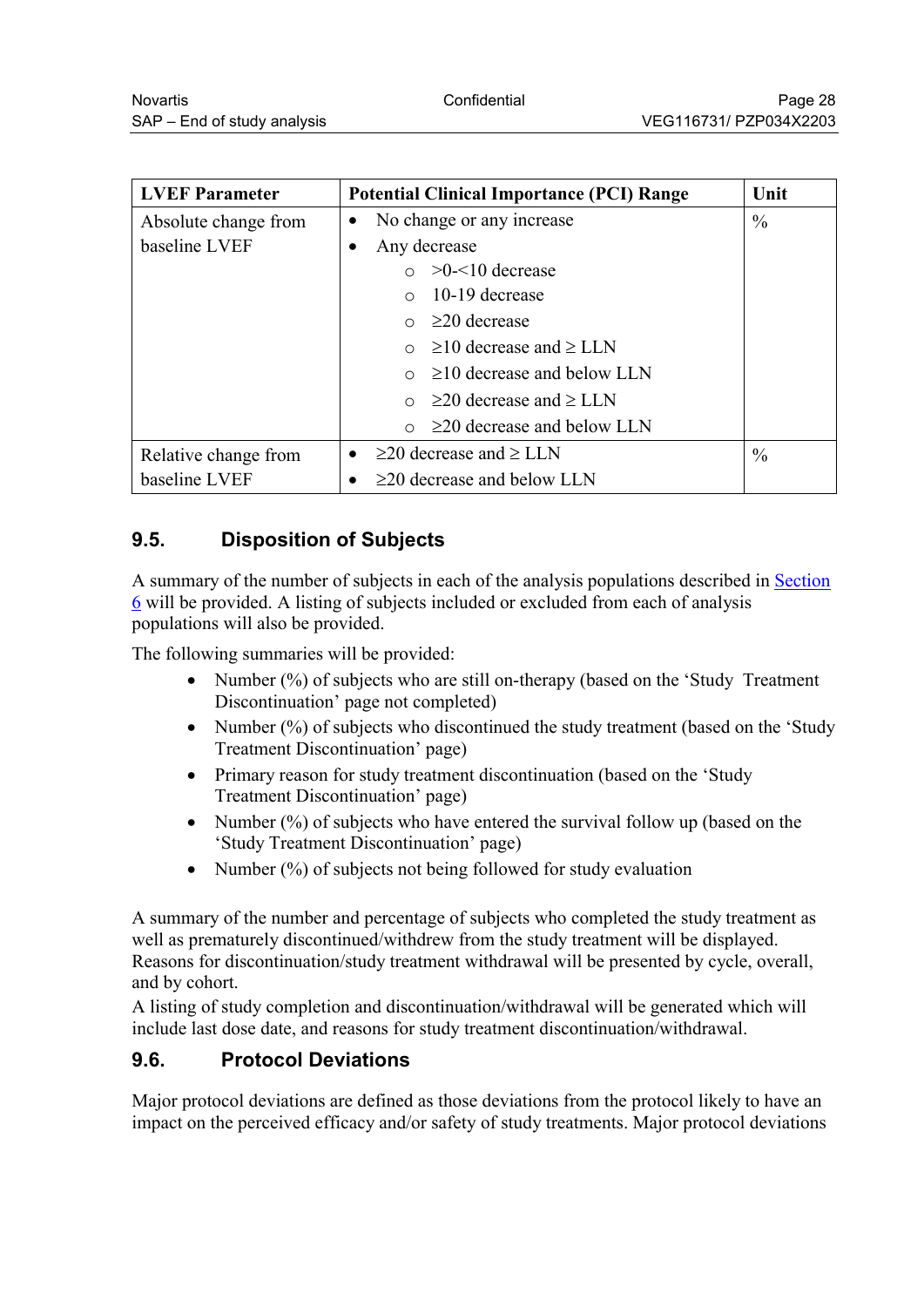<span id="page-28-0"></span>and any action to be taken regarding the exclusion of subjects or affected data from specific analyses are defined in protocol deviation plan.

The number and percentage of subjects in the mITT population with any protocol deviation will be tabulated by deviation category. All protocol deviations will be summarized and listed including inclusion/exclusion deviations as well as other deviations. The major protocol deviations will be flagged.

# **9.7. Demographic and Baseline Characteristics**

The demographic characteristics (i.e., age, race, ethnicity, sex, baseline height, and baseline body weight, childbearing potential, Karnofsky/Lansky performance status, and body surface area (BSA)) will be summarized and listed. Age, height, weight and BSA will be summarized using the mean, standard deviation, minimum, median, and maximum. Categorical data (i.e., sex, age groups: 1 year to <2 years, 2-<12 years, 12-<18 years, race, ethnicity, Karnofsky/Lansky performance status, woman of childbearing potential) will be summarized by frequency counts and percentages; the number and percentage of subjects with missing data will be provided.

Disease history and characteristics at initial diagnosis and screening will be summarized and listed. This summary will include the following: for solid tumor, summarize primary tumor type, location of primary tumor type, histological grade, stage at screening, time since initial diagnosis, and time since most recent relapse/progression to start of study drug, TNM staging at screening for primary tumor, regional lymph nodes and distant metastasis, metastatic disease location and time since initial diagnosis; for neuroblastoma, summarize bone marrow lesions , staging at initial diagnosis and staging at screening. The summay will also include subject tibial growth plate status and its evidence of thickening.

Medical history and ongoing conditions, including cancer-related conditions and symptoms entered on eCRF will be listed by cohort using reported term. Separate listing will be presented for liver disease medical conditions

Prior anti-cancer therapy will be coded using the World Health Organization Drug Dictionary (WHO-DD), then listed and summarized by ATC class, preferred term, overall and cohort by means of frequency counts and percentages. A summary of the number of prior anti-cancer therapy regimens will also be produced.

Prior anti-cancer radiotherapy and prior cancer related surgeries will be summarized and **listed** 

## **9.8. Concomitant Medications**

Concomitant medications include medications (other than study drugs) starting on or after the start date of study treatment or medications starting prior to the start date of study treatment and continuing after the start date of study treatment.

Concomitant medications will be coded using the World Health Organization Drug Dictionary (WHO-DD), and summarized by lowest ATC class and preferred term using frequency counts and percentages.

These summaries will include: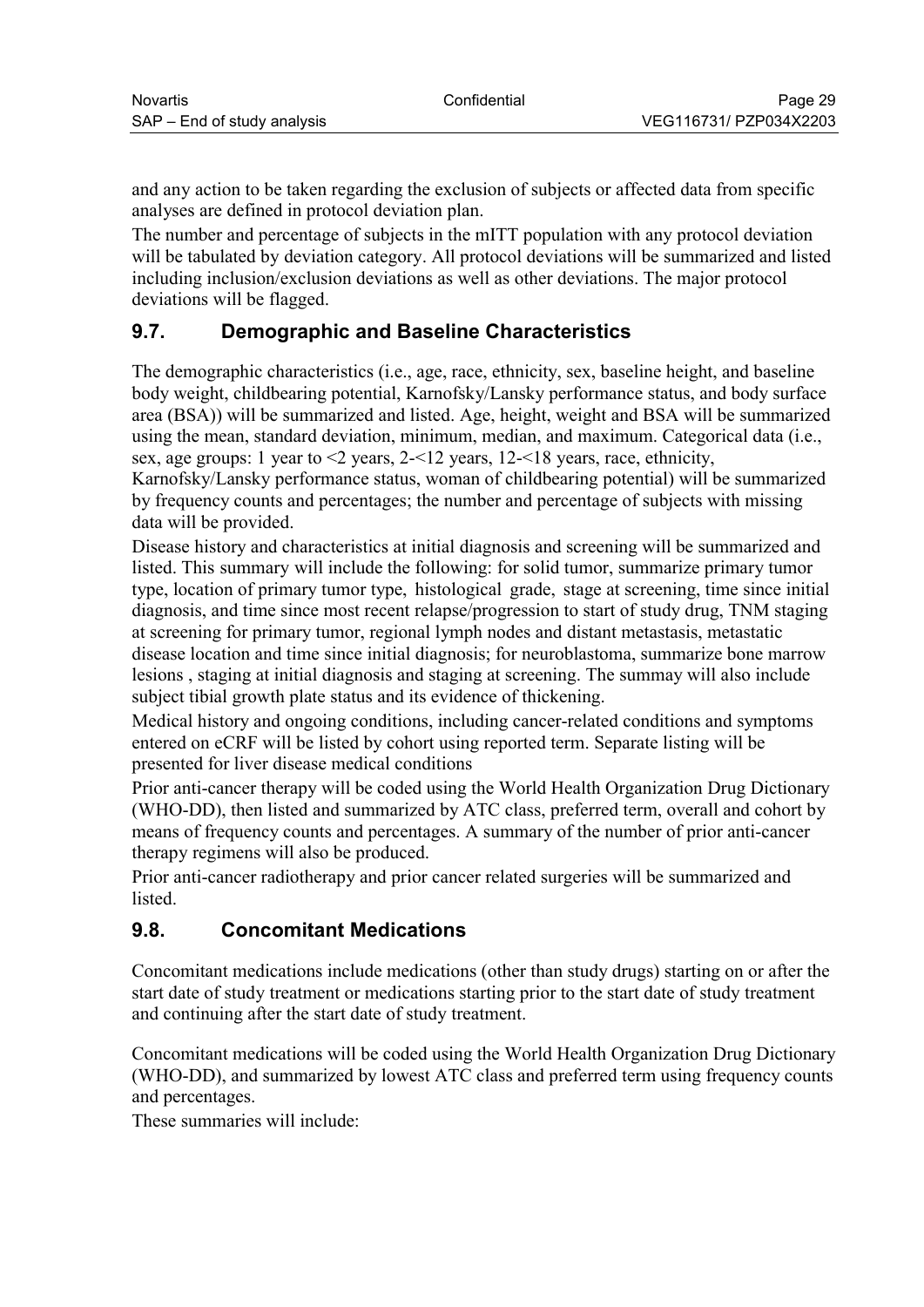- <span id="page-29-0"></span>1. Medications starting on or after the start of study drug but no later than 28 days after last dose of study drug and
- 2. Medications starting prior to start of study drug and continuing after the start of study drug.

All concomitant medications will be listed. Any concomitant medications starting and ending prior to the start of study treatment or starting more than 28 days after the last date of study treatment will be flagged in the listing.

The safety population will be used for all concomitant medications tables and listings.

# **10. Efficacy**

All efficacy analyses will be based on mITT population unless otherwise specified. All analyses will be presented by cohort.

Subjects from different disease cohorts are assigned to one of the following categories for assessment of response: a) the revised RECIST guideline (version 1.1) for solid tumor and measurable disease, b) Response Criteria for neuroblastoma with <sup>123</sup>I-MIBG positive lesions, (neuroblastoma subjects who do not have MIBG positive lesions should be assessed for response as solid tumor subjects with measurable disease), c) RECIST-based and/or Alpha Fetoprotein (AFP)-based response for hepatoblastoma. Investigator assessments will be considered as primary assessments. For more detailed information, see protocol Section 10.

## **10.1. Primary Efficacy Analysis**

#### **Objective Response Rate (ORR)**

The primary aim of the study is to determine the investigator-assessed objective response rate of pazopanib in children, adolescents and young adults (subjects) with relapsed or refractory rhabdomyosarcoma, non-rhabdomyosarcomatous soft tissue sarcoma, and Ewing sarcoma.

Objective Response Rate (ORR) is defined as the percentage of subjects achieving either a complete or partial tumor response as per response criteria. The response rate will be calculated from the investigator review. Confirmation will be based on the disease assessment performed 1 cycle or the next scheduled visit after the initial response. The objective response rate will be computed for the 3 tumor types of primary interest.

In other words, ORR = (number of subjects with a confirmed BOR of  $CR$  + number of subjects with a confirmed BOR of PR) divided by the total number of subjects in the cohort. The assessment of activity of treatment within each histology cohort will be based on the decision rule outlined in [Section 3](#page-10-0) in this RAP.

Analyses of the primary endpoint will also be done on the mITT and Per-Protocol populations based on all cumulative data collected up to the final database lock date.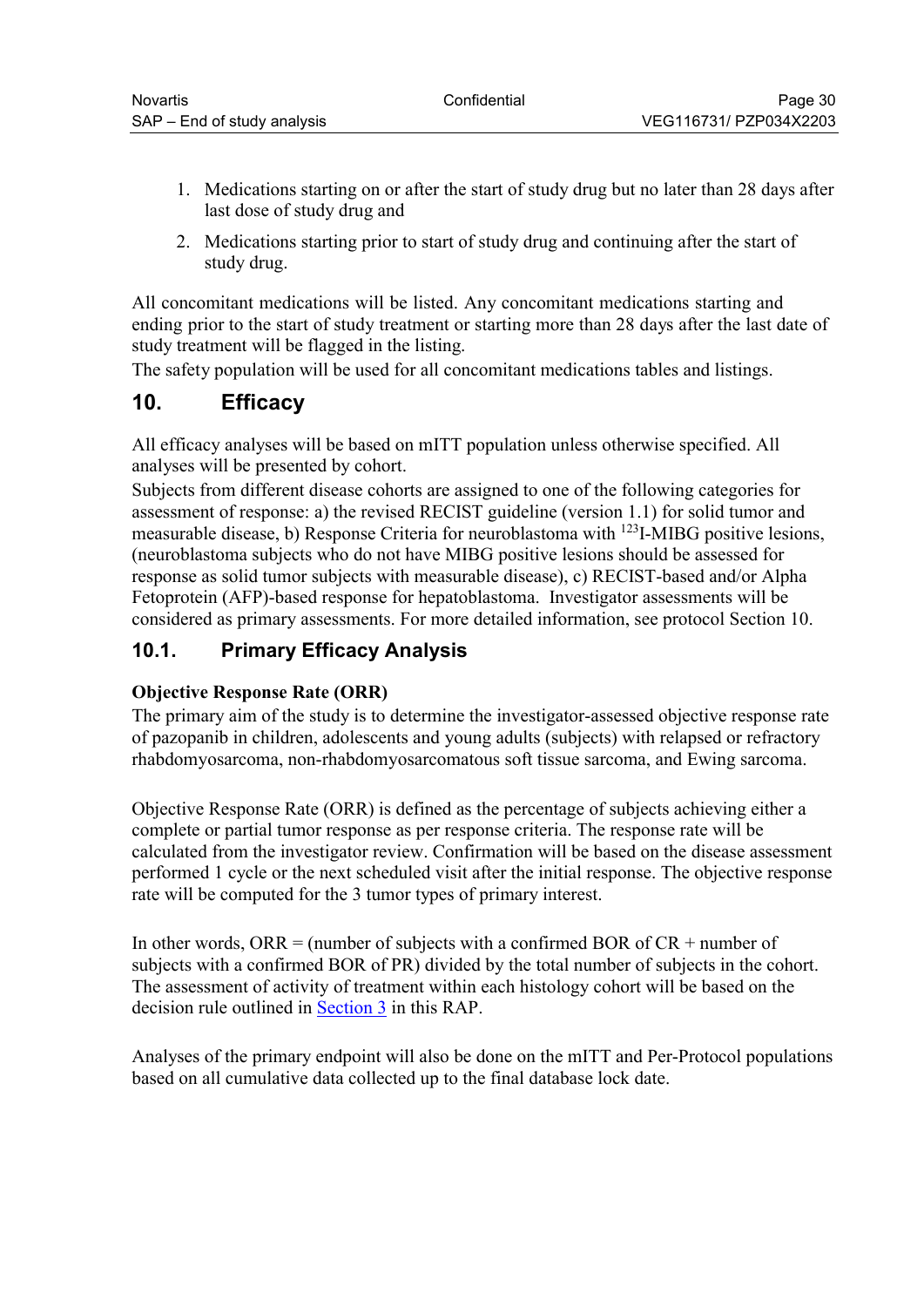<span id="page-30-0"></span>Refer to Table 1, Table 2 and Table 3 in Protocol section 10.7 for response criteria at each disease assessment and derivation of best overall response (BOR).

90% confidence intervals will be provided to characterize the variability around the response rate.

All data relating to response from the investigator will be listed including lesion measurements, response assessments and best overall response.

A waterfall plot of the best percent change in target lesions from baseline until disease progression will be provided. The plot will be pattern-coded for best overall response.

Indication of the subject number, cohort and best overall response will also be provided in the plot of duration of exposure to study treatment.

# **10.2. Secondary Efficacy Analyses**

#### **Objective Response Rate (ORR)**

The objective response rate will be computed for the 4 tumor types of secondary interest osteosarcoma, neuroblastoma (measurable), neuroblastoma (evaluable) and hepatoblastoma. The analysis method will be the same as that described in [Section 10.1](#page-29-0) (Primary Efficacy Analyses).

If recruitment is stopped in the non-primary histology group(s) and it has less than 10 subjects, the response data will display summary statistics and the rule in the table under [Section 3](#page-10-0) in this RAP will not apply.

The detailed response criteria for hepatoblastoma subjects are provided in Protocol section 10.6, and displayed in Table 4 in Protocol section 10.7.

#### **Progression-Free Survival (PFS)**

Progression-Free survival (PFS) is defined as the interval between the date of first dose of protocol therapy and the earliest date of disease progression or death due to any cause.

Progression will be based on the investigator assessment. Subjects are considered to have progressive disease if they have documented progression based on radiologic assessment as determined by investigator review (defined in protocol section 10). The date of death should be taken from the Death page in eCRF. Death on study due to any cause will be included. For subjects who do not progress or die, progression-free survival will be censored at the date of last adequate assessment prior to starting new anti-cancer therapy.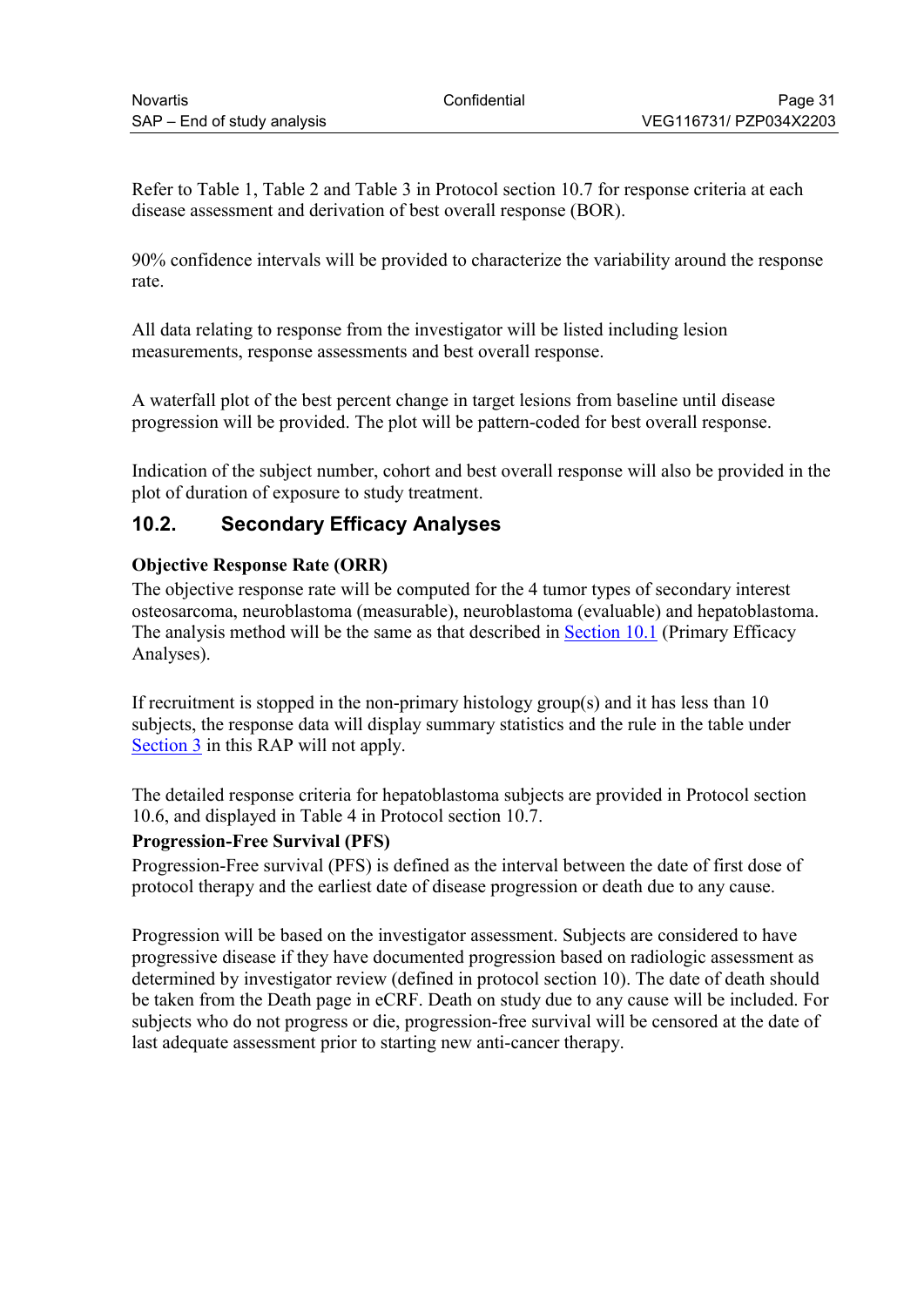If there is no adequate baseline assessment, the subjects will be censored at their treatment start date. Subjects without any adequate post-baseline tumor assessments will also be censored at their treatment start date.

For subjects who receive subsequent anti-cancer therapy the following rules will apply:

- If the start date of the anti-cancer therapy is partial (i.e. either missing the day but has the month and year available or missing both day and month), the imputation rules described in [Section 9.2.5.4](#page-19-0) will be applied. No imputation will be made for completely missing dates.
- If anti-cancer therapy is started without documented disease progression or is started prior to documented disease progression, then PFS will be censored at the date of the last adequate assessment that is no later than the date of initiation of anti-cancer therapy (i.e. if an assessment occurs on the same day as the start of new anti-cancer therapy the assessment will be used - as it will be assumed the assessment occurred prior to the administration of new anti-cancer therapy).
- If a subject has only a baseline visit or does not have an adequate assessment that is no later than the date of initiation of anti-cancer therapy, PFS will be censored at the treatment start date.

If a subject has neither progressed nor died nor started new anti-cancer therapy, then PFS will be censored at the date of the last adequate assessment defined as an assessment where the Investigator determined is CR, or PR, or SD. The date of assessment will be used as the censoring date.

A summary of the assignments for progression and censoring dates for PFS are specified in the following table.

| <b>Situation</b>                                                                                                                                                  | Date of Event<br>(Progression/Death) or<br><b>Censoring</b> | <b>Outcome</b><br>Event<br>(Progression/Death)<br><b>Or Censored</b> |
|-------------------------------------------------------------------------------------------------------------------------------------------------------------------|-------------------------------------------------------------|----------------------------------------------------------------------|
| No (or inadequate) baseline<br>tumor assessments                                                                                                                  | Treatment start date                                        | Censored                                                             |
| No post-baseline<br>assessments and the subject<br>has not died (if the subject<br>has died follow the rules for<br>death indicted at the bottom<br>of the table) | Treatment study date                                        | Censored                                                             |

#### **Table 5: Assignments for Progression and Censoring Dates for PFS Analysis**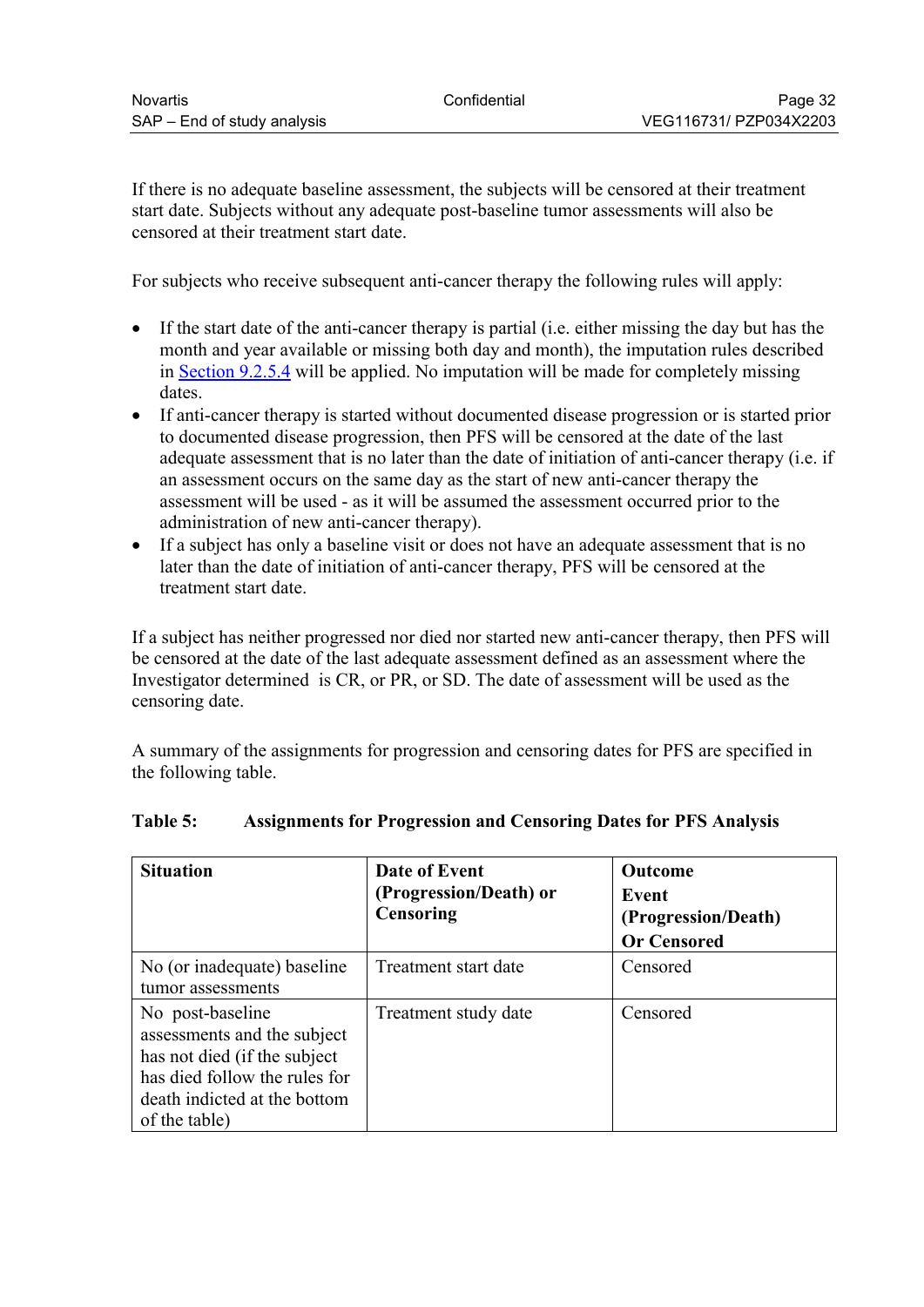| <b>Situation</b>                                                                       | Date of Event<br>(Progression/Death) or<br>Censoring                                                               | <b>Outcome</b><br>Event<br>(Progression/Death)<br><b>Or Censored</b> |
|----------------------------------------------------------------------------------------|--------------------------------------------------------------------------------------------------------------------|----------------------------------------------------------------------|
| Progression documented<br>between scheduled visits                                     | Date of assessment of<br>progression                                                                               | Event                                                                |
| No progression (or death)                                                              | Date of last 'adequate'<br>assessment of response <sup>2</sup>                                                     | Censored                                                             |
| New anticancer treatment<br>started (prior to documented)<br>disease progression). $3$ | Date of last 'adequate'<br>assessment of response <sup>2</sup> (on or<br>prior to starting anti-cancer<br>(therapy | Censored                                                             |
| Death without PD                                                                       | Date of death                                                                                                      | Event                                                                |

1. The earliest of (i) Date of radiological assessment showing new lesion (if progression is based on new lesion); or (ii) Date of radiological assessment showing unequivocal progression in non-target lesions, or (iii) Date of last radiological assessment of target lesions (if progression is based on increase in sum of target lesions)

- 2. An adequate assessment is defined as an assessment where the Investigator determined response is CR, PR, or SD.
- 3. If PD and New anti-cancer therapy occur on the same day assume the progression was documented first e.g., outcome is progression and the date is the date of the assessment of progression). If anti-cancer therapy is started prior to any post-baseline adequate assessments, censoring date should be the treatment start date.

PFS will be summarized using a Kaplan-Meier survival curve. The Kaplan-Meier estimate for the median progression-free survival time and the first and third quartiles will be presented, along with a naive approximate 90% confidence interval if there are a sufficient number of progressions or deaths. This analysis will be repeated on the mITT population as a supportive analysis of PFS.

#### **Overall Survival (OS)**

Overall Survival (OS) is defined as the time from the first dose of the study medication until death due to any cause. The length of this interval is calculated as the date of death minus the date of treatment start plus one. Subjects who have not died at the time of the analyses will be censored at the date of last contact (as recorded in the eCRF). Last date of contact will be defined as the maximum date of any visit date or the survival follow-up date. Only subject contacts recorded in the eCRF can be used for the calculation of last date of contact.

OS will be summarized using Kaplan-Meier survival curves. The Kaplan-Meier estimate for the median OS time and the first and third quartiles will be presented, along with a naïve approximate 90% confidence interval if there are a sufficient number of deaths.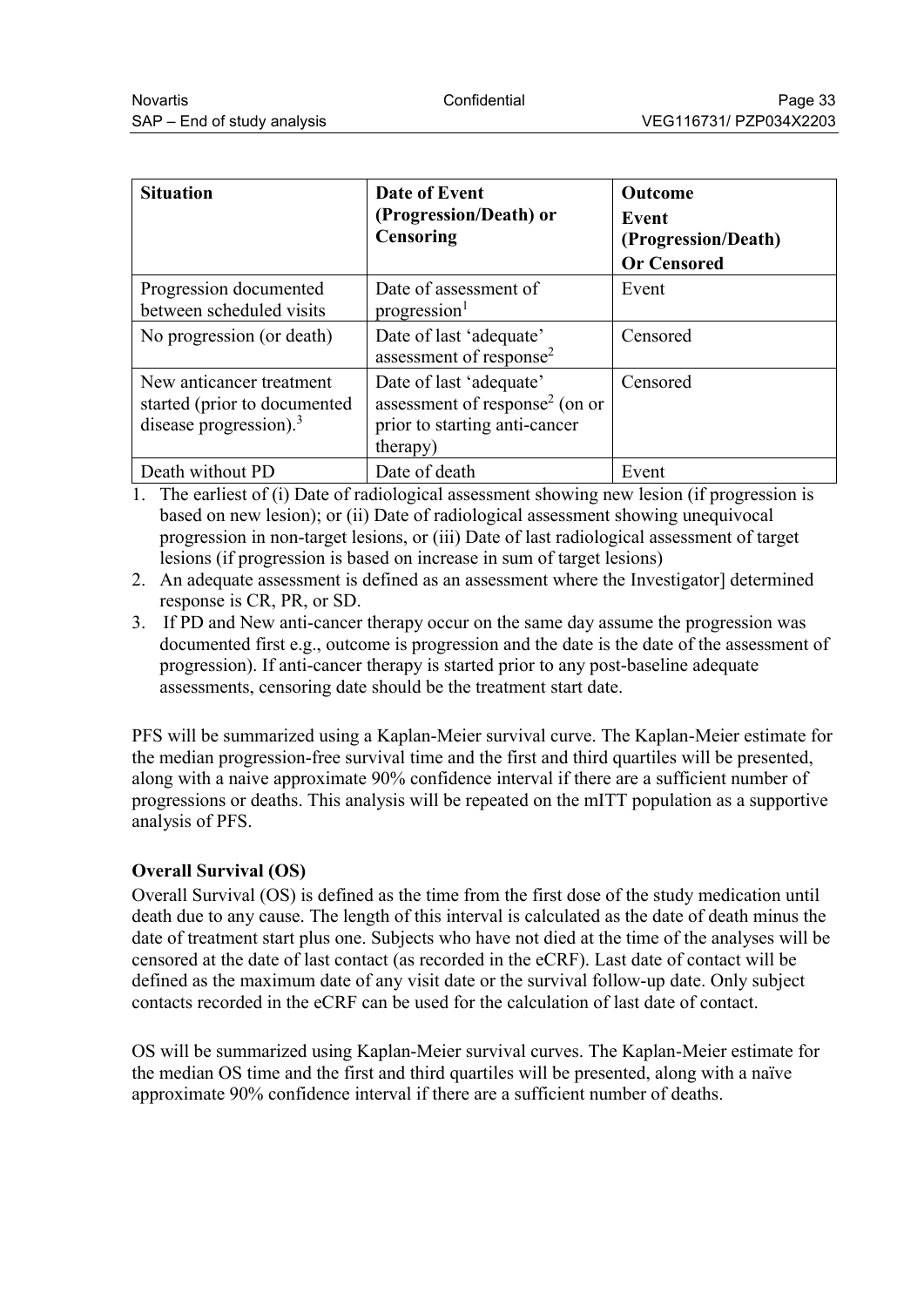#### <span id="page-33-0"></span>**Clinical Benefit**

This is defined as the percentage of subjects achieving either a complete or partial tumor response or stable disease for at least two protocol scheduled disease assessments as per RECIST criteria. 90% confidence intervals will be produced to characterize the variability around the point estimate. Supportive analyses will be done using the mITT and PP populations.

#### **Time to Progression (TTP)**

Time to Progression (TTP) is defined as the interval between the date of of first dose of protocol therapy and the earliest date of disease progression or death due to disease under study. Subjects are considered to have progressive disease if they have documented progression based on radiologic assessment as determined by investigator review.

The data structure on how to assign the event and censoring to a subject is same as that defined in the Table 5 under PFS analysis. TTP will be calculated as the date of event/censoring minus the date of first protocol therapy for each subject plus one.

TTP will be summarized using a Kaplan-Meier survival curve. The Kaplan-Meier estimate for the median time to progression and the first and third quartiles will be presented, along with a naive approximate 90% confidence interval if there are a sufficient number of events.

#### **Duration of Response (DOR)**

Duration of response (DOR) is defined as the time from the initial response (CR/PR) to first documented disease progression or death due to any cause, and will be determined only for those subjects from mITT population with a confirmed response (CR or PR). This will be based on investigator assessed response. If a subject has not had an event (disease progression or death), DOR is censored at the date of last adequate tumor assessment. The date of last adequate tumor assessment is the date of the last tumor assessment with overall lesion response of CR, PR or SD before an event or a censoring reason occurred. The date of response at that assessment will be used for censoring.

DOR will be summarized only if there are 5 or more responders from each cohort. Otherwise it will be presented in a listing for all the responders.

# **11. Safety Analyses**

Unless otherwise specified, all the safety analyses will be based on the Safety population as defined in [Section 6](#page-13-0) and summaries will include all events or assessments collected during the study.

All safety data will be reported by cohort. Safety analyses will include but not limited to summaries of AEs, laboratory measures, and vitals. AEs will be summarized by maximum toxicity grade for each cohort. The toxicity grade for laboratory data will be calculated using NCI CTCAE v4.0 The lab data will then be summarized according to the subjects' baseline grade and maximum grade for each cycle of therapy.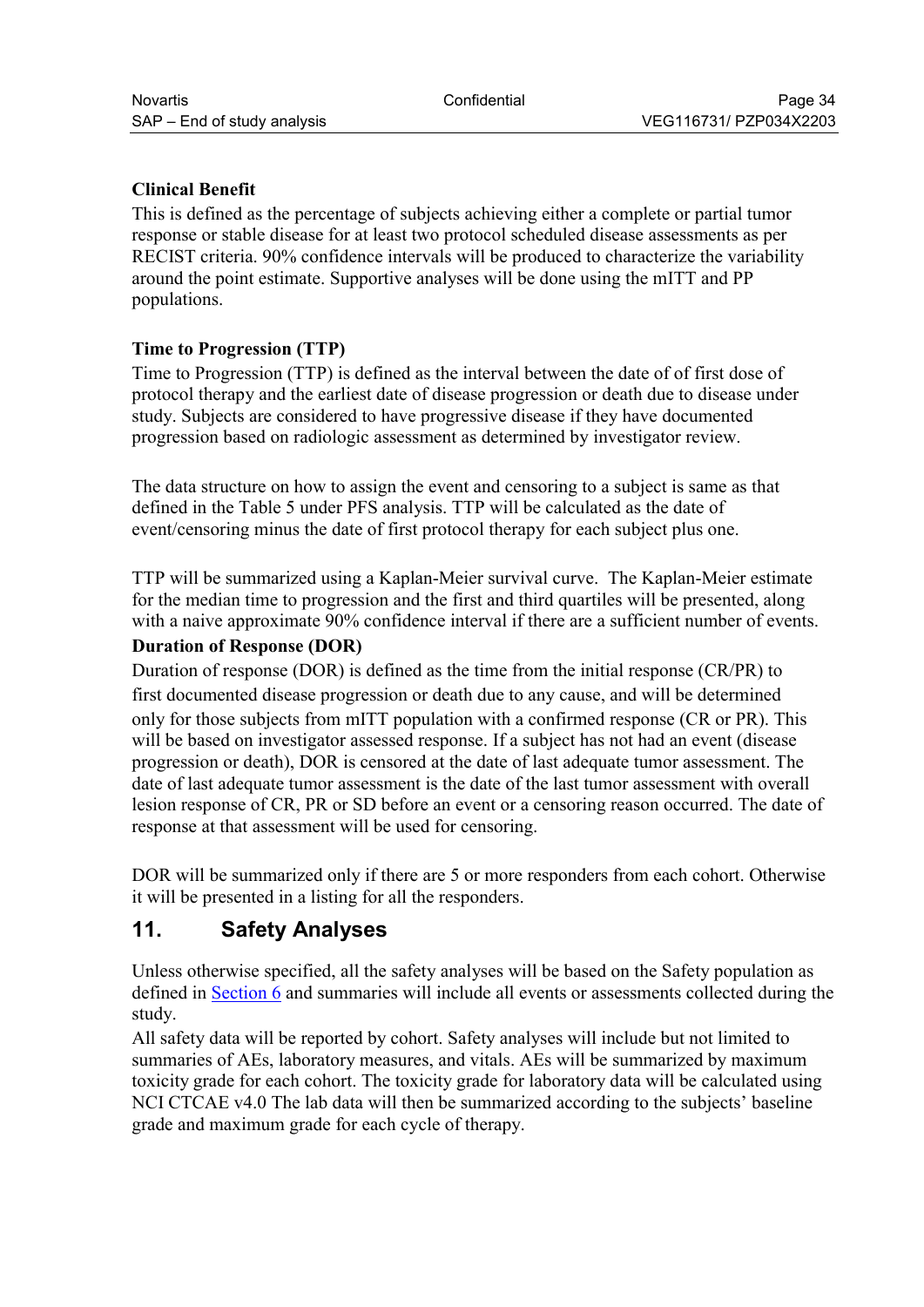# <span id="page-34-0"></span>**11.1. Extent of Exposure**

The duration of exposure to Pazopanib in days (from first day to last day of treatment) will be summarised by cohort. Descriptive statistics including mean, median, standard deviation, minimum, and maximum will be calculated for time on study treatment. Exposure categories (in weeks) will also be summarized.

Average daily dose will be calculated as Cumulative dose (mg) / Duration of exposure to study treatment (day), and summarized by cohort, using the mean, standard deviation, median, minimum, and maximum. Actual duration of exposure will be calculated as the date of last dosing-date of first dosing+1.

Study drug dose received will be summarized by cohort. Cumulative dose, actual dose intensity and relative dose intensity will be presented. Actual dose intensity will be calculated as actual total dose/actual duration of exposure. Relative dose intensity will be calculated as (actual dose intensity/planned dose intensity)\*100. Planned dose intensity will be calculated as planned total dose/planned duration of exposure, where planned duration of exposure will be the same as actual duration of exposure.

A by-subject listing of data on subject exposure including dose reduction, dose interruptions and the corresponding reasons will be produced.

The safety population will be used for all summaries and listing of study treatment.

# **11.2. Adverse Events**

AE summaries will include all AEs occurring during on-therapy period. All AEs collected in the AE (e)CRF page will be listed along with the information collected on those AEs e.g. AE relationship to study drug, AE outcome etc. AEs with start date outside of on therapy period will be flagged in the listings.

An overview summary of AEs, including counts and percentages of subjects with any AE, grade ¾ AEs, AEs related to study treatment, AEs leading to permanent discontinuation of study treatment, AE leading to dose reductions, AEs leading to dose interruptions, SAEs, SAEs related to study treatment, fatal SAEs, and fatal SAEs related to study treatment will be produced

A summary of on-therapy AEs will be provided by primary system organ class (SOC) and preferred term (PT) and by PT only All non-serious adverse events, regardless of study drug relationship, by SOC and PT will be summarized.

Adverse events (AEs) will be graded according to the CTCAE, Version 4.0. Adverse events will be coded to the preferred term (PT) level using the Medical Dictionary for Regulatory Affairs (MedDRA ).

In AE summaries, the frequency and percentage of AEs (all grades) will be summarized and displayed in two ways: 1) in descending order of total incidence by PT only and 2) in descending order of total incidence by System Organ Classes (SOC) and PT. In the SOC row, the number of subjects with multiple events under the same system organ class will be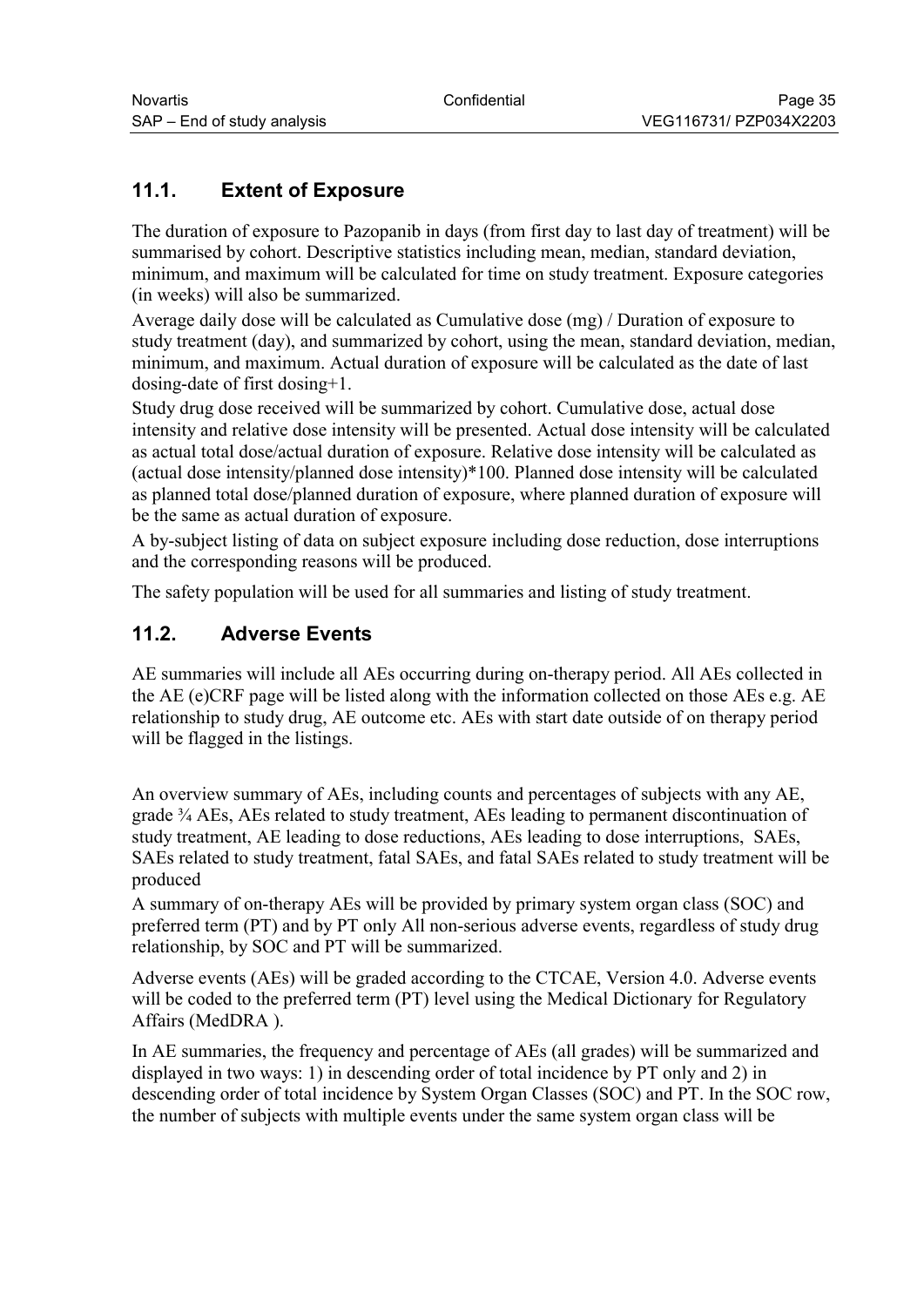<span id="page-35-0"></span>counted once. The primary system organ class (SOC) will be presented alphabetically and the preferred terms will be sorted within primary SOC in descending frequency. The sort order for the preferred term will be based on their frequency.

In addition, a summary of number and percentage of subjects with any on-therapy adverse events by maximum grade will be produced. AEs will be sorted by preferred term (PT) in descending order of total incidence. The summary will use the following algorithms for counting the subject:

- **Preferred term row**: Subjects experiencing the same AE preferred term several times with different grades will only be counted once with the maximum grade.
- **Any event row**: Each subject with at least one adverse event will be counted only once at the maximum grade no matter how many events they have.

A separate summary will be provided for study treatment-related AEs. A study treatmentrelated AE is defined as an AE for which the investigator classifies the relationship to study treatment as "Yes". A worst case scenario approach will be taken to handle missing relatedness data, i.e. the summary table will include events with the relationship to study treatment as 'Yes' or missing. The summary table will be displayed in descending order of total incidence by SOC and PT and by PT only. Note all treatment-related AEs will be included in the summary regardless of assessment window.

All AEs will be listed.

A listing of adverse events recorded as dose-limiting toxicities will be provided. Additionally, a summary of the number of subjects experiencing DLT's in each cohort will be provided.

## **11.3. Identified and Potential Risks**

N.A.

# **11.4. Deaths and Serious Adverse Events**

In the event that a subject has withdrawn consent, no data after the withdrawal of consent date from this subject including death is supposed to appear in the database. Ensuring that this rule is followed should be part of the data cleaning process.

All deaths will be summarised based on the number and percentage of subjects. This summary will classify subject status (dead, alive at last contact follow-up ended, alive at last contact follow-up ongoing), subjects by time of death relative to the last dose of medication (>28 days or  $\leq$ 28 days), and primary cause of death. A supportive listing will be generated to provide subject-specific details on subjects who died.

All SAEs will be tabulated based on the number and percentage of subjects who experienced the event by cohort. Separate summaries will also be provided for study treatment-related SAEs, fatal SAEs and study treatment related fatal SAEs. Treatment-related SAE by SOC, PT, and maximum CTC grade will be summarized. The summary tables will be displayed in descending order of total incidence by SOC and PT and by PT only.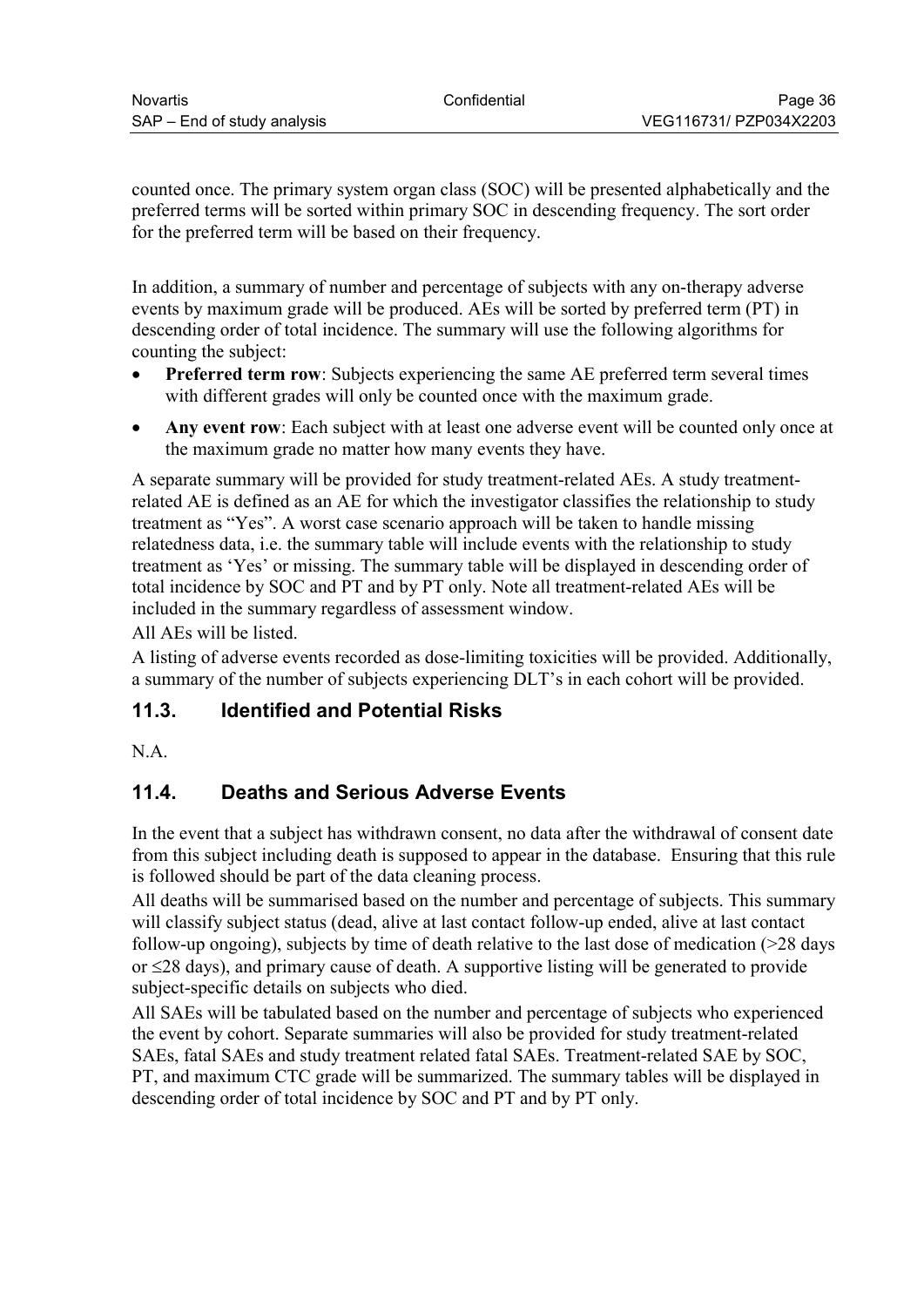<span id="page-36-0"></span>A study treatment-related SAE is defined as an SAE for which the investigator classifies the relationship to study treatment as "Yes". A worst case scenario approach will be taken to handle missing data, i.e. the summary table will include events with the relationship to study treatment as 'Yes' for missing.

SAEs are included in the listing of all adverse events. Separate supportive listings with subject-level details will be generated for

- Fatal SAEs
- Non-Fatal SAEs.

For the legal requirements of ClinicalTrials.gov and EudraCT, two required tables will be generated.

(1) On-therapy adverse events which are not serious adverse events with an incidence greater than 5%.

If for a same subject, several consecutive AEs (irrespective of study treatment causality, seriousness and severity) occurred with the same SOC and PT:

- a single occurrence will be counted if there is  $\leq 1$  day gap between the end date of the preceding AE and the start date of the consecutive AE
- more than one occurrence will be counted if there is  $> 1$  day gap between the end date of the preceding AE and the start date of the consecutive AE

For occurrence, the presence of at least one SAE / SAE suspected to be related to study treatment / non SAE has to be checked in a block e.g., among AE's in  $a \le 1$  day gap block, if at least one SAE is occurring, then one occurrence is calculated for that SAE

(2) On-therapy deaths and serious adverse event by system organ class and preferred term including the number of deaths resulting from SAEs suspected to be related to study treatment and SAEs irrespective of treatment.

## **11.5. Adverse Events Leading to Discontinuation of Study Treatment and/or Withdrawal from the Study and Other Significant Adverse Events**

The following categories of AEs will be summarized separately in descending order of total incidence by SOC and PT and separate supportive listings will be generated with subject level details for those subjects:

- AEs Leading to Discontinuation/Withdrawal of Study Treatment
- AEs Leading to Dose Interruptions
- AEs Leadings to Dose Reductions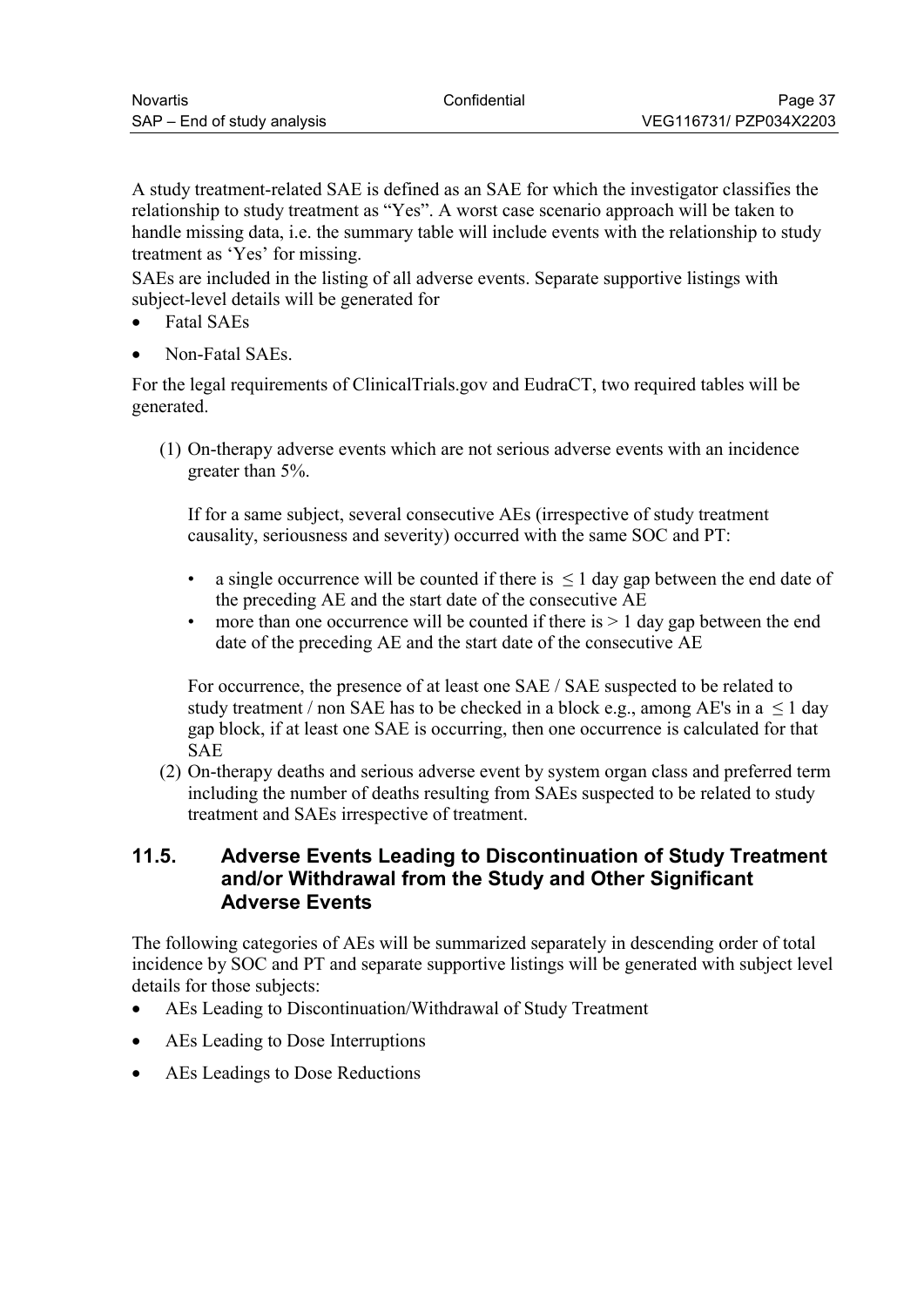# <span id="page-37-0"></span>**11.6. Pregnancies**

While pregnancy itself is not considered to be an AE or SAE, any pregnancy complication or elective termination of a pregnancy for medical reasons will be recorded as an AE or SAE as described in the protocol. If subjects become pregnant while on the study, the information will be included in the narratives and no separate table or listing will be produced.

# **11.7. Clinical Laboratory Evaluations**

Data from all sources (central and local laboratories) will be combined. The summaries will include all laboratory assessments collected no later than 28 days after the last study treatment administration date. All laboratory assessments will be listed and those collected later than 28 days after the last study treatment date will be flagged in the listings.

Laboratory data will be classified into CTC grades according to the NCI CTCAE v4.0. For all reports, CTC grade is always obtained on the converted measurement in SI unit. Grade 5 will not be used. The CTC grade 0 will be assigned as below in different scenarios:

- 1. For lab parameters defined by criteria based on normal range only, a severity grade of 0 will be assigned when the value is within normal limits.
- 2. For lab parameters whose grade is defined by criteria based on normal range and absolute values (e.g. platelet count decrease). A severity grade of 0 will be assigned when the value is within normal limits.
- 3. For lab parameters whose grade is defined by criteria based on normal range and the change from baseline value, with no other associated clinical criteria such as concomitant medication (e.g. creatinine increased) the following will be applied. For the baseline grading and for the grading of post-baseline lab values with missing baseline grading, the grade will be derived using the criteria based only on the normal range as per CTCAE v4.0. A severity grade of 0 will be assigned when the post-baseline value is  $\leq$  ULN (for hyper) or  $\geq$  LLN (for hypo).

Parameters for which a grading does not exist will be classified into low/normal/high group by means of laboratory normal ranges.

CTC grading for blood differentials is based on absolute values. However, this data may not be reported as absolute counts but rather as percentage of WBC.

The following rules will be applied to derive the WBC differential counts when only percentages are available for a xxx differential

xxx count = (WBC count) \* (xxx %value / 100)

The following summaries will be produced by cohort for the hematology and Biochemistry laboratory data:

Shift tables using CTCAE grades to compare baseline to the worst post-baseline value.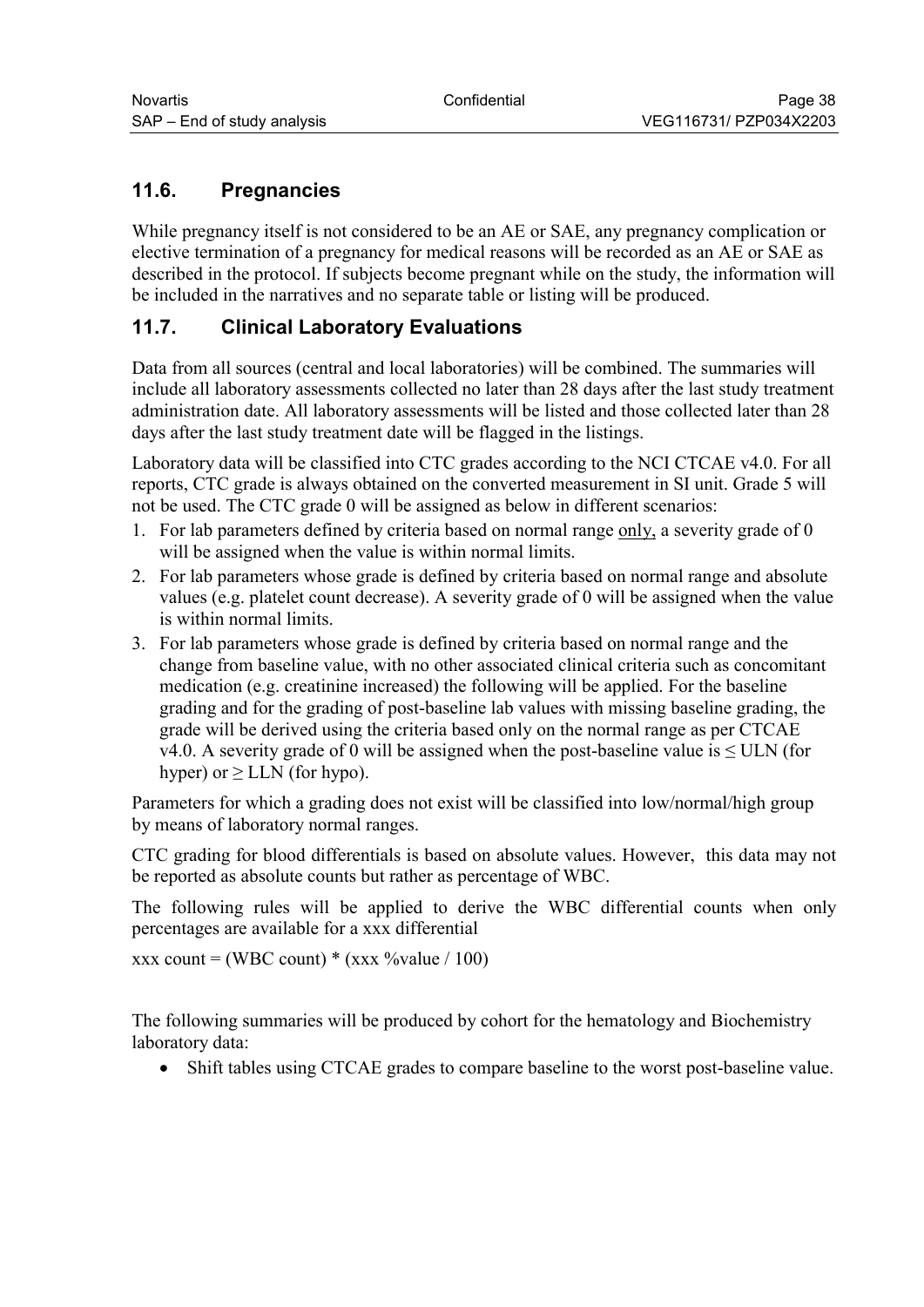<span id="page-38-0"></span> For laboratory tests where CTCAE grades are not defined, shift tables using the low/normal/high/(low and high) classification to compare baseline to the worst postbaseline value.

The following listings will be produced for laboratory data:

- Listing of subjects with laboratory abnormalities of CTC grade 3 or 4
- Listing of subjects with laboratory values outside the laboratory normal ranges with values flagged to show the corresponding CTCAE grades and the classification relative to the laboratory normal range. Non- normal lab values collected outside the on-threapy period will be also reported in listings and flagged accordingly.

Summaries will include data from scheduled assessments only except for the worst case post baseline which will include all post baseline assessments including unscheduled visits, and all data will be reported according to the nominal visit date for which it was recorded; no visit windows will be applied.

Summary of lab values and change from baseline by scheduled visits using mean, median, standard deviation, minimum and maximum will be provided. Supporting listings of all laboratory data will be provided including scheduled and unscheduled assessments and values identified from SAE reports.

Unless otherwise specified, the denominator in percentage calculation at each scheduled visit will be based on the number of subjects with non-missing value at each particular visit.

## **11.7.1. Analyses of Liver Function Tests**

Summaries of hepatobiliary laboratory events including possible Hy's law cases will be provided in addition to what has been described above. Liver function parameters of interest are total bilirubin (TBL), ALT, AST and alkaline phosphatase (ALP).

Possible Hy's law cases are defined as any elevated AST or ALT>3×ULN, total bilirubin≥2×ULN and ALP<3×ULN/missing. Total bilirubin≥2×ULN can be within 28 days following the ALT elevation and if direct bilirubin is available on the same day, it must be  $\geq$ 35% of total bilirubin. ALP<3xULN/missing means the criteria is satisfied unless the ALP is  $\geq$ 3xULN at any time of bilirubin elevation within the 28 days window.

Following supporting listings will be provided:

- Listing of Potential Hy's Law Cases
- Listing of Liver Events in Relation to Time of Treatment

listing of laboratory data (virology) will be provided.

## **11.8. Other Safety Measures**

Unless otherwise specified, the denominator in percentage calculation at each scheduled visit will be based on the number of subjects with non-missing value at each particular visit.

#### **Vital Signs**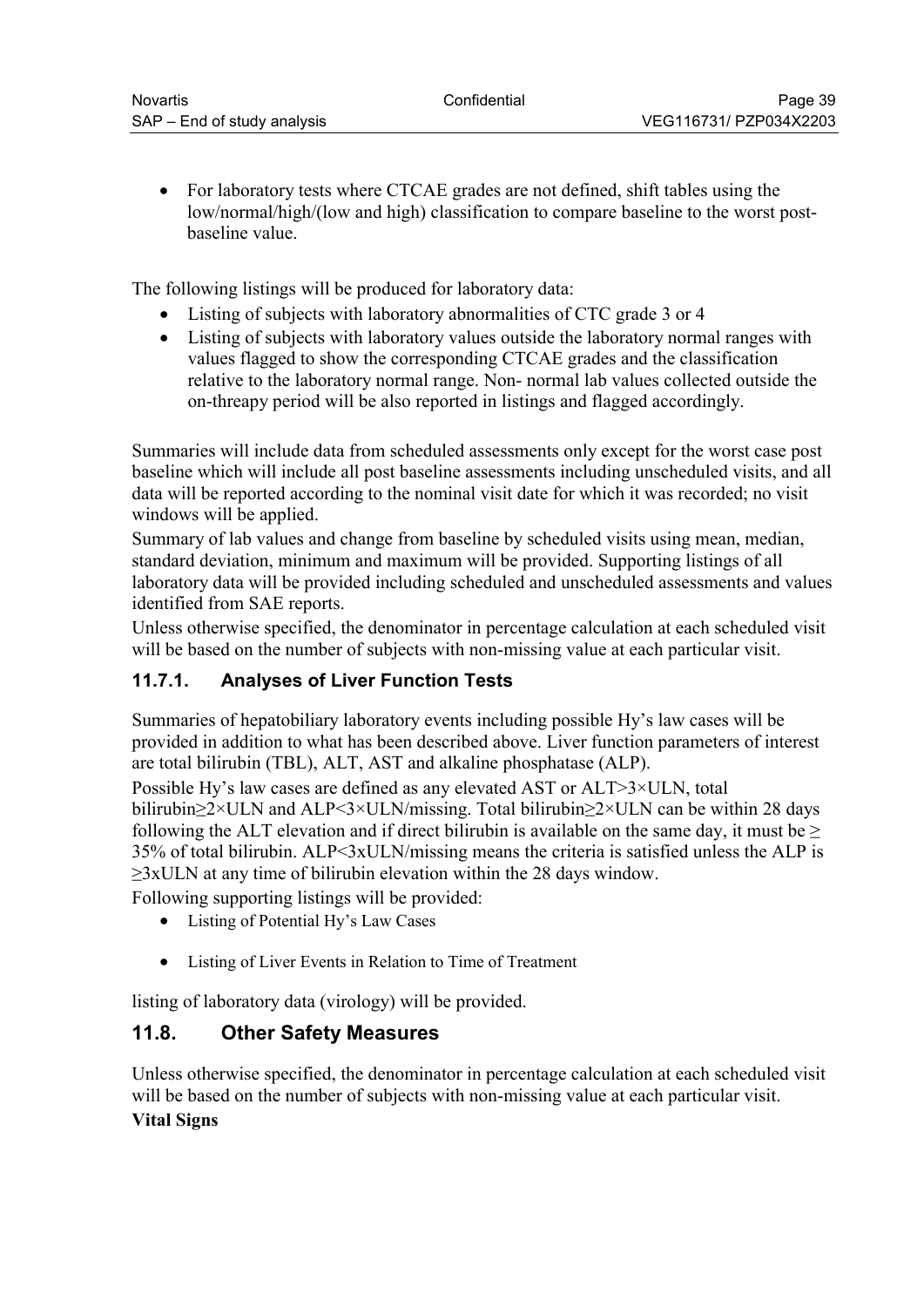<span id="page-39-0"></span>Values of vital signs (blood pressure, heart rate, and temperature) and weight as well as the change from baseline collected on-therapy will be summarized by scheduled visit using mean, median, standard deviation, minimum and maximum. Values measured outside of on-therapy period will be flagged in the listing.

For analysis of vital signs, the clinically notable vital sign criteria are provided in [Section](#page-25-0)  [9.4.3.](#page-25-0) **[Error! Reference source not found.](#page-39-0)** Vital signs shift table based on values classified as notable low, normal, notable high or notable (high and low) at baseline and worst postbaseline will be produced by cohort for systolic blood pressure, diastolic blood pressure, heart rate, and body temperature. Baseline is defined as the last non-missing value prior to or coinciding with first dose. The worst post-baseline value refers to the worst post-baseline value on therapy.

#### **Performance Status**

Lansky and Karnofsky performance status will be summarized at baseline and each postbaseline scheduled visit. Summaries will use frequency and percentage of subjects at each planned assessment time. A summary of change from baseline by scheduled visits will be performed, as well as the worst case post-baseline and the best case post-baseline changes during the study.

A supporting listing will also be provided.

#### **ECG**

A summary of the number and percentage of subjects who had normal and abnormal (clinically significant and not clinically significant) ECG findings will be displayed by scheduled visits as well as for the worst case post-baseline.

All ECG summaries will include assessments performed no later than 28 days after the last date of study drug. All ECG assessments will be listed, and those collected later than 28 days after study drug discontinuation will be flagged in the listing.

The number and percentage of subjects with clinically notable ECG values will be presented by cohort. The clinically notable ECG criteria are provided in [Section 9.4.2.](#page-24-0)

For each of the QTc and QT intervals, shift tables based on notable parameter categories  $\left( \leq 450, 450 \right)$  -  $\leq 480, 480 \right)$  -  $\leq 500, \geq 500$  ms) and normal range at baseline and the worst postbaseline value observed will be produced.

The changes in QTc values will be categorized into the clinical concern ranges which are specific to changes in QTc: 31-60 and  $>60$  msec. A summary of change in QTc value will display the number and percentage of subjects with a change within each range at each scheduled assessment time and in the worst case post-baseline assessment. Subjects with missing baseline values will be excluded from this summary.

Unscheduled ECG measurements will be used in the analysis of notable ECG changes and the shift table analysis of notable QT parameters for the worst case post baseline assessment.

Listings of abnormal ECG findings and a listing of ECG values will be provided. **LVEF**

Absolute change from baseline in LVEF will be summarized at each scheduled assessment time and in the worst case post-baseline. Only the post-baseline assessments that used the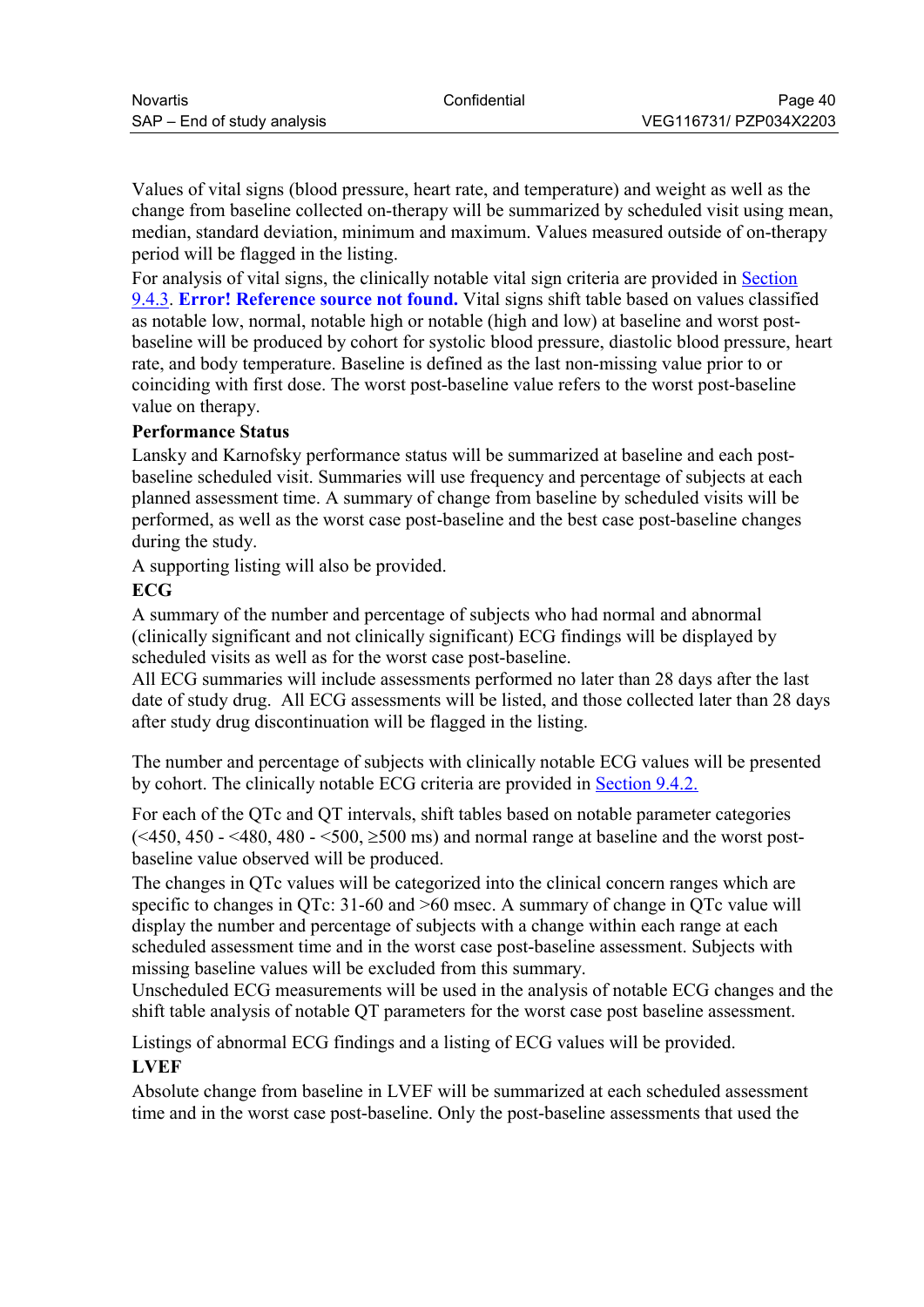<span id="page-40-0"></span>same method (ECHO or MUGA) as the baseline assessments will be used to derive the change from baseline. The change from baseline will be categorized as follows:

- Any increase
- No change
- Any decrease:
	- $\circ$  0 <10% Decrease
	- $\circ$  10 <20% Decrease
	- o ≥20% Decrease
- $≥10%$  decrease and  $≥$  LLN
- ≥10% decrease and < LLN
- $\geq$ 20% decrease and  $\geq$  LLN
- ≥20% decrease and < LLN

LVEF results will also be listed with subject level details including absolute change from baseline.

# **12. Pharmacokinetic Analyses**

# **12.1. Sampling Schedule**

All subjects will have pre-dose blood samples on Cycle 1 Day 1 and Cycle 1 Day 15 and a 3-4 hours post-dose sample on Cycle 1 Day 15 collected for analysis of pazopanib plasma concentration. Pre-dose blood sample will be collected on every subsequent odd-numbered cycle (Cycles 3, 5, etc.).

Extended PK sampling will be done during Cycle 1 in the first subjects who receive the powder suspension formulation, until 6 subjects are considered evaluable for the PK analysis. These subjects will have a blood sample for analysis of the plasma pazopanib concentration collected at the following time points on both Cycle 1 Day 1 and Cycle 1 Day 15: pre-dose and at 30 min, 1 hour, 2 hours, 4 hours, 6 hours, and 8 hours after the dose.

# **12.2. Pharmacokinetic Analysis**

The PK and PKES population will be used for listings and summaries. The PKES population will be used for the figures.

Pazopanib concentrations will be listed by dose and cohort. Summary tables for PK and PKES populations for pazopanib concentrations will be presented by cycle/day, dose, and cohort. Similar summary tables of pazopanib concentrations will be presented by cycle/day and dose combining data from all cohorts. The following summary statistics for pazopanib plasma concentrations will be calculated: n, median, minimum, maximum, arithmetic mean, CV% mean, standard deviation, geometric mean, CV% geometric mean.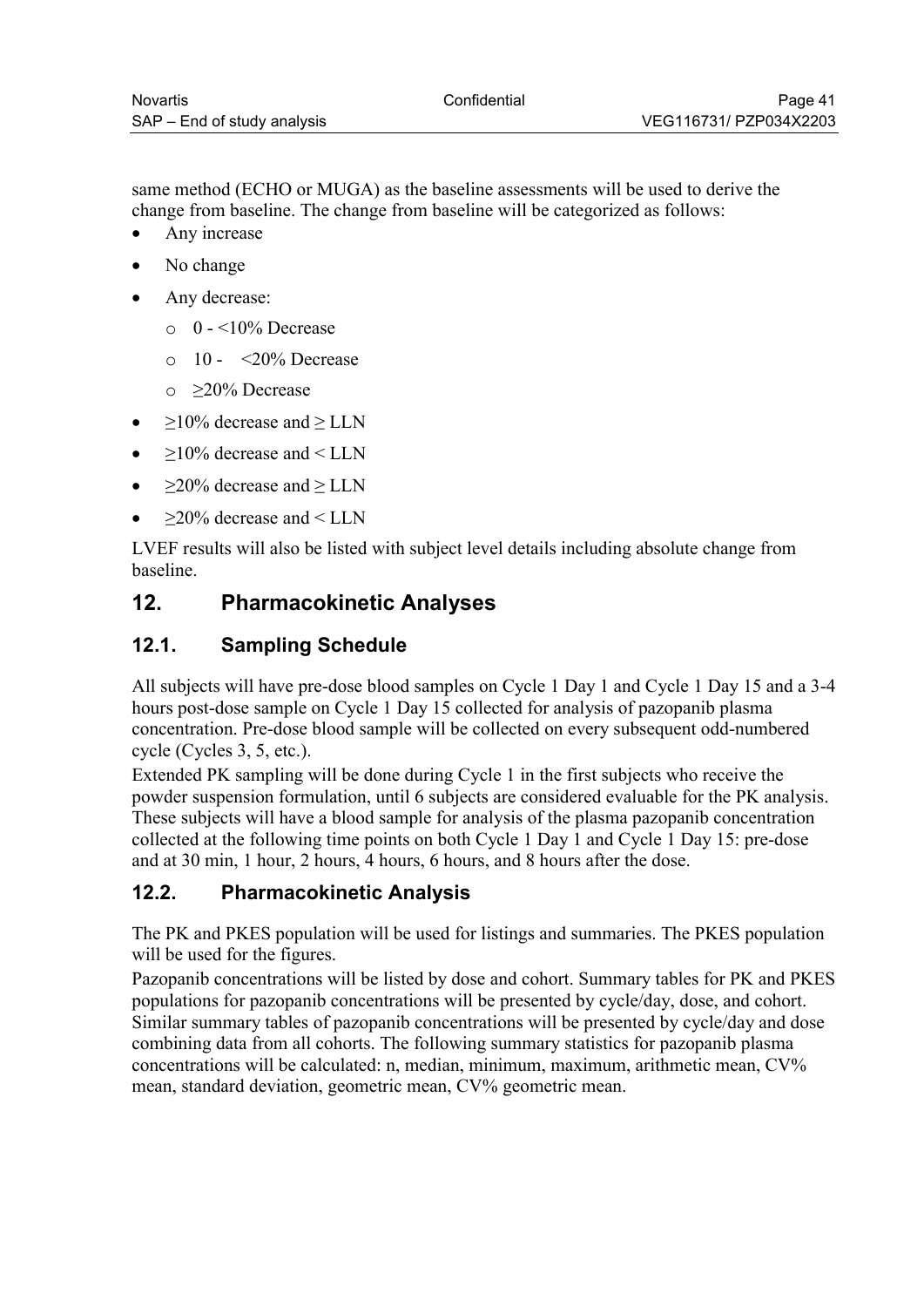<span id="page-41-0"></span>Steady state trough plasma pazopanib concentrations will be determined for all subjects in the PK population. A concentration will be considered to be at steady state if the subject has taken 10 consecutive daily pazopanib doses without a dose reduction or interruption. A pre-dose concentration will be considered a trough sample if collected between 22-26 hours after the previous dose of pazopanib. Concentrations which are not at steady-state will be listed and flagged but excluded from summary tables for steady state concentrations. Similarly, concentrations which are not considered trough (blood sample taken after dosing or outside window 22-26 hours after previous dose) will be listed and flagged but excluded from summary tables.

The change in steady state trough plasma pazopanib concentrations will be characterized at the first cycle and each odd cycle after the first. The effect of cycle on change in steady-state plasma trough concentrations for each cohort will be assessed for each dose graphically by plotting median steady state trough concentrations against Cycle number.

If no substantial effect of the cycle is observed, steady-state trough concentrations will be combined for all sampling occasions and summarized by dose and cohort. Similar summary table will be presented by dose combining data from all cohorts.

A summary table summarizing pazopanib concentrations at each sampling occasion and a figure for pazopanib concentrations versus time by sampling occasion (Cycle 1 Day 1 and Cycle 1 Day 15) will be generated using PKES population combining data from all cohorts.

## **12.3. Pharmacokinetic parameters**

The following pharmacokinetic parameters will be determined from the plasma concentrationtime data for pazopanib from subjects who received pazopanib suspension and had extended pharmacokinetic sampling (Table 6).

| <b>AUC0-24</b> | The AUC from time zero to 24 hours post dose $(ng*hr*mL-1)$ (Day<br>$15$ only)                                             |
|----------------|----------------------------------------------------------------------------------------------------------------------------|
| <b>AUClast</b> | The AUC from time zero to the last measurable plasma concentration<br>sampling time (tlast) (ng*hr*mL-1) (Day 1 and Day 15 |
| L'max          | The maximum (peak) observed plasma concentration following a<br>single dose administration (ng/mL)                         |
| Tmax           | The time to reach maximum (peak) plasma concentration following a<br>single dose administration (hr)                       |

| <b>Table 6</b> | Non-compartmental PK parameters for pazopanib |  |  |
|----------------|-----------------------------------------------|--|--|
|----------------|-----------------------------------------------|--|--|

The pharmacokinetic parameters will be calculated by standard non-compartmental analysis according to the Sponsor's current working practices and using WinNonlin version 6.3 or higher. The analysis to assess pazopanib pharmacokinetics after administration of the suspension prior to continuing enrollment on the suspension cohort may be performed using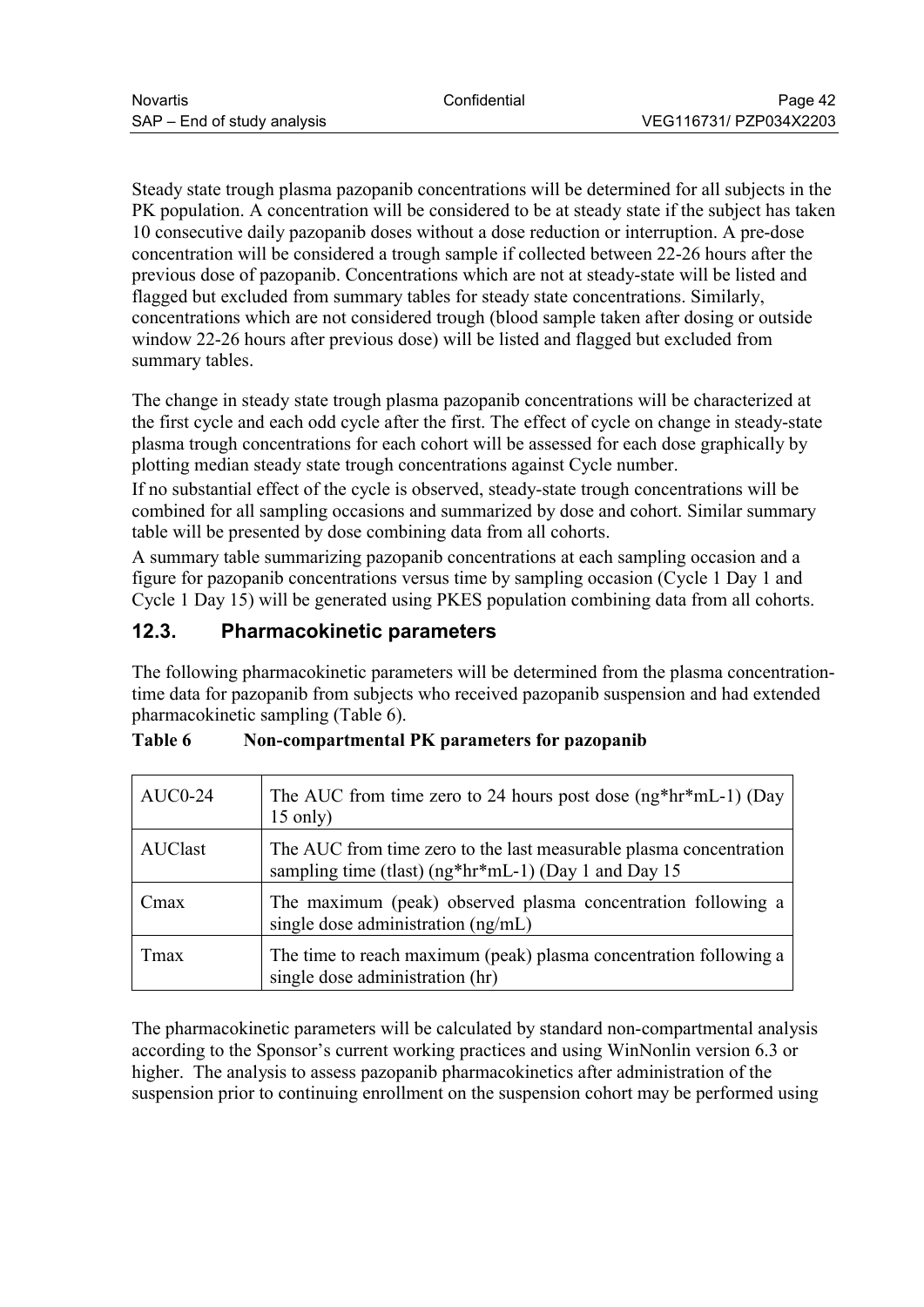<span id="page-42-0"></span>scheduled time. All calculations of non-compartmental parameters for the final analysis will be based on actual sampling times.

## **12.3.1. Statistical Analysis of Pharmacokinetic Parameters**

All derived pharmacokinetic parameter values will be listed by dose, formulation, cycle/day, and cohort. PK parameters will be summarized by dose, formulation and cohort for both Cycle 1 Day 1 and Cycle 1 Day 15. PK parameters will also be summarized for both Cycle 1 Day 1 and Cycle 1 Day 15 combining data from all cohorts. For each of the PK parameters except Tmax, the following summary statistics will be calculated: n, median, minimum, maximum, arithmetic mean, CV% mean, standard deviation, geometric mean, CV% geometric mean. For Tmax, n, median, maximum and minimum will be calculated.

Steady state trough plasma pazopanib concentration values will be combined for all sampling occasions and summarized by age subgroups (28 days to  $\leq$  years, 2 to  $\leq$  12 years old, 12 to 18 years old) for each dose, cohort, and formulation unless a cycle effect on steady-steady trough concentration is identified. A similar analysis will combine data across all disease cohorts unless pharmacokinetic differences between the cohorts are observed.

PK parameters will be summarized by age subgroups (28 days to  $\leq$  years, 2 to  $\leq$  12 years old, 12 to 18 years old) for each dose, cohort and formulation. A similar analysis will combine PK parameters across all disease cohorts unless pharmacokinetic differences between the cohorts are observed.

## **12.4. Assessment of pazopanib exposure from suspension formulation**

Pazopanib exposures in subjects on the suspension formulation will be assessed by numerical comparison against exposures associated with efficacy in adult subjects. The proportion of subjects with steady state trough values above 20.5 (ug/mL), which is the efficacy threshold identified in subjects with advanced RCC (Shuttle et al 2014) will be calculated for each formulation, dose level, and cohort. A similar calculation will be presented combining subjects from all cohorts. If there is more than 1 steady state trough value for each subject, the first will be used.

## **12.5. Exploration of pharmacokinetic and pharmacodynamic relationship**

Pazopanib PK/PD relationship will be explored between pazopanib steady state exposure (trough concentration) and biomarkers (angiogenic cytokines), efficacy (clinical benefits) or safety (drug related grade 2 and above hypertension). The analysis of the correlation of PK and biomarker will be described in a separate analysis plan. The proportion of subjects with steady state trough concentration above 20.5 ug/mL will be summarized for those with clinical benefits and those who do not have any clinical benefits. The steady state trough concentration will also be summarized by drug-related grade 2 and above hypertension.